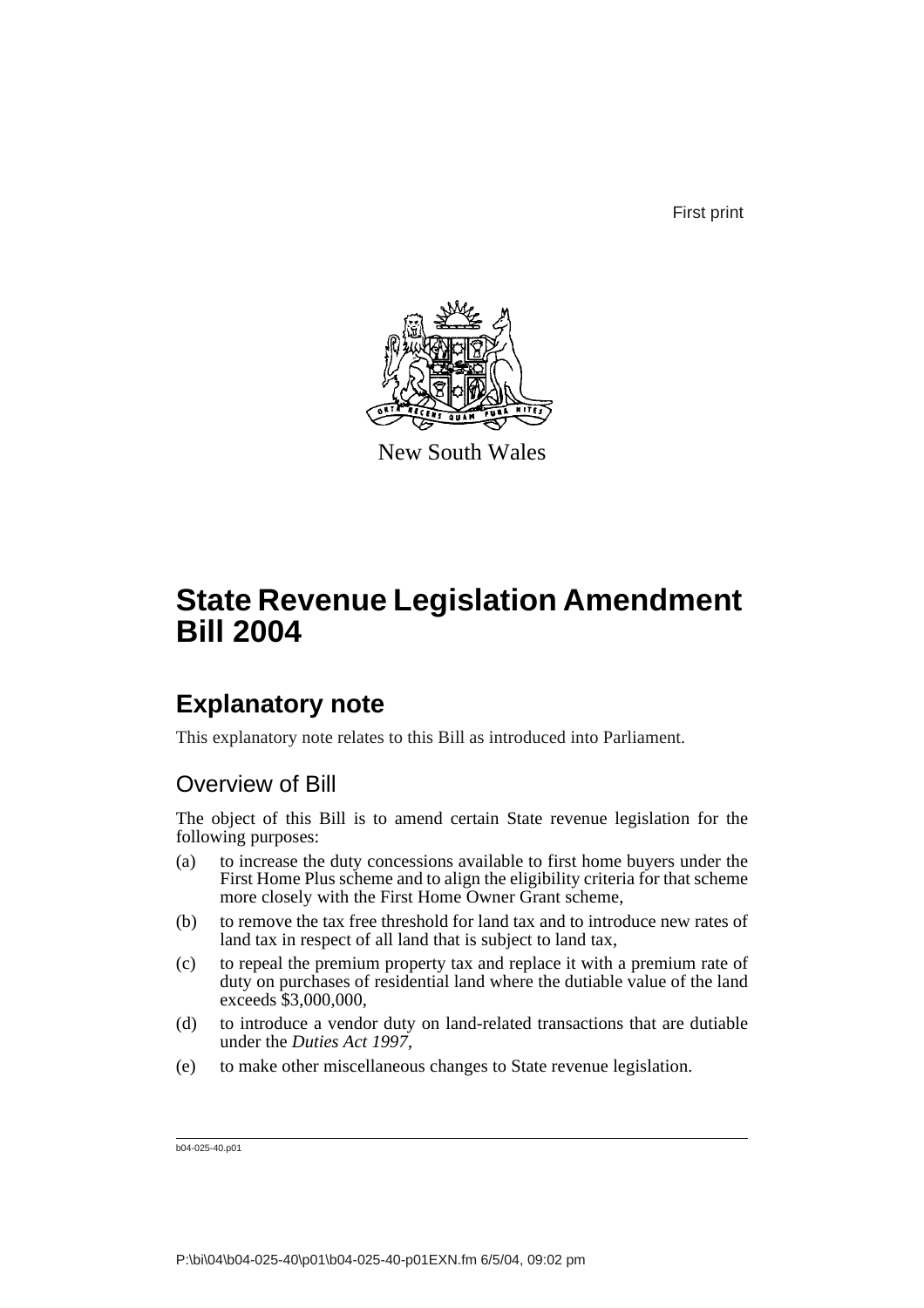Explanatory note

# Outline of provisions

**Clause 1** sets out the name (also called the short title) of the proposed Act.

**Clause 2** provides for the commencement of the proposed Act.

**Clause 3** is a formal provision that gives effect to the amendments to the Acts specified in Schedules 1–5.

**Clause 4** repeals the *Premium Property Tax Act 1998*. The repeal of that Act is related to the amendments set out in Schedule 3.

# **Schedule 1 Amendments to Duties Act 1997 No 123 relating to First Home Plus**

### **Increased concessions for first home buyers**

Schedule 1 amends the *Duties Act 1997* so as to increase the duty concessions available to first home buyers under the First Home Plus scheme.

At present, no duty is chargeable on the purchase of a first home under the scheme if the dutiable value of the property does not exceed \$200,000 (in the case of a purchase of property located in the Metropolitan area) or \$175,000 (in the case of a purchase of a property located elsewhere). Concessions also apply to purchases up to \$300,000 (in the Metropolitan area) and up to \$250,000 (in other areas). If vacant land is purchased for the purpose of building a first home, no duty is chargeable for a purchase of up to \$95,000 (in the Metropolitan area) or \$80,000 (in other areas). Concessions also apply for purchases of vacant land of up to  $$140,000$  (in the Metropolitan area) and  $$110,000$  (in other areas).

The amendments remove the distinction between purchases in the Metropolitan area and other areas.

Under the amendments, duty is not chargeable on the purchase of a first home with a dutiable value of up to \$500,000, with concessions applying for purchases exceeding \$500,000 but less than \$600,000. In the case of a purchase of vacant land, duty is not chargeable on a purchase of up to \$300,000, with concessions applying for purchases exceeding \$300,000 but less than \$450,000.

The provisions will apply in respect of agreements for sale or transfer entered into on or after 4 April 2004.

### **Eligibility criteria**

At present, joint purchasers are eligible for the concessions available under First Home Plus if at least one of them has not at any time owned residential property

Explanatory note page 2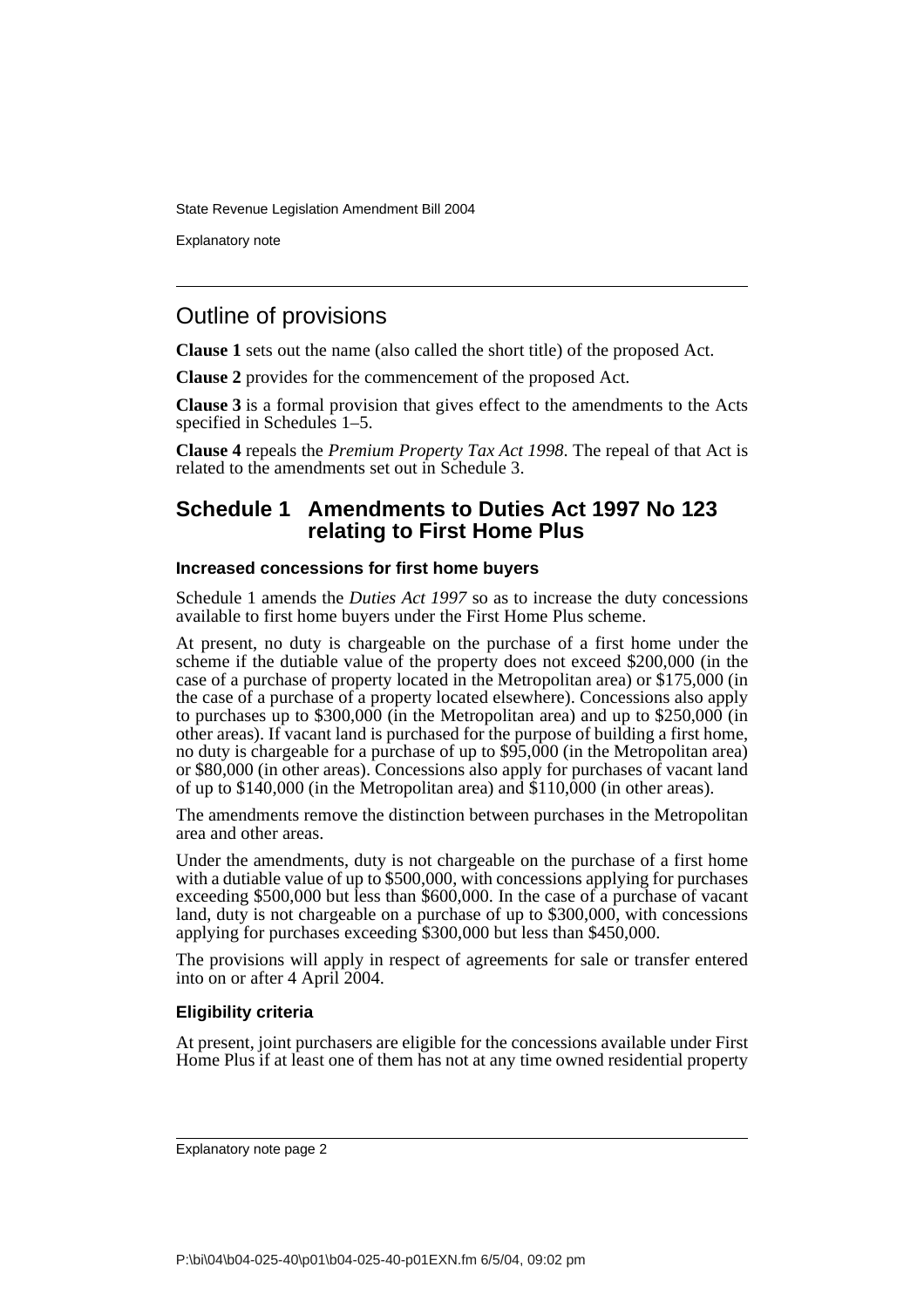Explanatory note

in Australia (either solely or with someone else) that he or she has occupied as his or her place of residence.

Under the amendments, joint purchasers will be eligible only if all of them have not at any time owned residential property in Australia (either solely or with someone else). In addition, a purchaser's spouse must not have previously owned residential property in Australia. There is an exception for a purchaser who acquires an interest in a property for the purpose of assisting an eligible person to finance an acquisition of a first home.

These changes are to apply to agreements for sale or transfer entered into on or after 1 July 2004.

#### **Other changes to First Home Plus**

The amendments also introduce a residence requirement in relation to homes purchased under the First Home Plus scheme that is similar to the residence requirement that applies to grants obtained under the *First Home Owner Grant Act 2000*. The changes make the grant of the concession conditional on the purchaser occupying the home for a continuous period of at least 6 months, with that occupation starting within 12 months after completion of the agreement or transfer concerned. The Chief Commissioner of State Revenue may modify the residence requirement.

These changes are to apply to agreements for sale or transfer entered into on or after 1 July 2004.

# **Schedule 2 Amendments relating to land tax**

Schedule 2 amends the following Acts, for the purpose of giving effect to changes to the land tax scheme:

- (a) the *Land Tax Act 1956*,
- (b) the *Land Tax Management Act 1956*.

The amendments remove the tax free threshold that currently applies in respect of land that is subject to land tax. The new rates of land tax are as follows:

- (a) for land with a taxable value of not more than \$400,000—0.4 cents for each \$1,
- (b) for land with a taxable value of more than \$400,000 but not more than \$500,000—\$1,600 plus 0.6 cents for each \$1 by which the taxable value exceeds \$400,000,
- (c) for land with a taxable value of more than \$500,000—\$2,200 plus 1.4 cents for each \$1 by which the taxable value exceeds \$500,000.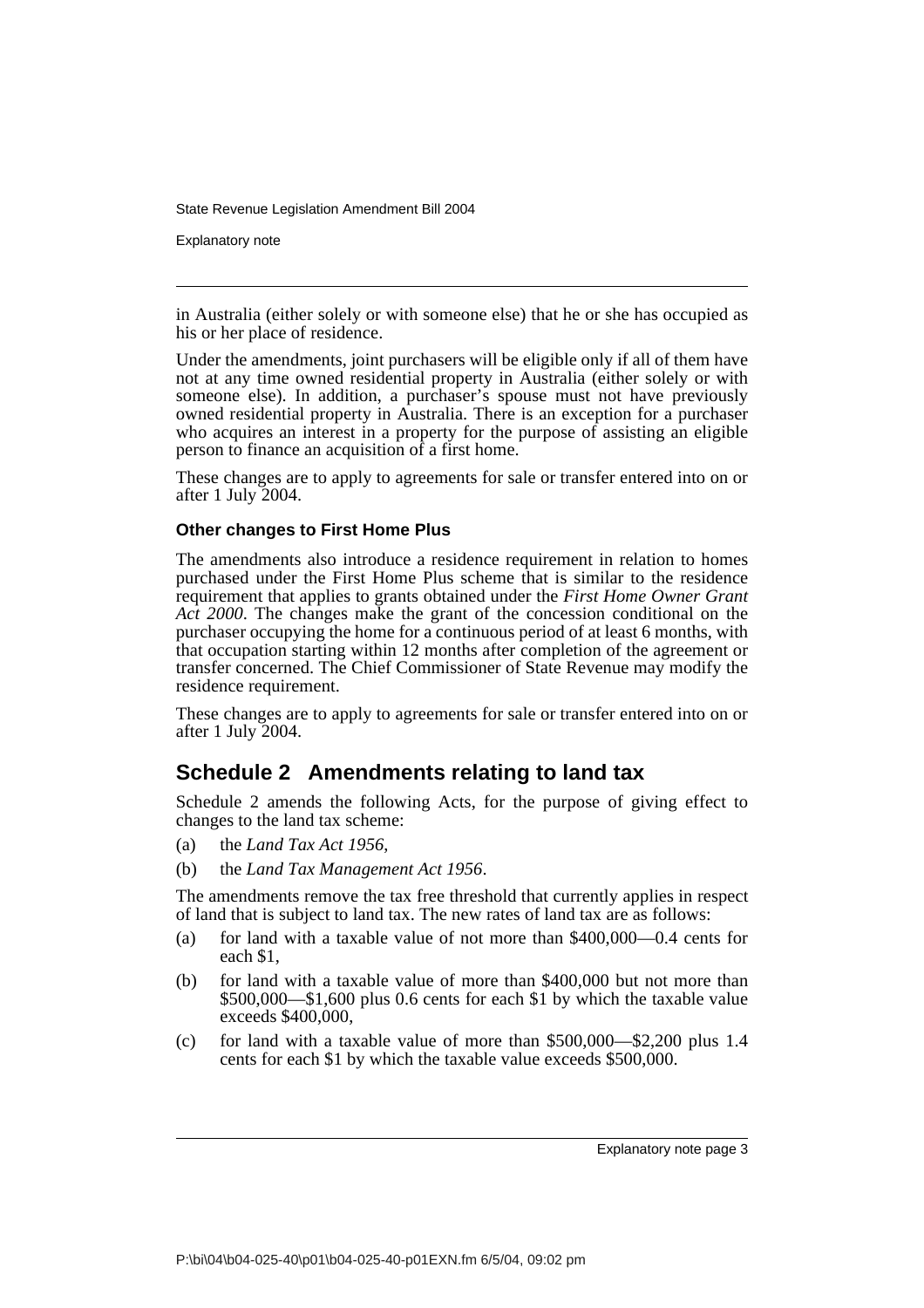Explanatory note

Land that is owned by a non-concessional company or is subject to a special trust will be taxed at the top rate  $(1.4 \text{ cents}$  for each \$1 of taxable value).

The amendments will also allow a concession to be applied to mixed use land (that is, land used partly for residential purposes and partly for other purposes), in the same way as it is applied to mixed development land. The purpose of the concession is to allow land that is used as the principal place of residence of a person but that is also used for other purposes (such as commercial purposes) to be taxed only to the extent that the land tax value reflects the non-residential use.

The changes will apply to the land tax year that commences in 2005 (that is, for land owned as at midnight on 31 December 2004).

# **Schedule 3 Amendments relating to premium property duty**

The amendments set out in Schedule 3 are related to the proposal to repeal the *Premium Property Tax Act 1998* (see clause 4). At present, that Act imposes land tax on land that has a substantial taxable value, even if the land might otherwise be exempt from land tax under the principal place of residence exemption in the *Land Tax Management Act 1956*. The repeal of the *Premium Property Tax Act 1998* and the amendments to the *Land Tax Management Act 1956* will allow the principal place of residence exemption to be claimed in respect of such land. Those changes will apply in respect of a land tax year commencing on or after 1 January 2005.

The amendments to the *Duties Act 1997* impose duty at a higher rate on the purchase of residential land if the dutiable value of the land exceeds \$3,000,000. The duty chargeable is \$150,490 plus duty at a premium rate of \$7 for every \$100, or part, by which the dutiable value exceeds \$3,000,000. The new duty will apply from 1 June 2004, or the date of assent to the Bill, whichever is the later.

If residential land is used for non-residential purposes, the premium duty rate will apply only to that component of the dutiable value of the land that is attributable to the residential use of the land and that exceeds \$3,000,000. This will involve an apportionment of the dutiable value of the land.

The *Valuation of Land Act 1916* already allows apportionment factors to be determined in respect of mixed development land. Mixed development land is land on which there is a building that is used partly as a dwelling and partly as an office. The amendments to that Act will also allow apportionment factors to be determined in respect of land used for both residential and non-residential purposes that is not mixed development land. For instance, a farm (where a building is used as a dwelling but the land is also used for non-residential purposes). This type of land is referred to as mixed use land. The purpose of the

Explanatory note page 4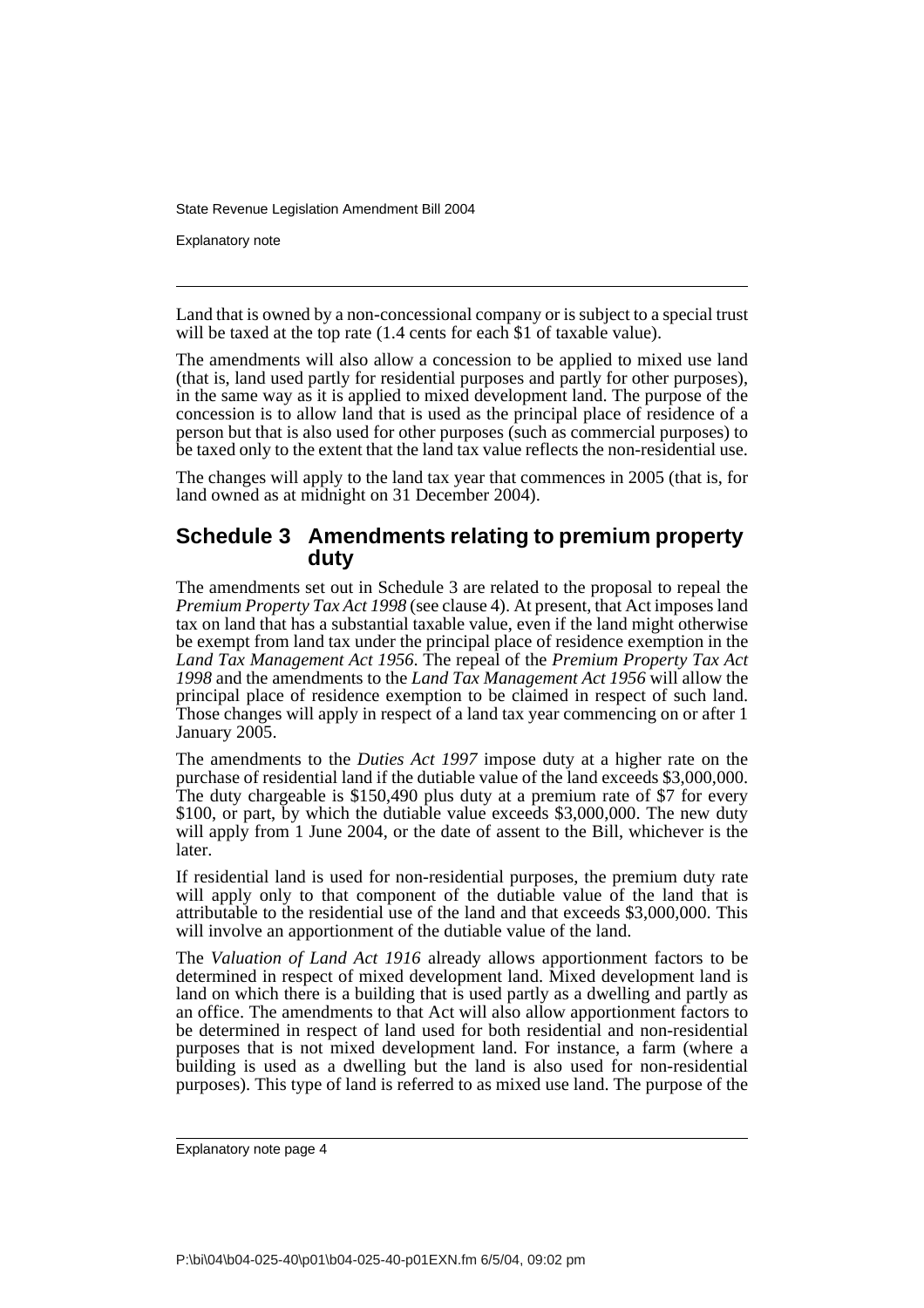Explanatory note

apportionment is to ensure that the premium rate of duty applies only to the dutiable value of the land to the extent that it reflects its residential use.

The amendment to the *Taxation Administration Act 1996* is a consequential amendment.

## **Schedule 4 Amendments to Duties Act 1997 No 123 relating to vendor duty**

Schedule 4 amends the *Duties Act 1997* to impose an additional duty on certain transactions that are already dutiable under Chapter 2 of that Act. The additional duty is payable by the vendor or transferor.

The duty (referred to as *vendor duty*) is chargeable on certain dutiable transactions that involve land-related property. Land-related property is defined as:

- (a) land in New South Wales, or
- (b) a land use entitlement, or
- (c) an interest in any land-related property referred to in paragraph (a) or (b).

Vendor duty is to be charged at a rate of 2.25% of the dutiable value of the landrelated property. Dutiable value is determined in accordance with the principles already set out in Chapter 2 of the *Duties Act 1997*.

Various exemptions apply in respect of vendor duty. The principal exemptions are as follows:

- (a) an exemption for land used as a principal place of residence by the vendor,
- (b) an exemption for farms (land used for primary production),
- (c) an exemption for land-related property in respect of which the dutiable value has not significantly increased since it was acquired by the vendor,
- (d) an exemption for land on which there is a new building,
- (e) an exemption for land on which there is a substantially new building,
- (f) an exemption for vacant land that has been substantially improved by the vendor,
- (g) an exemption for land sold in connection with a sale of business, if the dutiable value of the land is not a significant component of the consideration for the sale.

General exemptions under Chapter 2 of the *Duties Act 1997* will also apply in respect of vendor duty. Generally speaking a transaction that is not chargeable with ad valorem duty under Chapter 2 is not chargeable with vendor duty.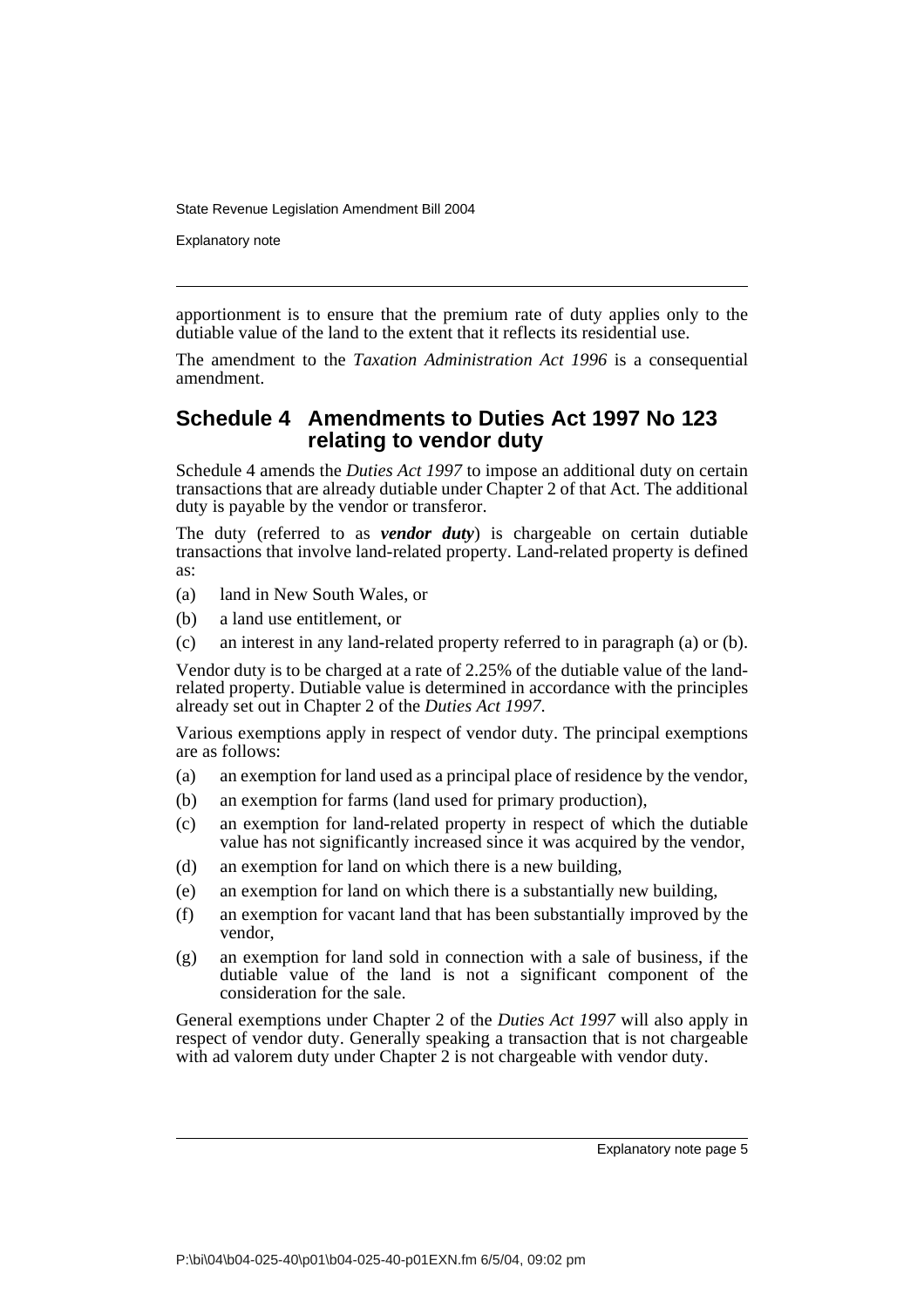Explanatory note

Exemptions will continue to apply in respect of charities and other bodies that are not liable to pay duty under Chapter 11 of the *Duties Act 1997*.

An instrument that effects a dutiable transaction that is also a vendor duty transaction will need to be stamped to indicate that the vendor duty has been paid, or that no vendor duty is payable in respect of the transaction.

Vendor duty is to apply in respect of relevant transactions occurring on or after 1 June 2004, or the date of assent to the Bill, whichever happens later.

# **Schedule 5 Miscellaneous amendments**

### **Miscellaneous amendments to Duties Act 1997**

Schedule 5 makes miscellaneous amendments to the *Duties Act 1997*. Those amendments:

- (a) make an exemption granted to certain public housing tenants who purchase a home conditional on the fulfilment of a residential requirement (similar to the First Home Plus scheme) and certain other requirements,
- (b) ensure that duty is payable on leases with a substantial premium component,
- (c) clarify that duty is not payable on a premium payable for a residential lease,
- (d) make it easier to establish that entities are linked entities for the purpose of provisions relating to acquisitions in land rich entities,
- (e) make provision for the re-assessment of land rich acquisition statements if an uncompleted agreement affecting a landholder's land rich status is completed or rescinded after the acquisition of an interest in a landholder is made,
- (f) provide for the making of savings and transitional regulations as a consequence of the amendments made by the proposed Act,
- (g) remove redundant definitions and make other changes in the nature of statute law revision.

### **Miscellaneous amendment to Land Tax Management Act 1956**

The amendment to the *Land Tax Management Act 1956* provides for the making of savings and transitional regulations as a consequence of the amendments made by the proposed Act.

### **Miscellaneous amendments to Valuation of Land Act 1916**

The amendments to the *Valuation of Land Act 1916*: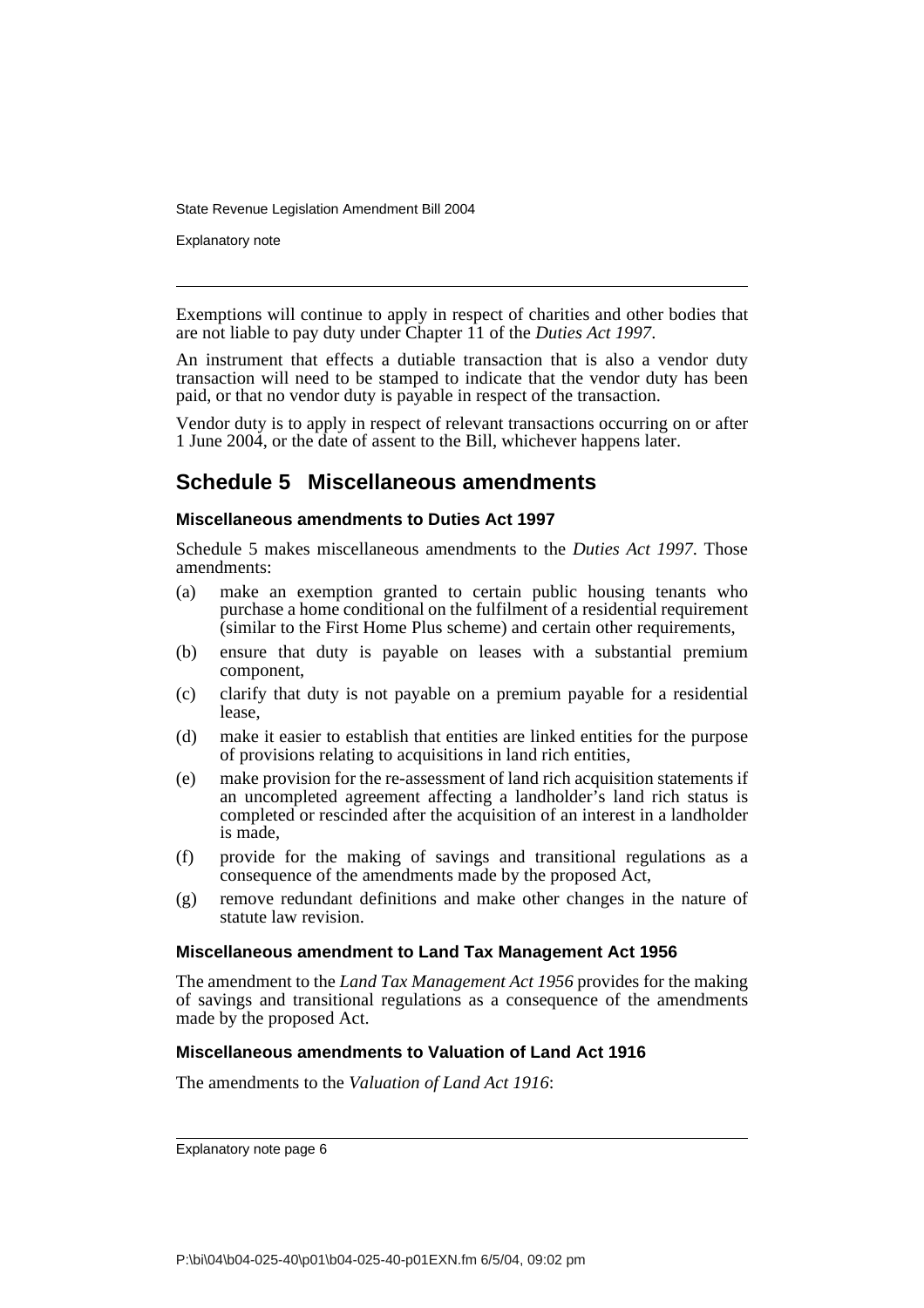Explanatory note

- (a) provide for the making of savings and transitional regulations as a consequence of the amendments made by the proposed Act, and
- (b) make an amendment by way of statute law revision that extends a provision allowing the apportionment of the land value of land that is subject to separate rates to land that is subject to separate taxes.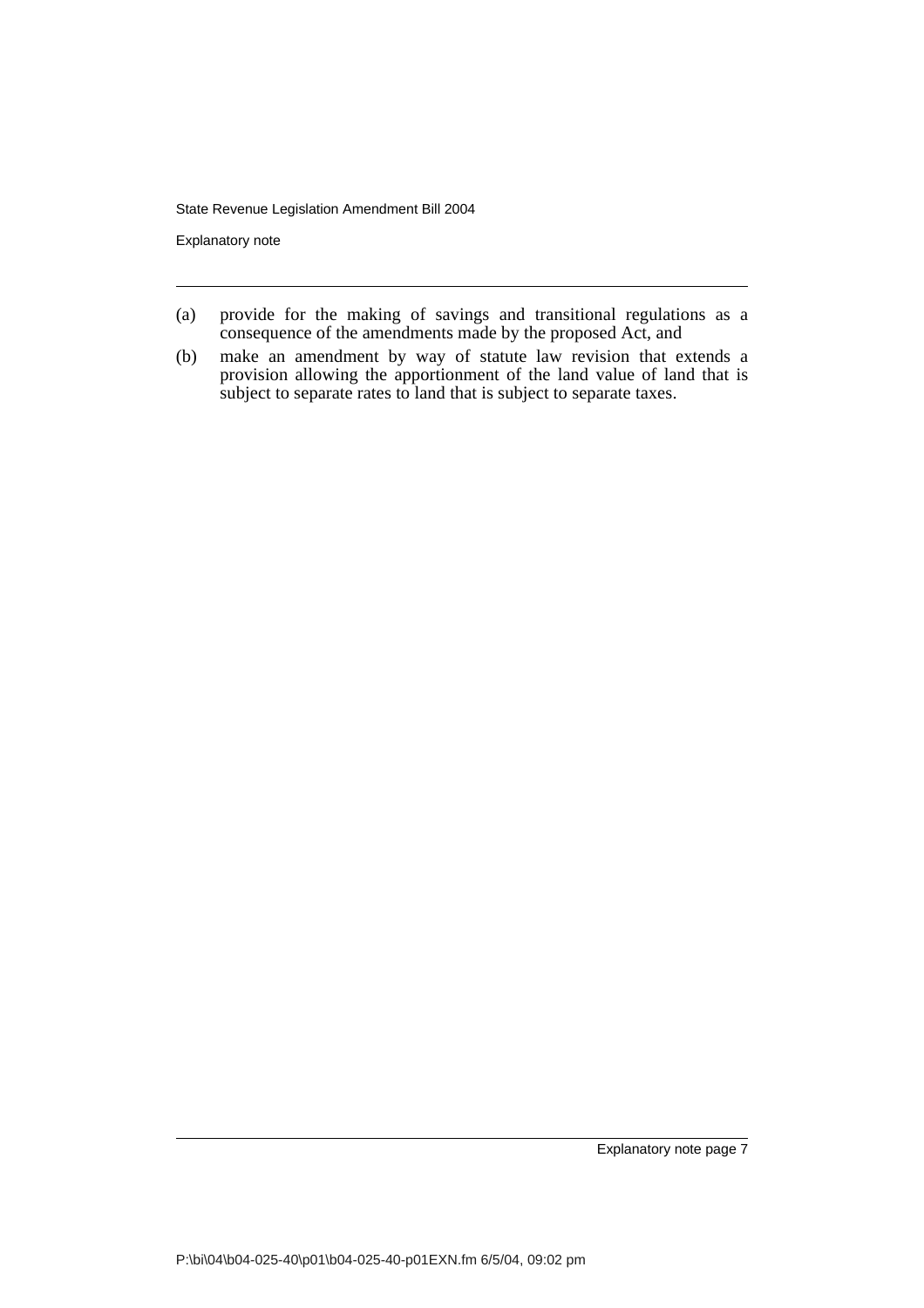Explanatory note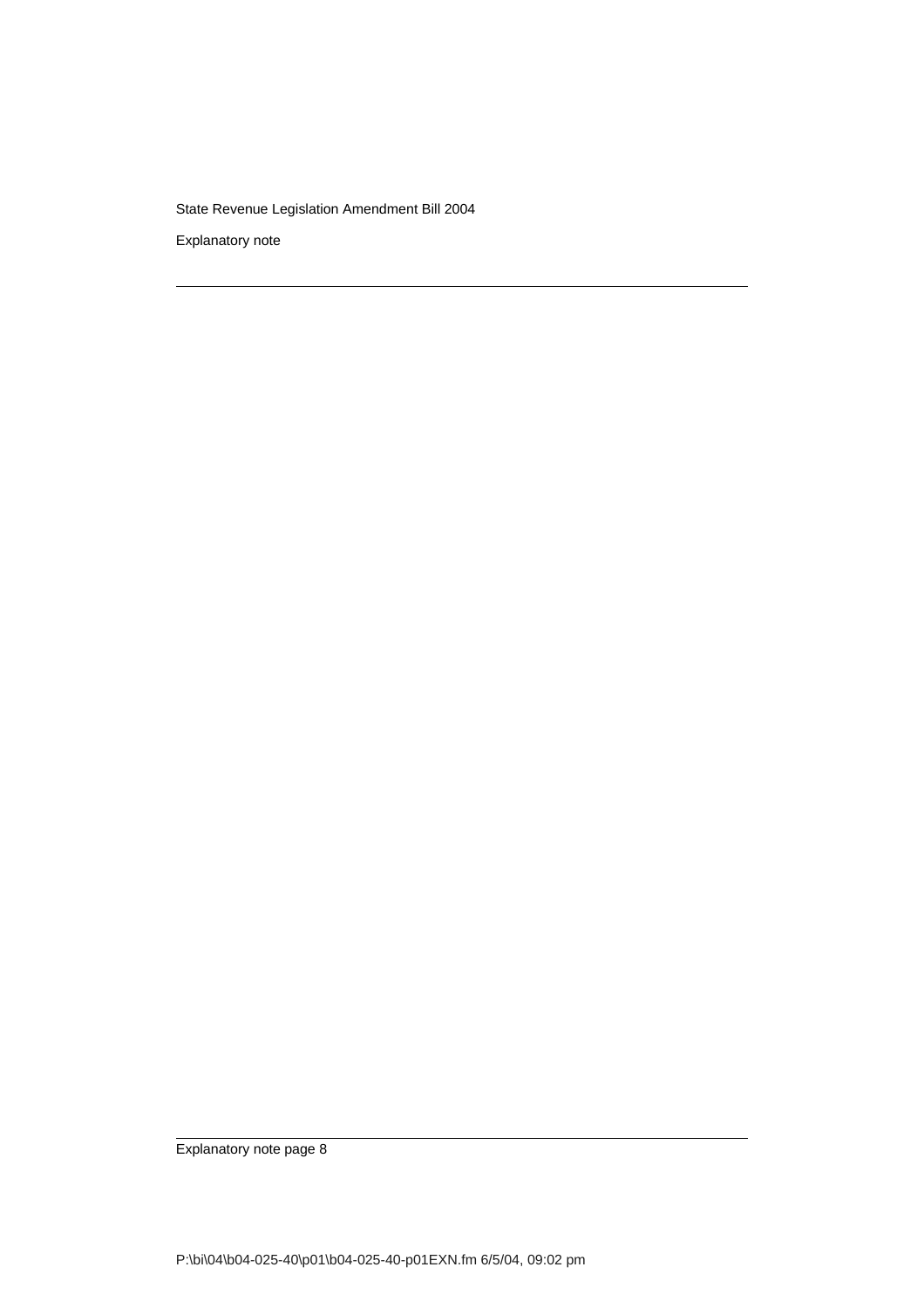First print



New South Wales

# **State Revenue Legislation Amendment Bill 2004**

# **Contents**

|                          |                                                                                                  | Page |
|--------------------------|--------------------------------------------------------------------------------------------------|------|
| 1                        | Name of Act                                                                                      | 2    |
| 2                        | Commencement                                                                                     | 2    |
| 3                        | Amendment of Acts                                                                                | 2    |
| 4                        | Repeal of Premium Property Tax Act 1998 No 79                                                    | 2    |
| Schedule 1               | Amendments to Duties Act 1997 No 123 relating to First<br>Home Plus                              | 3    |
| Schedule 2               | Amendments relating to land tax                                                                  | 11   |
| Schedule 3<br>Schedule 4 | Amendments relating to premium property duty<br>Amendments to Duties Act 1997 No 123 relating to | 18   |
|                          | vendor duty                                                                                      | 27   |
| Schedule 5               | Miscellaneous amendments                                                                         | 59   |

b04-025-40.p01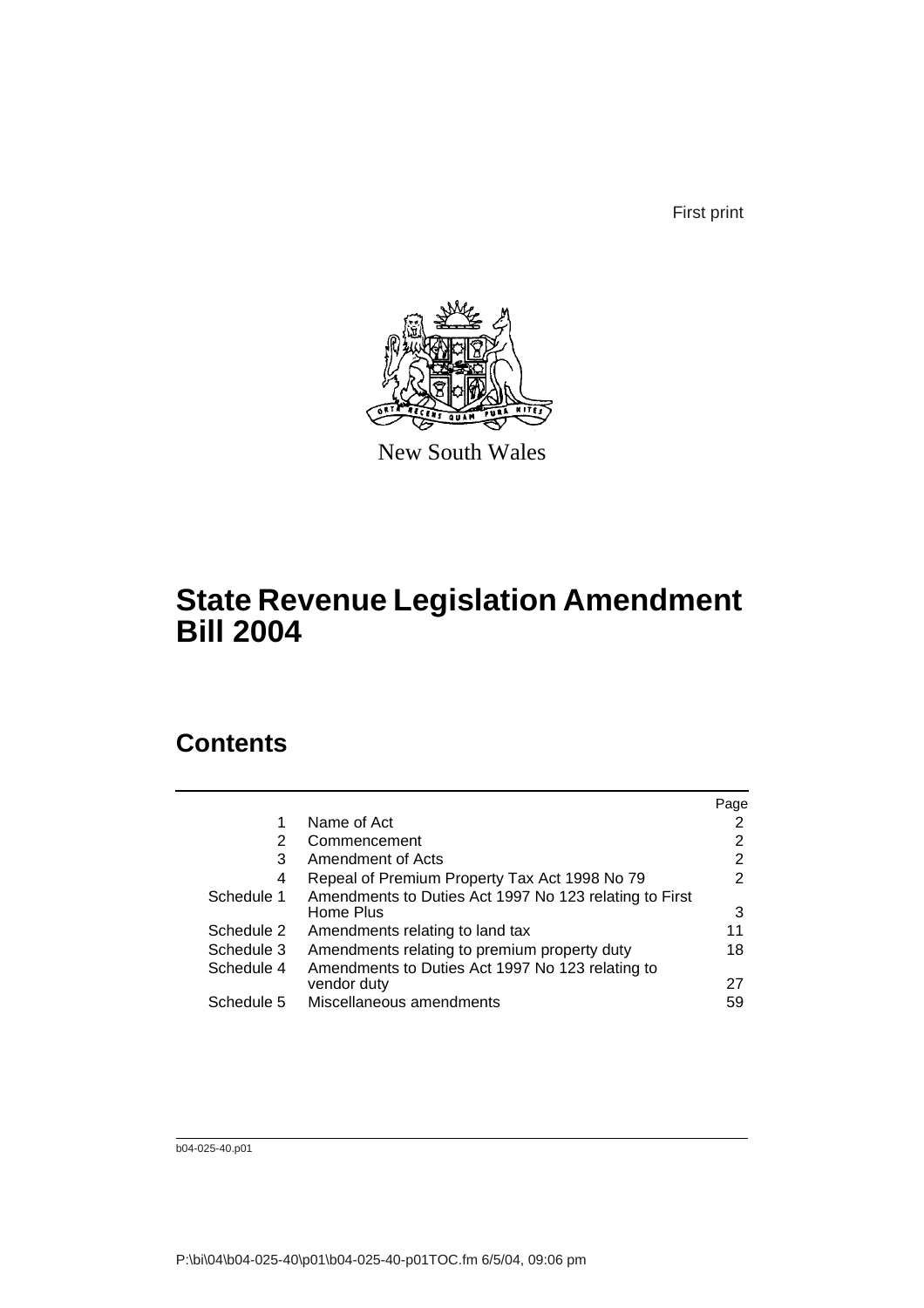**Contents** 

Page

Contents page 2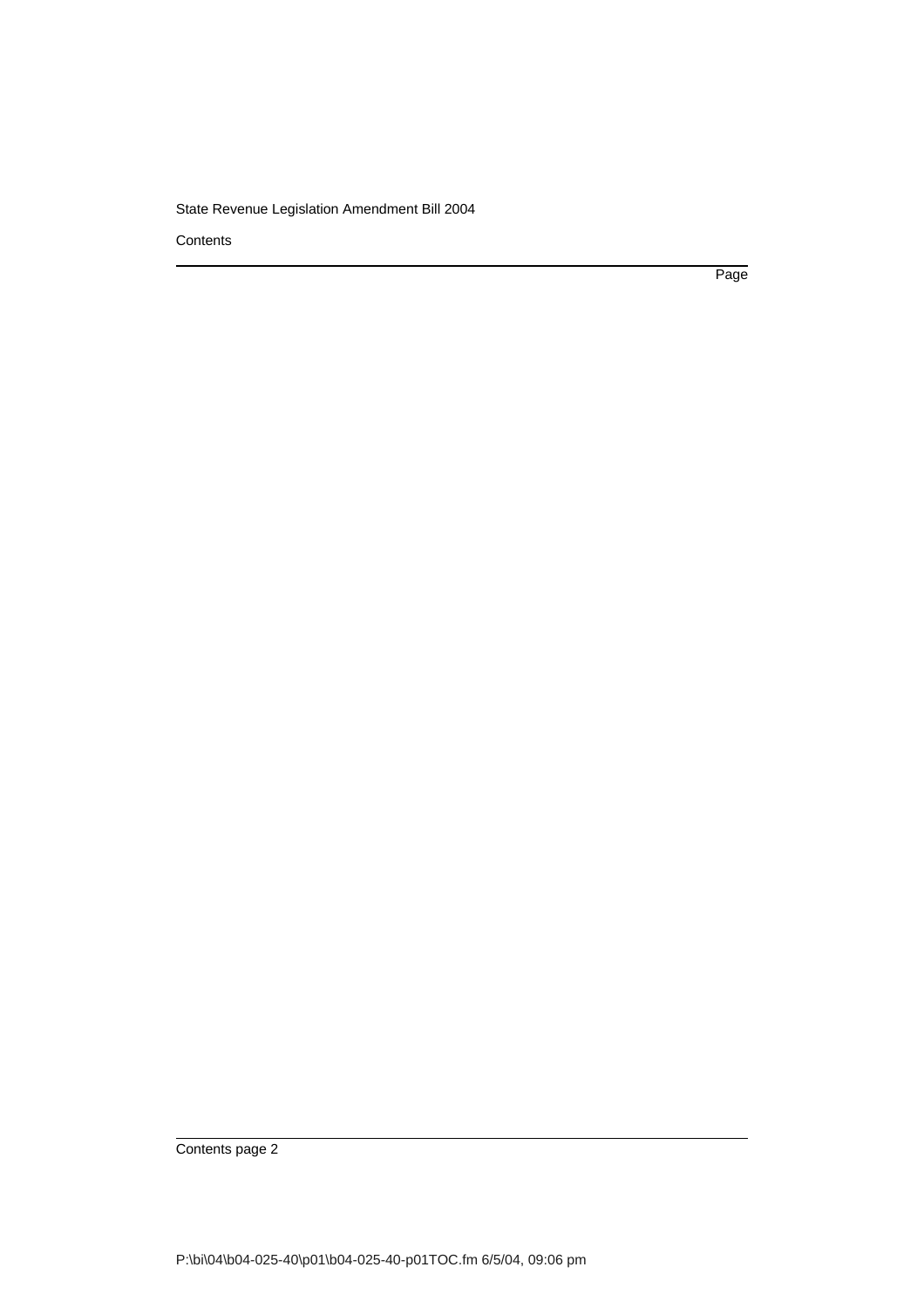

New South Wales

# **State Revenue Legislation Amendment Bill 2004**

No , 2004

# **A Bill for**

An Act to make miscellaneous amendments to certain State revenue legislation; and for other purposes.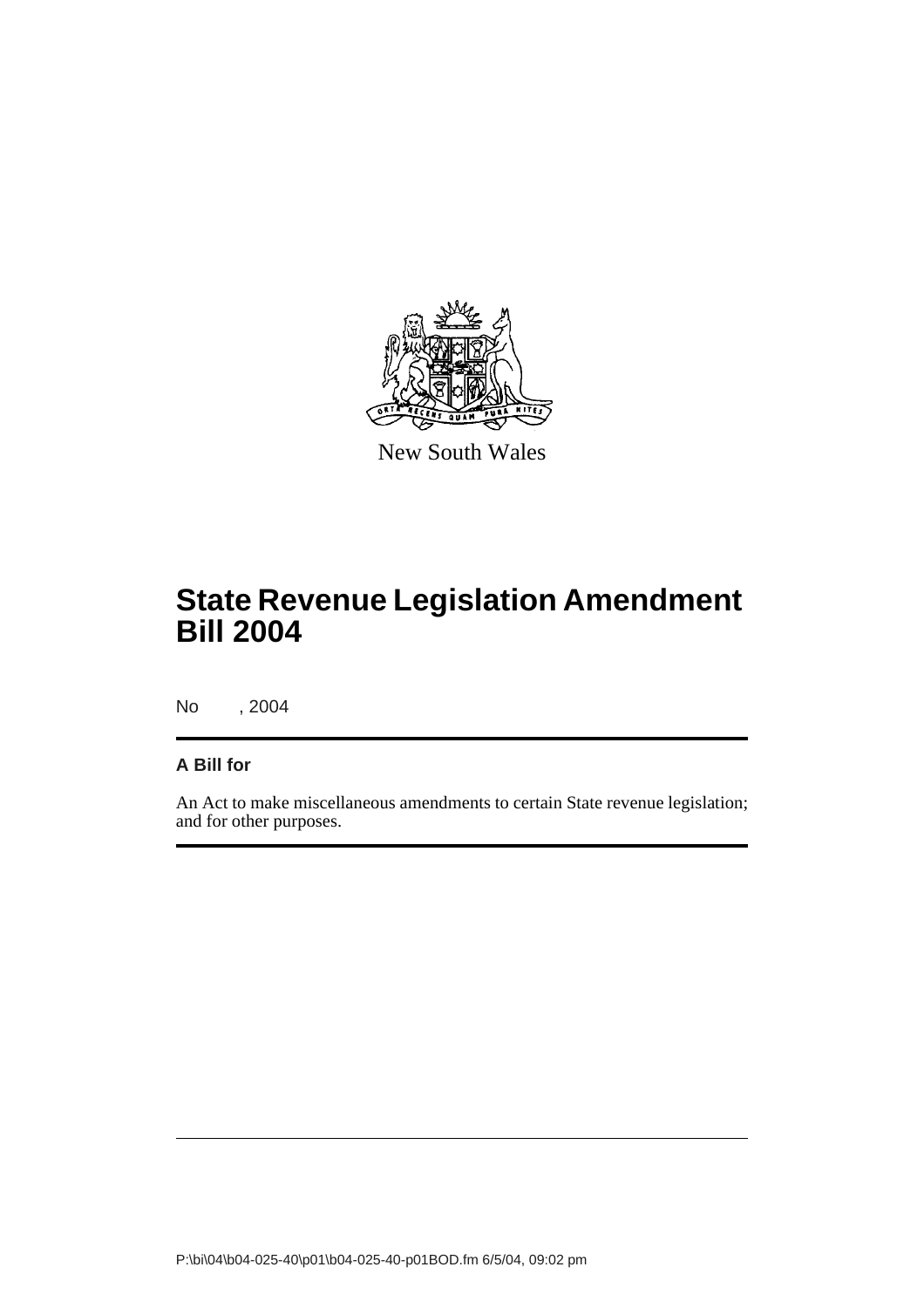<span id="page-11-3"></span><span id="page-11-2"></span><span id="page-11-1"></span><span id="page-11-0"></span>

|              | The Legislature of New South Wales enacts: |                                                                                               |          |  |  |
|--------------|--------------------------------------------|-----------------------------------------------------------------------------------------------|----------|--|--|
| 1            | <b>Name of Act</b>                         |                                                                                               |          |  |  |
|              |                                            | This Act is the <i>State Revenue Legislation Amendment Act 2004</i> .                         | 3        |  |  |
| $\mathbf{2}$ |                                            | <b>Commencement</b>                                                                           | 4        |  |  |
|              | (1)                                        | This Act commences on the date of assent, except as provided by<br>subsection $(2)$ .         | 5<br>6   |  |  |
|              | (2)                                        | The following provisions commence, or are taken to have<br>commenced, on the dates specified: | 7<br>8   |  |  |
|              |                                            | Section 4 and Schedule 3-1 June 2004, or the date of assent,<br>whichever is the later        | 9<br>10  |  |  |
|              |                                            | Schedule 1-4 April 2004                                                                       | 11       |  |  |
|              |                                            | Schedule 2 (except Schedule 2.2 [10])—31 December 2004                                        | 12       |  |  |
|              |                                            | Schedule 4—1 June 2004, or the date of assent, whichever is the<br>later                      | 13<br>14 |  |  |
|              |                                            | Schedule 5.1 [10]—1 July 2004                                                                 | 15       |  |  |
| 3            |                                            | <b>Amendment of Acts</b>                                                                      | 16       |  |  |
|              |                                            | The Acts specified in Schedules 1–5 are amended as set out in those<br>Schedules.             | 17<br>18 |  |  |
| 4            |                                            | Repeal of Premium Property Tax Act 1998 No 79                                                 | 19       |  |  |
|              |                                            | The <i>Premium Property Tax Act 1998</i> is repealed.                                         | 20       |  |  |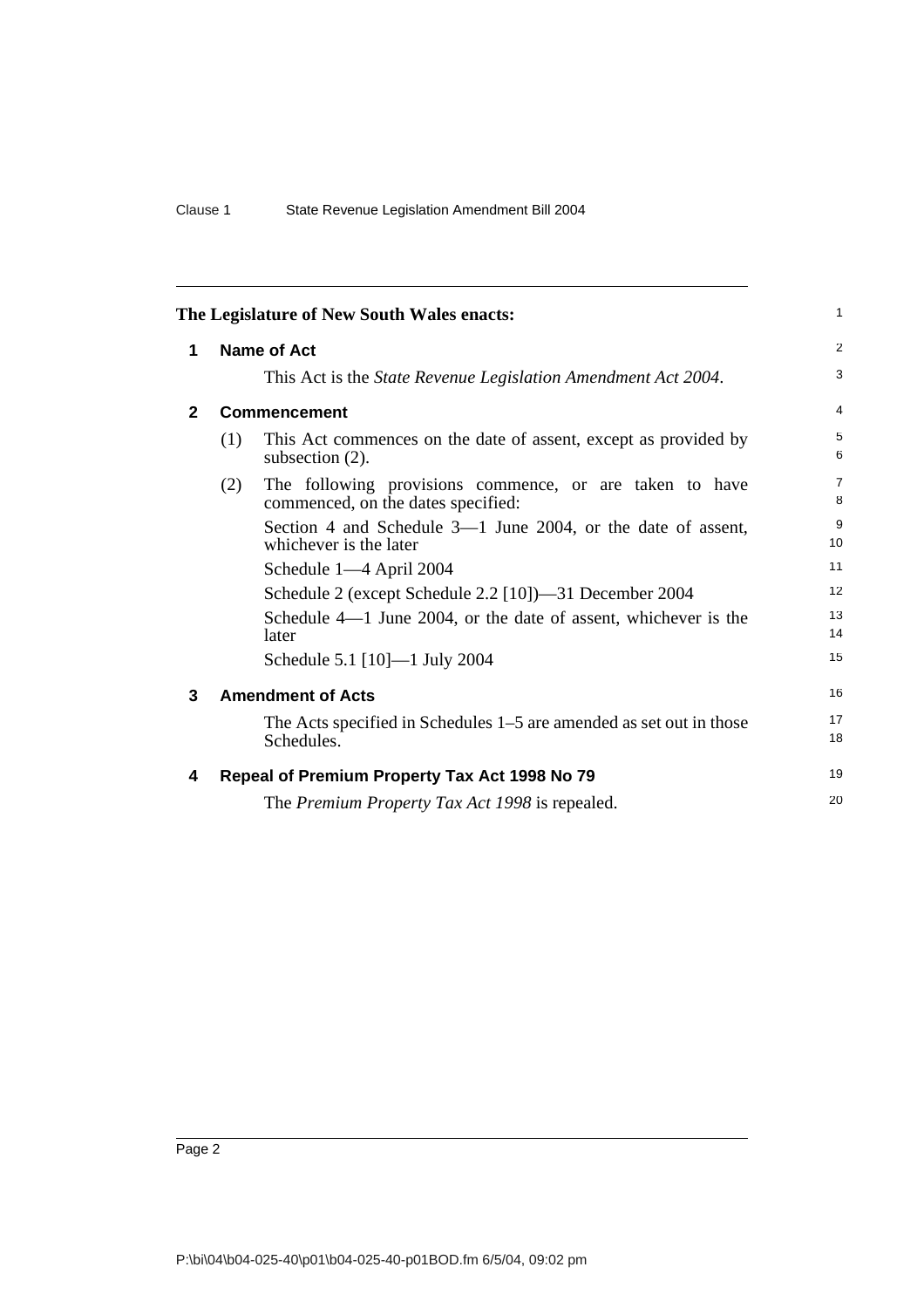Amendments to Duties Act 1997 No 123 relating to First Home Plus Schedule 1

<span id="page-12-0"></span>

| <b>Schedule 1</b> |    |                   | <b>Amendments to Duties Act 1997 No 123</b><br>relating to First Home Plus<br>(Section 3) | 1<br>2<br>3                                                                                                                                                                                                                                                                       |                            |
|-------------------|----|-------------------|-------------------------------------------------------------------------------------------|-----------------------------------------------------------------------------------------------------------------------------------------------------------------------------------------------------------------------------------------------------------------------------------|----------------------------|
| $[1]$             |    | <b>Section 70</b> |                                                                                           |                                                                                                                                                                                                                                                                                   | 4                          |
|                   |    |                   |                                                                                           | Omit the section. Insert instead:                                                                                                                                                                                                                                                 | 5                          |
|                   | 70 |                   |                                                                                           | <b>Commencement</b>                                                                                                                                                                                                                                                               | 6                          |
|                   |    |                   |                                                                                           | The following transactions and instruments are eligible for<br>consideration under the scheme:                                                                                                                                                                                    | 7<br>8                     |
|                   |    |                   | (a)                                                                                       | agreements for sale or transfer entered into on or after 4<br>April 2004,                                                                                                                                                                                                         | 9<br>10                    |
|                   |    |                   | (b)                                                                                       | transfers that occur on or after 4 April 2004 (other than<br>transfers made in conformity with an agreement for sale<br>or transfer entered into before 4 April 2004),                                                                                                            | 11<br>12<br>13             |
|                   |    |                   | (c)                                                                                       | mortgages over land the subject of those agreements or<br>transfers.                                                                                                                                                                                                              | 14<br>15                   |
| [2]               |    | <b>Section 71</b> |                                                                                           |                                                                                                                                                                                                                                                                                   | 16                         |
|                   |    |                   |                                                                                           | Omit the section. Insert instead:                                                                                                                                                                                                                                                 | 17                         |
|                   | 71 |                   |                                                                                           | Eligible persons must not have owned residential land                                                                                                                                                                                                                             | 18                         |
|                   |    | (1)               |                                                                                           | A purchaser or transferee under an agreement or transfer may<br>apply under the scheme, but will be eligible only if the<br>purchaser or transferee has not at any time owned residential<br>property in Australia (either solely or with someone else).                          | 19<br>20<br>21<br>22       |
|                   |    | (2)               |                                                                                           | If a purchaser or transferee under an agreement or transfer has<br>a spouse, the purchaser or transferee is eligible only if the<br>spouse of the purchaser or transferee has not at any time<br>owned residential property in Australia (either solely or with<br>someone else). | 23<br>24<br>25<br>26<br>27 |
|                   |    | (3)               |                                                                                           | If there is more than one purchaser or transferee under an<br>agreement or transfer, they may apply under the scheme, but<br>will be eligible only if all of them are eligible under<br>subsections $(1)$ and $(2)$ .                                                             | 28<br>29<br>30<br>31       |
|                   |    | (4)               | (a)                                                                                       | For the purpose of this section, a person is the <i>spouse</i> of<br>another person if:<br>they are legally married, or                                                                                                                                                           | 32<br>33<br>34             |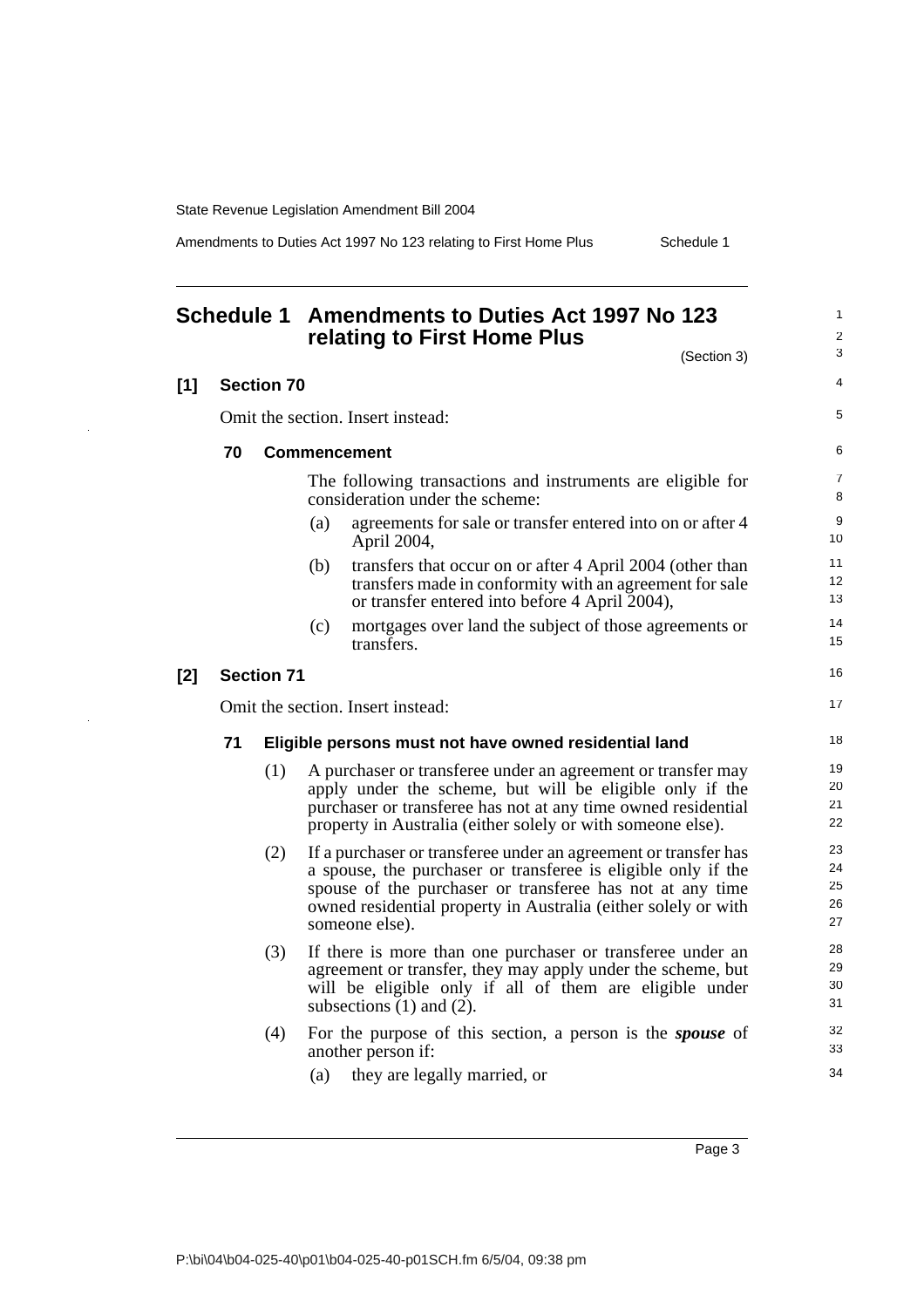Schedule 1 Amendments to Duties Act 1997 No 123 relating to First Home Plus

|     |    |                   | they are living together as a couple in a de facto<br>(b)<br>relationship.                                                           | $\mathbf{1}$<br>2   |
|-----|----|-------------------|--------------------------------------------------------------------------------------------------------------------------------------|---------------------|
|     |    | (5)               | If the Chief Commissioner is satisfied that, at the time of<br>making an application under the scheme, a purchaser or<br>transferee: | 3<br>4<br>5         |
|     |    |                   | is legally married but not cohabiting with the person to<br>(a)<br>whom the applicant is legally married, and                        | 6<br>$\overline{7}$ |
|     |    |                   | has no intention of resuming cohabitation,<br>(b)                                                                                    | 8                   |
|     |    |                   | the person to whom the purchaser or transferee is legally<br>married is not to be regarded as the applicant's spouse.                | 9<br>10             |
|     |    | (6)               | Despite the other provisions of this section, the Chief                                                                              | 11                  |
|     |    |                   | Commissioner may determine that the purchasers<br><b>or</b>                                                                          | 12<br>13            |
|     |    |                   | transferees are eligible under the scheme if the Chief<br>Commissioner is satisfied that the purchaser or transferee who             | 14                  |
|     |    |                   | has previously owned residential property is acquiring an                                                                            | 15                  |
|     |    |                   | interest in the property that is the subject of the application                                                                      | 16                  |
|     |    |                   | solely for the purpose of assisting the eligible persons under<br>the scheme in financing the acquisition.                           | 17<br>18            |
| [3] |    |                   | <b>Section 73 Ineligible persons</b>                                                                                                 | 19                  |
|     |    |                   | Omit section 73 $(3)$ – $(5)$ .                                                                                                      | 20                  |
| [4] |    | <b>Section 74</b> |                                                                                                                                      | 21                  |
|     |    |                   | Omit the section. Insert instead:                                                                                                    | 22                  |
|     | 74 |                   | <b>Eligible agreements or transfers</b>                                                                                              | 23                  |
|     |    | (1)               | The agreement or transfer must be for the acquisition of a first                                                                     | 24                  |
|     |    |                   | home or for the acquisition of a vacant block of residential<br>land intended to be used as the site of a first home.                | 25<br>26            |
|     |    | (2)               | The agreement or transfer must be for the whole of the<br>property.                                                                  | 27<br>28            |
|     |    | (3)               | The dutiable value of the dutiable property that is the subject<br>of the agreement or transfer must be less than:                   | 29<br>30            |
|     |    |                   | \$600,000 if the property has a private dwelling built on<br>(a)<br>it, or                                                           | 31<br>32            |

 $[4]$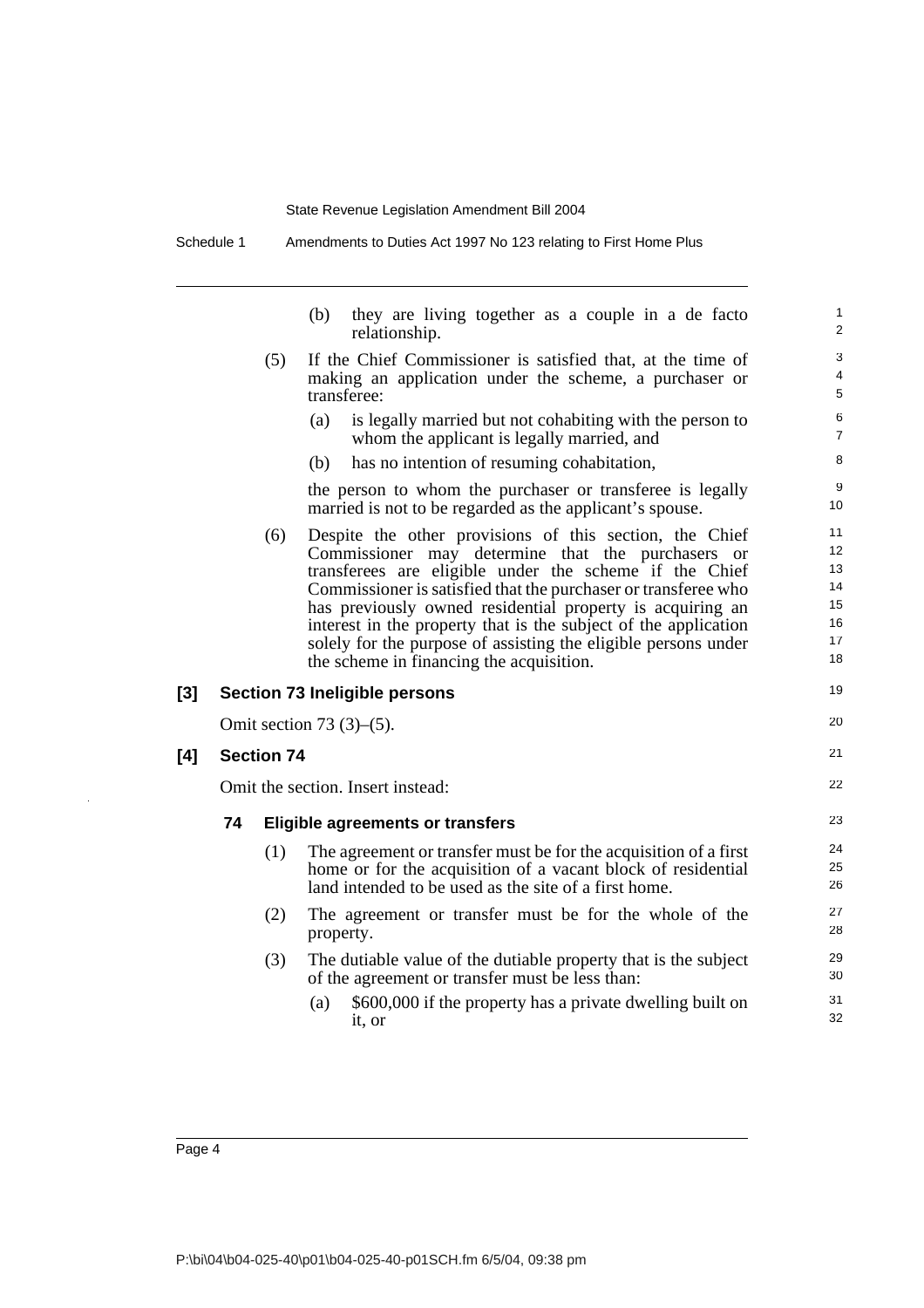Amendments to Duties Act 1997 No 123 relating to First Home Plus Schedule 1

(b) \$450,000 if the property comprises a vacant block of residential land. **Note.** The *dutiable value* of dutiable property is the greater of: (a) the consideration (if any) for the dutiable transaction (being the amount of a monetary consideration or the value of a nonmonetary consideration), and (b) the unencumbered value of the dutiable property. **[5] Sections 76 and 76A** Omit section 76. Insert instead: **76 Residence requirement** (1) The home must be occupied by the person or persons who are acquiring it as a principal place of residence for a continuous period of at least 6 months, with that occupation starting within 12 months (or such longer period as the Chief Commissioner may approve) after completion of the agreement or transfer. This requirement is referred to as *the residence requirement*. (2) The Chief Commissioner may, if satisfied there are good reasons to do so in a particular case: (a) modify the residence requirement by approving a shorter period of occupation by the person or persons, or (b) exempt the person or persons from the requirement to comply with the residence requirement. (3) In the case of an agreement or transfer for the acquisition of a vacant block of residential land, it is sufficient that the Chief Commissioner is satisfied that the vacant block is intended to be used as the site of a home to be occupied by the person or persons who are acquiring it in accordance with the residence requirement. (4) The residence requirement does not apply to a person who acquires an interest in the property concerned solely for the purpose of assisting the eligible persons under the scheme in financing the acquisition. (5) For the purpose of this section, an agreement or transfer is 1  $\overline{2}$ 3 5 6 7 8 9 10 11 12 13 14 15 16 17 18 19  $20$ 21 22 23 24 25 26 27 28 29 30 31 32 33 34 35

*completed* when a purchaser or transferee becomes entitled to possession of the home and, if the interest in the land acquired

Page 5

 $\overline{A}$ 

36 37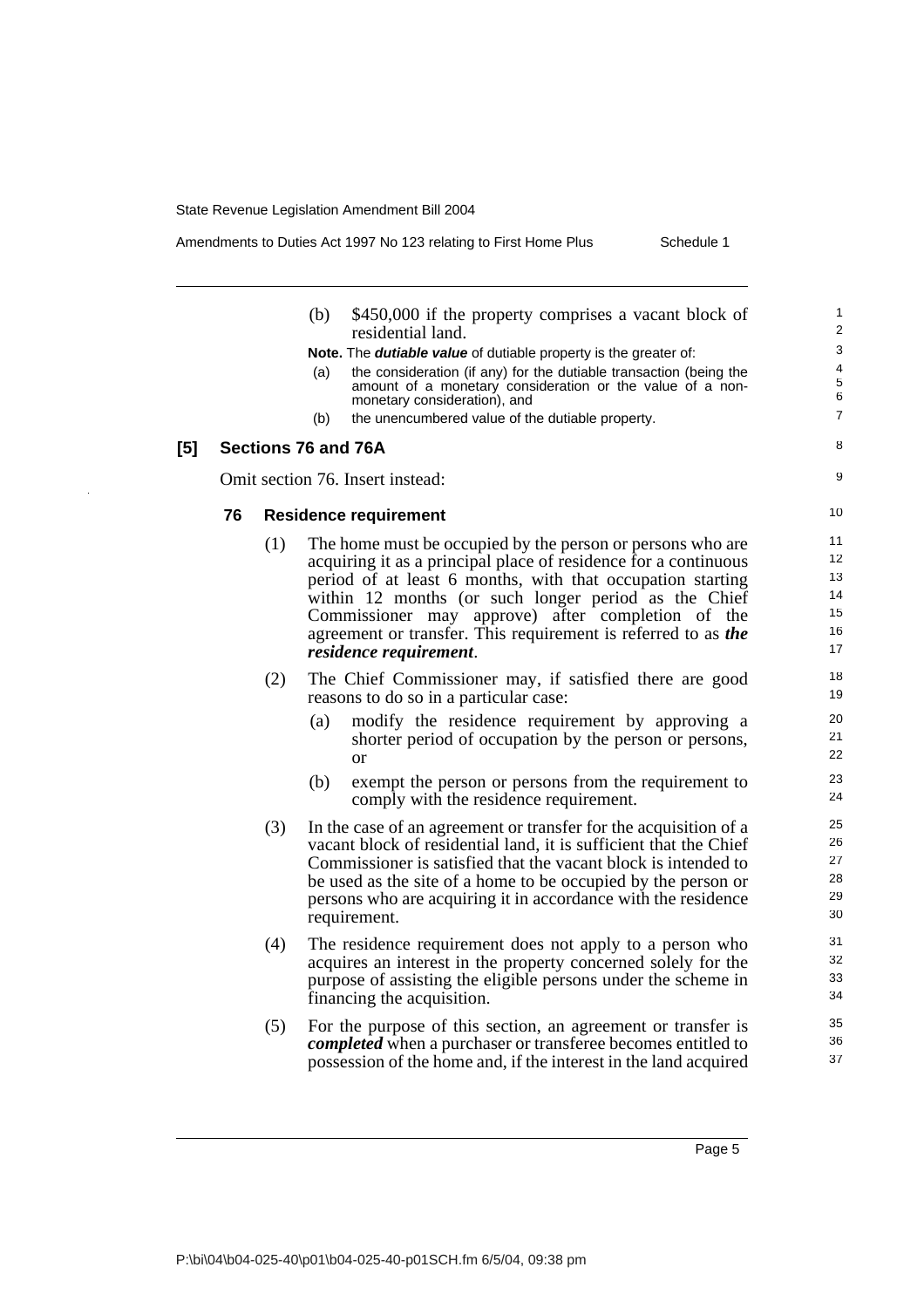Schedule 1 Amendments to Duties Act 1997 No 123 relating to First Home Plus

by the purchaser or transferee is registrable under a law of the State, the interest is so registered.

(6) However, an agreement or transfer of a vacant block of residential land is not completed until the home intended to be built on the land is ready for occupation as a place of residence.

#### **76A Approval of application in advance of satisfaction of residence requirement**

- (1) The Chief Commissioner may approve an application in anticipation of compliance with the residence requirement under section 76 if the Chief Commissioner is satisfied that each applicant required to comply with the residence requirement intends to occupy the home as his or her principal place of residence for a continuous period of at least 6 months, with that occupation starting within 12 months after completion of the agreement or transfer or within a longer period approved by the Chief Commissioner.
- (2) If an application is approved in anticipation of compliance with the residence requirement, the approval is given on condition that, if the residence requirement is not complied with, the applicant must within 14 days after the end of the period allowed for compliance:
	- (a) give written notice of that fact to the Chief Commissioner, and
	- (b) pay the relevant duty to the Chief Commissioner.
- (3) The *relevant duty* is the difference between the total amount of duty that would have been payable on the transactions and instruments the subject of the application, if they had not been eligible under the scheme, and the total amount of duty (if any) paid in respect of those transactions and instruments.
- (4) A person who fails to comply with the condition prescribed by this section is guilty of an offence.

Maximum penalty: 50 penalty units.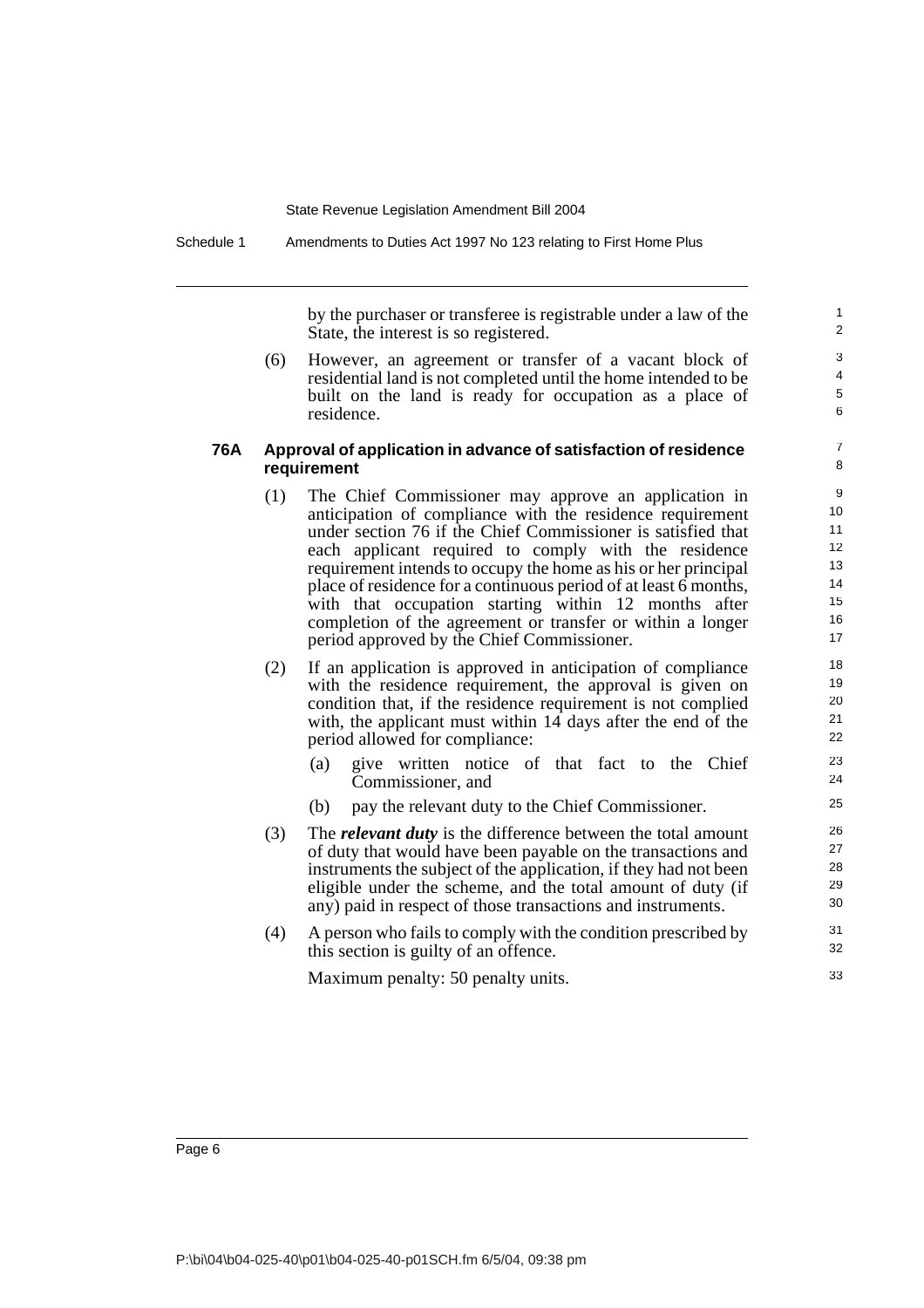Amendments to Duties Act 1997 No 123 relating to First Home Plus Schedule 1

#### **[6] Section 77 Eligible mortgages** Omit section 77 (3) and (4). Insert instead: (3) In the case of a property that has a private dwelling built on it, the amount of advances secured must not be more than the amount of the dutiable value permitted under section 74 (3) (a). (4) In the case of a property that comprises a vacant block of residential land, the amount of advances secured must not be more than the amount of the dutiable value permitted under section 74 (3) (b), unless the amount of advances secured under the mortgage includes provision for the building of a private dwelling on the property. In such a case, the amount of advances secured must not be more than the amount of the dutiable value permitted under section 74 (3) (a). **[7] Section 80** Omit the section. Insert instead: **80 Duty payable if application approved** (1) If an application concerning an eligible agreement or transfer is approved and the dutiable value of the dutiable property that is the subject of the agreement or transfer is not more than the following amounts, no duty is chargeable on the agreement or transfer: (a) \$500,000 if the property has a private dwelling built on it, or (b) \$300,000 if the property comprises a vacant block of residential land. (2) If an application concerning an eligible agreement or transfer is approved and subsection (1) does not apply to the agreement or transfer, duty is chargeable on the agreement or transfer as follows: (a) if the property has a private dwelling built on it—at the rate of 22.49% of the dutiable value of the dutiable property that is the subject of the agreement or transfer, less \$112,450, or (b) if the property comprises a vacant block of residential land—at the rate of 10.49% of the dutiable value of the 1  $\overline{2}$ 3 4 5 6 7 8  $\alpha$ 10 11 12 13 14 15 16 17 18 19 20 21 22 23 24 25 26 27 28 29 30 31 32 33 34 35 36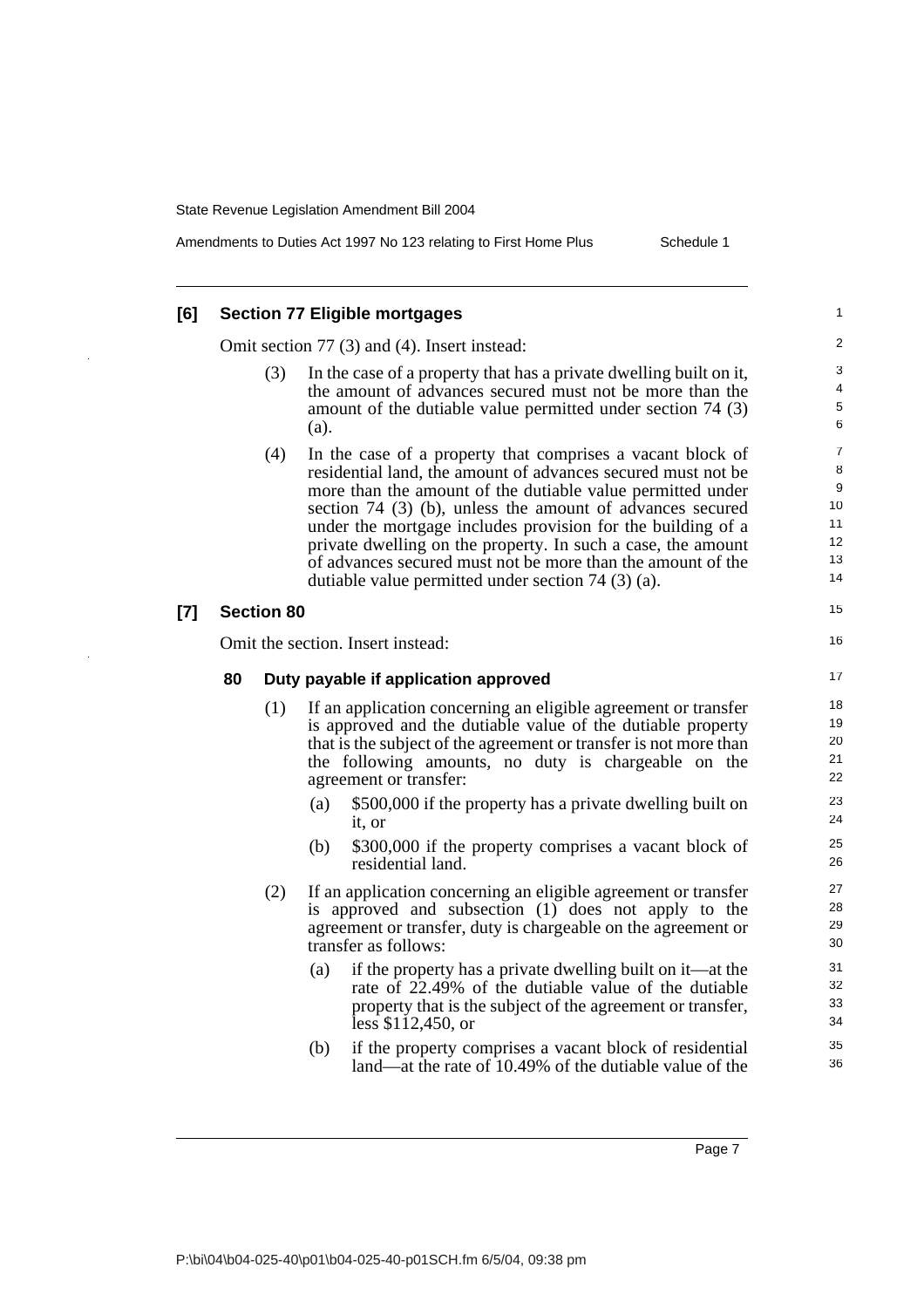Schedule 1 Amendments to Duties Act 1997 No 123 relating to First Home Plus

|     |     |                    |     | dutiable property that is the subject of the agreement or<br>transfer, $\overline{less}$ \$31,470.                                                                                                                                                                                                                                                                                                                                                                                                                                                                               |                                               | 1<br>$\overline{2}$                       |
|-----|-----|--------------------|-----|----------------------------------------------------------------------------------------------------------------------------------------------------------------------------------------------------------------------------------------------------------------------------------------------------------------------------------------------------------------------------------------------------------------------------------------------------------------------------------------------------------------------------------------------------------------------------------|-----------------------------------------------|-------------------------------------------|
| [8] |     | <b>Section 221</b> |     |                                                                                                                                                                                                                                                                                                                                                                                                                                                                                                                                                                                  |                                               | 3                                         |
|     |     |                    |     | Omit the section. Insert instead:                                                                                                                                                                                                                                                                                                                                                                                                                                                                                                                                                |                                               | 4                                         |
|     | 221 |                    |     | <b>Eligible mortgages under First Home Plus</b>                                                                                                                                                                                                                                                                                                                                                                                                                                                                                                                                  |                                               | 5                                         |
|     |     | (1)                | (a) | Duty is payable in accordance with the following paragraphs<br>on an advance secured by an eligible mortgage under<br>Division 1 of Part 8 of Chapter 2 or a mortgage in support of<br>such an eligible mortgage, but only to the extent that the<br>amount of the advances qualifies under section 77 (3) or (4):<br>if the property has a private dwelling built on it:<br>Dutiable value of dutiable<br>property subject to the<br>agreement or transfer<br>Not more than \$500,000<br>More than \$500,000 but not more<br>than \$535,000<br>More than \$535,000 but not more | <b>Discount on duty</b><br>100%<br>75%<br>50% | 6<br>$\overline{7}$<br>8<br>9<br>10<br>11 |
|     |     |                    |     | than \$565,000<br>More than \$565,000 but less than<br>\$600,000                                                                                                                                                                                                                                                                                                                                                                                                                                                                                                                 | 25%                                           |                                           |
|     |     |                    |     |                                                                                                                                                                                                                                                                                                                                                                                                                                                                                                                                                                                  |                                               |                                           |

(b) if the property comprises a vacant block of residential land:

12 13

| Dutiable value of dutiable<br>property subject to the<br>agreement or transfer | <b>Discount on duty</b> |
|--------------------------------------------------------------------------------|-------------------------|
| Not more than \$300,000                                                        | 100\%                   |
| More than \$300,000 but not more                                               | 75%                     |

More than \$300,000 but not more than \$350,000

l,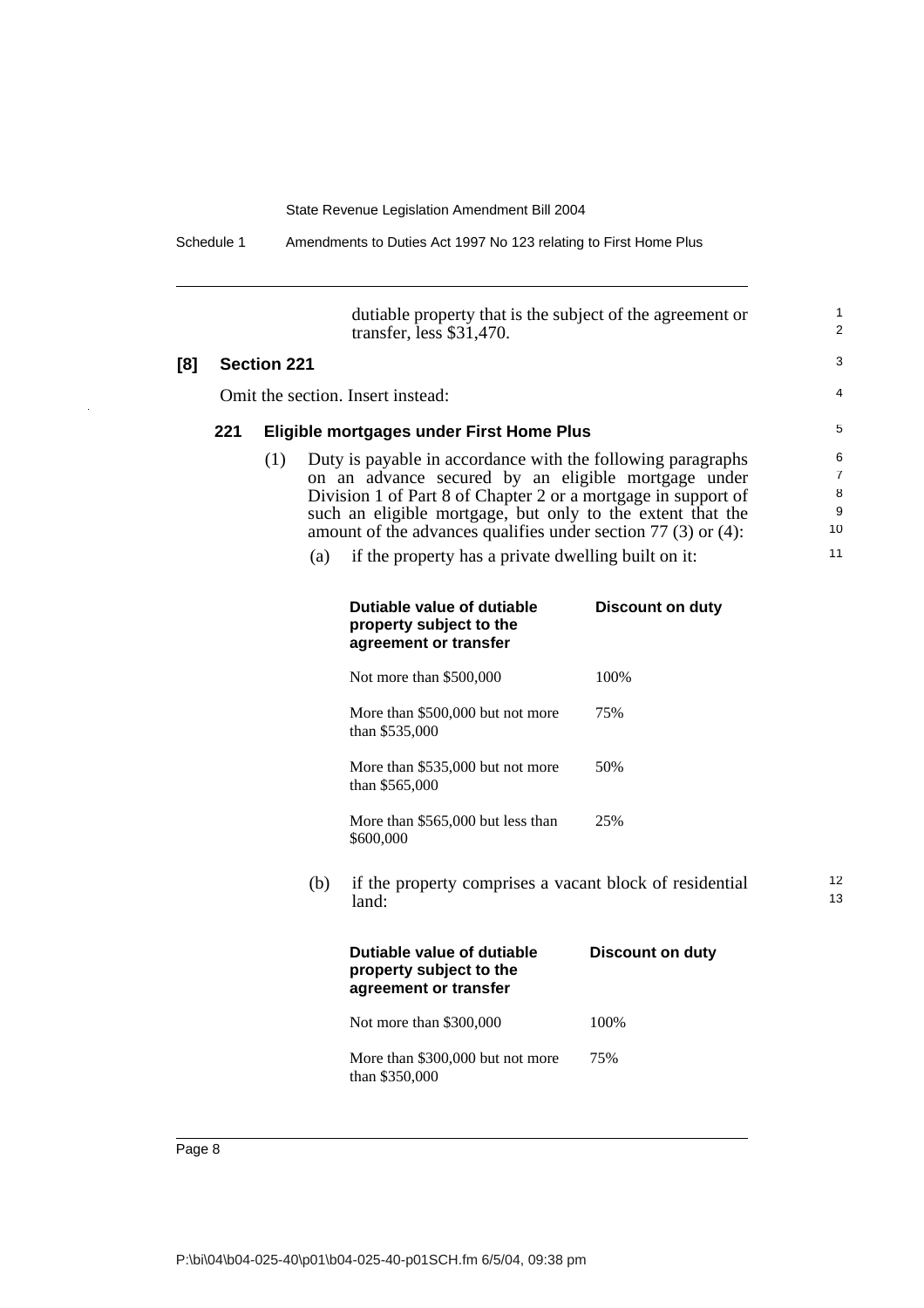$\overline{a}$ 

Amendments to Duties Act 1997 No 123 relating to First Home Plus Schedule 1

|     |             | Dutiable value of dutiable<br><b>Discount on duty</b><br>property subject to the<br>agreement or transfer                                                                         |                                     |
|-----|-------------|-----------------------------------------------------------------------------------------------------------------------------------------------------------------------------------|-------------------------------------|
|     |             | More than \$350,000 but not more<br>50%<br>than \$400,000                                                                                                                         |                                     |
|     |             | 25%<br>More than \$400,000 but less than<br>\$450,000                                                                                                                             |                                     |
|     | (2)         | For the purpose of assessing any further advances secured by<br>such a mortgage, duty is taken to have been paid on the<br>amount of advances to which subsection (1) applies.    | $\mathbf{1}$<br>$\overline{2}$<br>3 |
| [9] |             | Schedule 1 Savings, transitional and other provisions                                                                                                                             | 4                                   |
|     |             | Insert at the end of the Schedule with appropriate Part and clause numbers:                                                                                                       | 5                                   |
|     | <b>Part</b> | <b>State Revenue Legislation Amendment</b><br>Act 2004-provisions consequent on<br>changes to First Home Plus                                                                     | 6<br>$\overline{7}$<br>8            |
|     |             | Application of changes to scheme                                                                                                                                                  | 9                                   |
|     | (1)         | Division 1 of Part 8 of Chapter 2, and section 221, as in force<br>immediately before 4 April 2004, continue to apply in respect<br>of the following transactions or instruments: | 10<br>11<br>12                      |
|     |             | (a)<br>agreements for sale or transfer entered into on or after 1<br>July 2000 but before 4 April 2004,                                                                           | 13<br>14                            |
|     |             | (b)<br>transfers that occur on or after 1 July 2000 but before 4<br>April 2004,                                                                                                   | 15<br>16                            |
|     |             | transfers that occur on or after 4 April 2004 that are<br>(c)<br>made in conformity with an agreement for sale or<br>transfer referred to in paragraph (a),                       | 17<br>18<br>19                      |
|     |             | (d)<br>mortgages over land the subject of those agreements or<br>transfers.                                                                                                       | 20<br>21                            |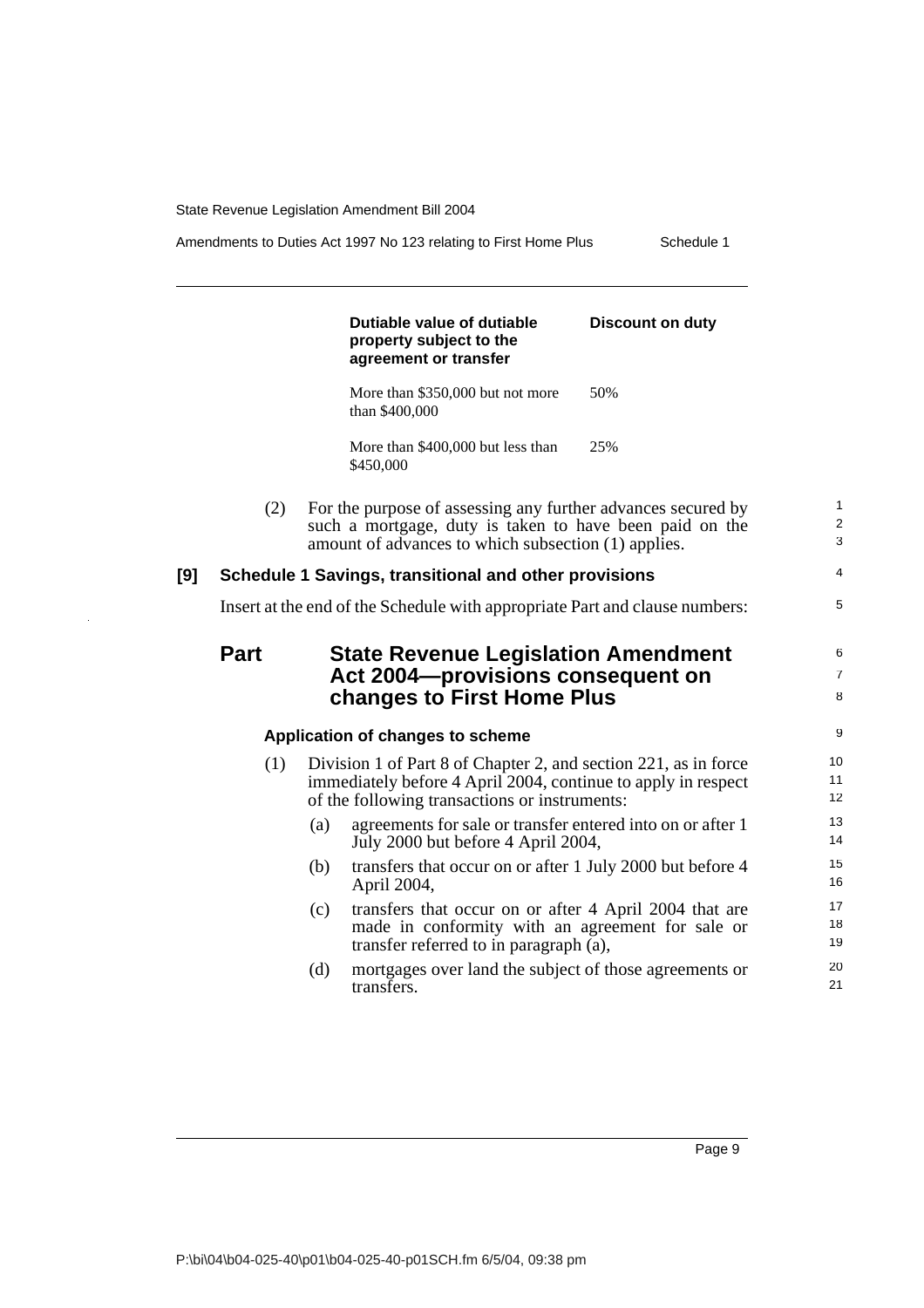Schedule 1 Amendments to Duties Act 1997 No 123 relating to First Home Plus

| (2) | Sections 71, 73 and 76, as in force immediately before 4 April<br>2004, continue to apply in respect of the following<br>transactions or instruments: |                                                                                                                                                                                   |                               |  |  |
|-----|-------------------------------------------------------------------------------------------------------------------------------------------------------|-----------------------------------------------------------------------------------------------------------------------------------------------------------------------------------|-------------------------------|--|--|
|     | (a)                                                                                                                                                   | agreements for sale or transfer entered into on or after 4<br>April 2004 but before 1 July 2004,                                                                                  | $\overline{\mathcal{L}}$<br>5 |  |  |
|     | (b)                                                                                                                                                   | transfers that occur on or after 4 April 2004 but before<br>1 July 2004,                                                                                                          | 6<br>$\overline{7}$           |  |  |
|     | (c)                                                                                                                                                   | transfers that occur on or after 4 April 2004 that are<br>made in conformity with an agreement for sale or<br>transfer referred to in paragraph (a),                              | 8<br>9<br>10                  |  |  |
|     | (d)                                                                                                                                                   | mortgages over land the subject of those agreements or<br>transfers.                                                                                                              | 11<br>12                      |  |  |
| (3) |                                                                                                                                                       | Section 76A, as inserted by the <i>State Revenue Legislation</i><br>Amendment Act 2004, does not apply in respect of a<br>transaction or instrument referred to in subclause (2). | 13<br>14<br>15                |  |  |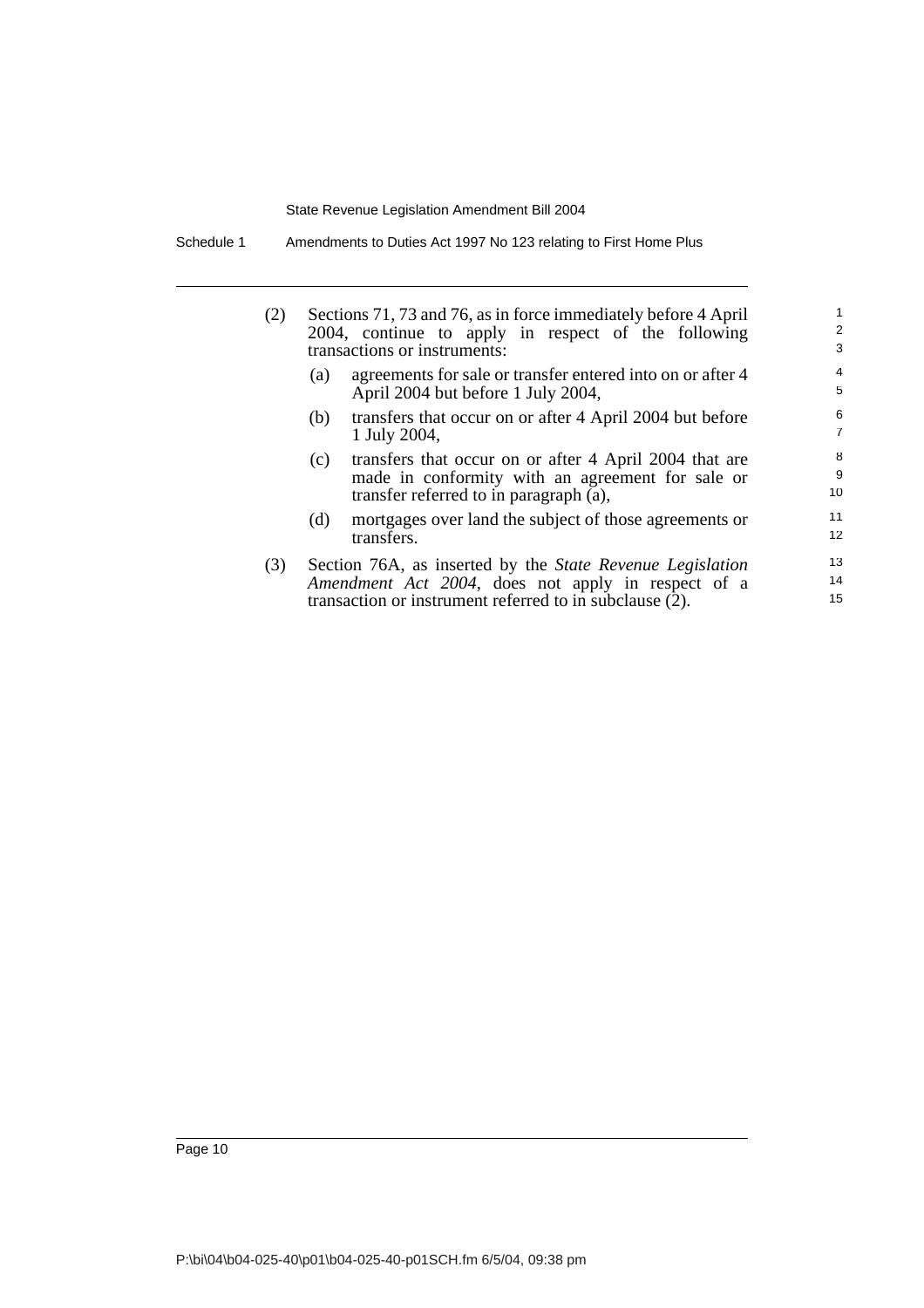Amendments relating to land tax Schedule 2

<span id="page-20-0"></span>

|       |     |                    | Schedule 2 Amendments relating to land tax<br>(Section 3)                                                                                                                                                                                                                                                                                                                                                                                                                                                                                                                                                                             | $\mathbf{1}$<br>2                                              |
|-------|-----|--------------------|---------------------------------------------------------------------------------------------------------------------------------------------------------------------------------------------------------------------------------------------------------------------------------------------------------------------------------------------------------------------------------------------------------------------------------------------------------------------------------------------------------------------------------------------------------------------------------------------------------------------------------------|----------------------------------------------------------------|
| 2.1   |     |                    | Land Tax Act 1956 No 27                                                                                                                                                                                                                                                                                                                                                                                                                                                                                                                                                                                                               | $\ensuremath{\mathsf{3}}$                                      |
| [1]   |     |                    | Section 3AH Levy of land tax after 31 December 1999 and before<br><b>31 December 2004</b>                                                                                                                                                                                                                                                                                                                                                                                                                                                                                                                                             | 4<br>5                                                         |
|       |     |                    | Insert "and ending with 2003" after "commencing with 1999" wherever<br>occurring in section 3AH (1) and (2).                                                                                                                                                                                                                                                                                                                                                                                                                                                                                                                          | 6<br>$\overline{7}$                                            |
| $[2]$ |     | <b>Section 3AI</b> |                                                                                                                                                                                                                                                                                                                                                                                                                                                                                                                                                                                                                                       | 8                                                              |
|       |     |                    | Insert after section 3AH:                                                                                                                                                                                                                                                                                                                                                                                                                                                                                                                                                                                                             | 9                                                              |
|       | 3AI |                    | Levy of land tax after 31 December 2004                                                                                                                                                                                                                                                                                                                                                                                                                                                                                                                                                                                               | 10                                                             |
|       |     | (1)                | Except as provided by subsection (2), in respect of the taxable<br>value of all the land owned by any person at midnight on 31<br>December in any year (commencing with 2004) there is to be<br>charged, levied, collected and paid under the provisions of the<br>Principal Act and in the manner prescribed under that Act,<br>land tax for the period of 12 months commencing on 1<br>January in the next succeeding year and at the rates set out in<br>Schedule 10.                                                                                                                                                              | 11<br>12<br>13<br>14<br>15<br>16<br>17<br>18                   |
|       |     | (2)                | In respect of the taxable value of all the land owned by a<br>person at midnight on 31 December in any year (commencing)<br>with 2004) where:<br>the owner is a company classified under section 29 of<br>(a)<br>the Principal Act as a non-concessional company, or<br>the land is subject to a special trust,<br>(b)<br>land tax for the period of 12 months commencing on 1<br>January in the next succeeding year is, except as provided by<br>section 27 (2A) of the Principal Act, to be charged, levied,<br>collected and paid as referred to in subsection (1) at the rate<br>of 1.4 cents for each \$1 of the taxable value. | 19<br>20<br>21<br>22<br>23<br>24<br>25<br>26<br>27<br>28<br>29 |
|       |     | (3)                | If the total amount of land tax payable pursuant to this section<br>by any person in any year would, but for this subsection, be<br>less than \$100, no land tax is payable.                                                                                                                                                                                                                                                                                                                                                                                                                                                          | 30<br>31<br>32                                                 |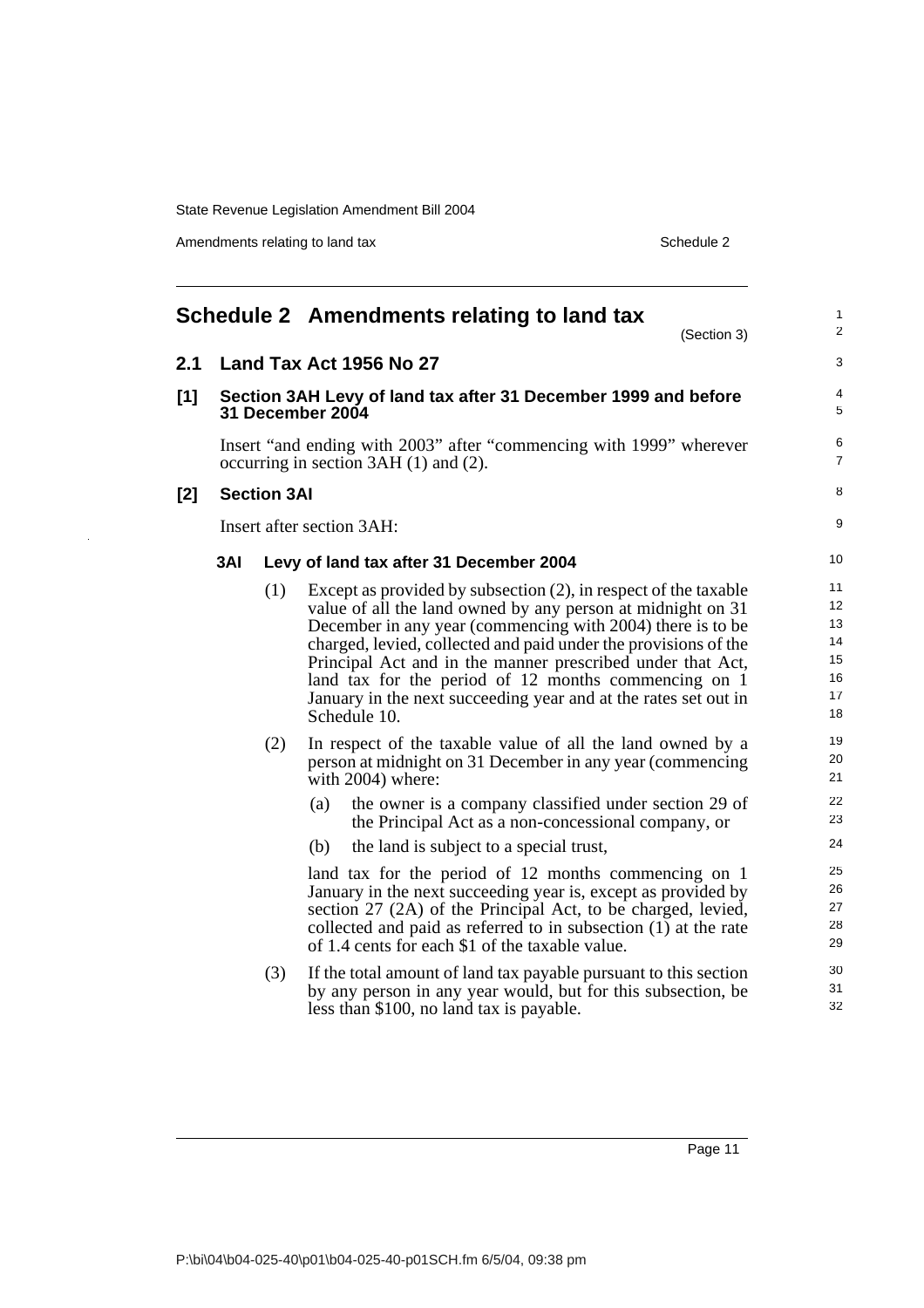Schedule 2 Amendments relating to land tax

| [3] | <b>Schedule 10</b>                                   |                                                  |                                                                                                                            |          |
|-----|------------------------------------------------------|--------------------------------------------------|----------------------------------------------------------------------------------------------------------------------------|----------|
|     | Insert after Schedule 9:                             |                                                  |                                                                                                                            |          |
|     | <b>Schedule 10</b>                                   |                                                  | (Section 3AI)                                                                                                              |          |
|     | Taxable value assessed under<br><b>Principal Act</b> |                                                  | Rates of land tax payable                                                                                                  |          |
|     | Not more than \$400,000                              |                                                  | 0.4 cents for each \$1                                                                                                     |          |
|     | More than \$400,000 but not more than<br>\$500,000   |                                                  | \$1,600 plus 0.6 cents for each \$1 by which<br>the taxable value exceeds \$400,000                                        |          |
|     | More than \$500,000                                  |                                                  | \$2,200 plus 1.4 cents for each \$1 by which<br>the taxable value exceeds \$500,000                                        |          |
| 2.2 |                                                      | Land Tax Management Act 1956 No 26               |                                                                                                                            |          |
| [1] | <b>Section 3 Definitions</b>                         |                                                  |                                                                                                                            |          |
|     |                                                      |                                                  | Omit the definition of <b>Flat</b> from section $3(1)$ . Insert instead:                                                   |          |
|     |                                                      |                                                  | <b><i>flat</i></b> means a room or a suite of rooms (whether or not forming<br>part of a building or a detached building): |          |
|     | (a)                                                  |                                                  | used or occupied as a separate dwelling, or                                                                                |          |
|     | (b)                                                  |                                                  | so constructed, designed or adapted as to be capable of<br>being used or occupied as a separate dwelling,                  | 10<br>11 |
|     |                                                      |                                                  | but does not include a single dwelling.                                                                                    | 12       |
| [2] | Section 3 (1)                                        |                                                  |                                                                                                                            | 13       |
|     |                                                      | Insert in alphabetical order in section $3(1)$ : |                                                                                                                            | 14       |
|     |                                                      | <i>single dwelling</i> means a house:            |                                                                                                                            | 15       |
|     | (a)                                                  |                                                  | used or occupied as a separate dwelling, or                                                                                | 16       |
|     | (b)                                                  |                                                  | so constructed, designed or adapted as to be capable of<br>being used or occupied as a separate dwelling.                  | 17<br>18 |
|     |                                                      |                                                  |                                                                                                                            |          |

 $\ddot{\phantom{a}}$ 

 $\ddot{\phantom{a}}$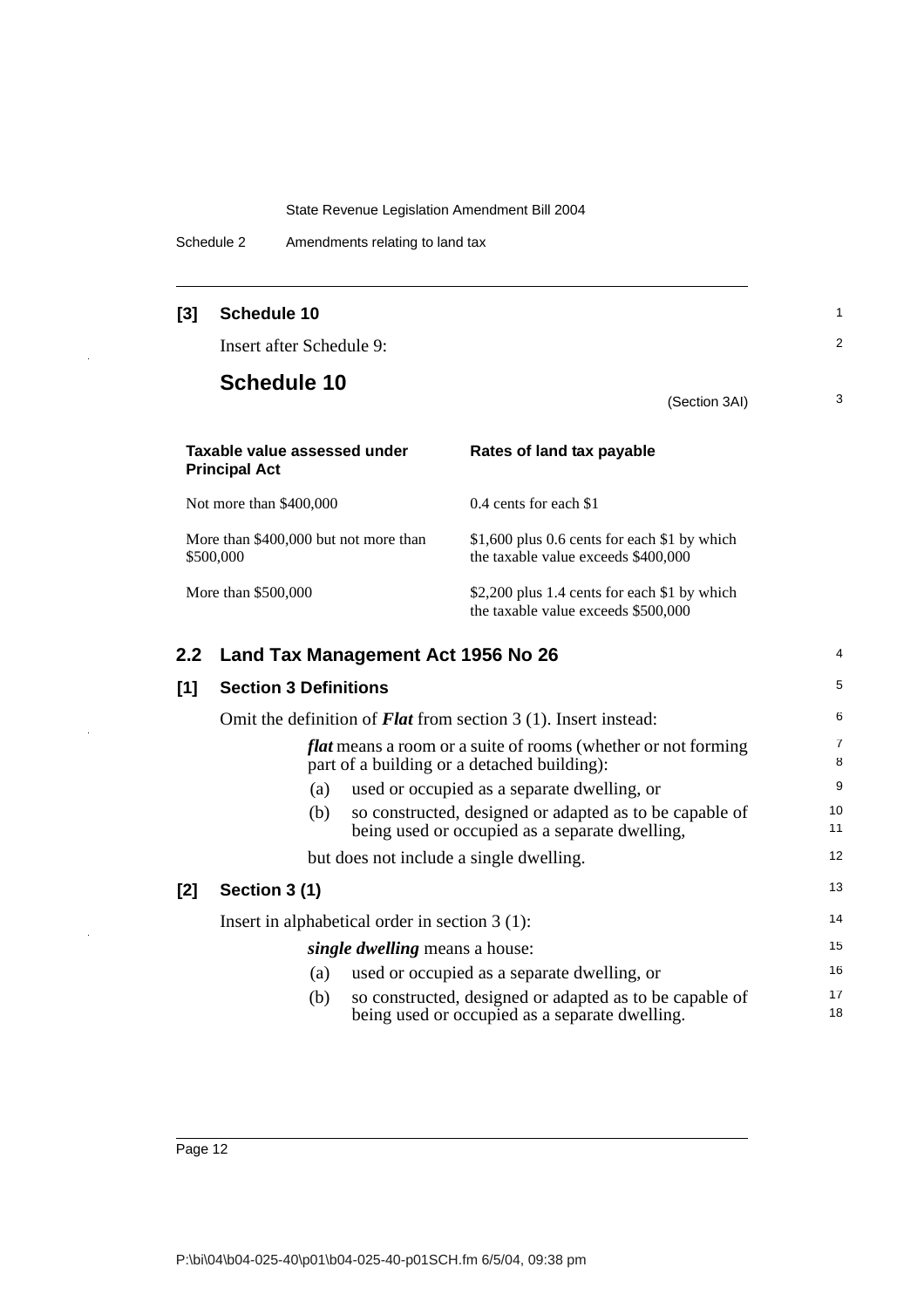Amendments relating to land tax Schedule 2

 $\bar{z}$ 

| $[3]$ | Section 3 (3)                                      |                                                                                                                                                                                                                                                                                                                                                                                                                                                                                                                            | $\mathbf{1}$                                                                     |  |  |  |
|-------|----------------------------------------------------|----------------------------------------------------------------------------------------------------------------------------------------------------------------------------------------------------------------------------------------------------------------------------------------------------------------------------------------------------------------------------------------------------------------------------------------------------------------------------------------------------------------------------|----------------------------------------------------------------------------------|--|--|--|
|       |                                                    | Insert after section $3(2)$ :                                                                                                                                                                                                                                                                                                                                                                                                                                                                                              | 2                                                                                |  |  |  |
|       | (3)                                                | For the purposes of the definitions of flat and single dwelling<br>in subsection (1), a building, or part of a building, used and<br>occupied for residential purposes does not cease to be<br>considered to be used and occupied as a separate dwelling<br>merely because the building, or part of the building, is used<br>for the purpose of another residential occupancy, if that<br>residential occupancy may be disregarded for the purposes of<br>the principal place of residence exemption under Schedule<br>1A. | $\ensuremath{\mathsf{3}}$<br>4<br>5<br>6<br>$\overline{7}$<br>8<br>9<br>10<br>11 |  |  |  |
| [4]   |                                                    | Section 9C Reduction in land value for flats on mixed<br>development land or mixed use land                                                                                                                                                                                                                                                                                                                                                                                                                                | 12<br>13                                                                         |  |  |  |
|       | Omit "the land value of land" from section 9C (1). |                                                                                                                                                                                                                                                                                                                                                                                                                                                                                                                            |                                                                                  |  |  |  |
|       | land".                                             | Insert instead "the land value of mixed development land or mixed use                                                                                                                                                                                                                                                                                                                                                                                                                                                      | 15<br>16                                                                         |  |  |  |
| [5]   | Section 9C (2) (b)                                 |                                                                                                                                                                                                                                                                                                                                                                                                                                                                                                                            | 17                                                                               |  |  |  |
|       |                                                    | Omit "subsections (2AA)–(2AC)".                                                                                                                                                                                                                                                                                                                                                                                                                                                                                            | 18                                                                               |  |  |  |
|       |                                                    | Insert instead "subsections (2A) and (2AA)".                                                                                                                                                                                                                                                                                                                                                                                                                                                                               | 19                                                                               |  |  |  |
| [6]   |                                                    | Section 9C (2A)-(2AC)                                                                                                                                                                                                                                                                                                                                                                                                                                                                                                      | 20                                                                               |  |  |  |
|       |                                                    | Omit the subsections. Insert instead:                                                                                                                                                                                                                                                                                                                                                                                                                                                                                      | 21                                                                               |  |  |  |
|       | (2A)                                               | If there is no apportionment factor entered in the Register in<br>respect of the land value of the land, the Chief Commissioner<br>request the Valuer-General to determine<br>the<br>may<br>apportionment factor in respect of the land concerned.                                                                                                                                                                                                                                                                         | 22<br>23<br>24<br>25                                                             |  |  |  |
|       | (2AA)                                              | If a request is made under subsection $(2A)$ :                                                                                                                                                                                                                                                                                                                                                                                                                                                                             | 26                                                                               |  |  |  |
|       |                                                    | the Valuer-General must determine the apportionment<br>(a)<br>factor concerned and enter it in the Register, and                                                                                                                                                                                                                                                                                                                                                                                                           | 27<br>28                                                                         |  |  |  |
|       |                                                    | the allowable proportion for the flat must be determined<br>(b)<br>in accordance with subsection $(2)$ $(a)$ .                                                                                                                                                                                                                                                                                                                                                                                                             | 29<br>30                                                                         |  |  |  |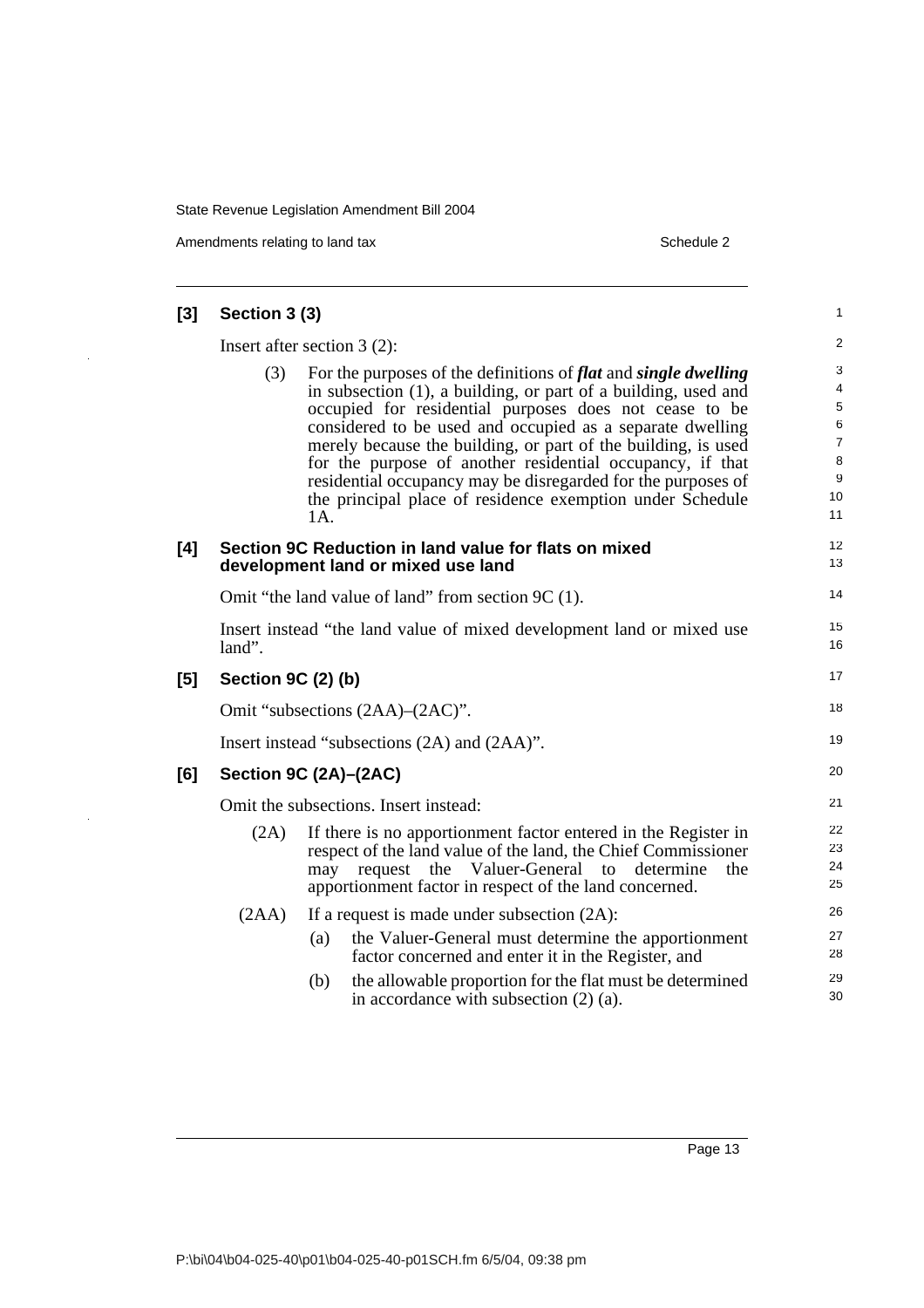Schedule 2 Amendments relating to land tax

(2AB) Apportionment factors for the purposes of this section are to be ascertained in accordance with Division 5 or Division 5A of Part 1B of the *Valuation of Land Act 1916*, as appropriate to the land concerned. If such an apportionment factor is expressed as a percentage, the apportionment factor is, for the purposes of this section, to be converted to a fraction. **Note.** Divisions 5 and 5A of Part 1B of the *Valuation of Land Act 1916* allow objections to be made against the amount of an apportionment factor. **[7] Section 9C (3) (a) and (b)** Omit the paragraphs. Insert instead: (a) the flat must be used and occupied by the owner of the land (or one of the owners) as his or her principal place of residence and for no other purpose, in which connection the use of the land for the purpose of one, but not more than one, residential occupancy other than that of the owner under lease or licence from the owner may be disregarded if it is an excluded residential occupancy (within the meaning of clause 4 of Schedule 1A), **[8] Section 9C (8)** Insert after section 9C (7): (8) In this section: *mixed development land* has the same meaning as in Division 5 of Part 1B of the *Valuation of Land Act 1916*. *mixed use land* has the same meaning as in Division 5A of Part 1B of the *Valuation of Land Act 1916*. **[9] Section 9D** Insert after section 9C: **9D Reduction in land value for other residences on mixed use land** (1) For the purpose of assessing land tax, the land value of mixed use land on which is situated one single dwelling is to be reduced by the allowable proportion in relation to the dwelling. 10 11 12 13 14 15 16 17 18 19 20 21 22 23 24 25 26 27 28 29 30 31 32 33 34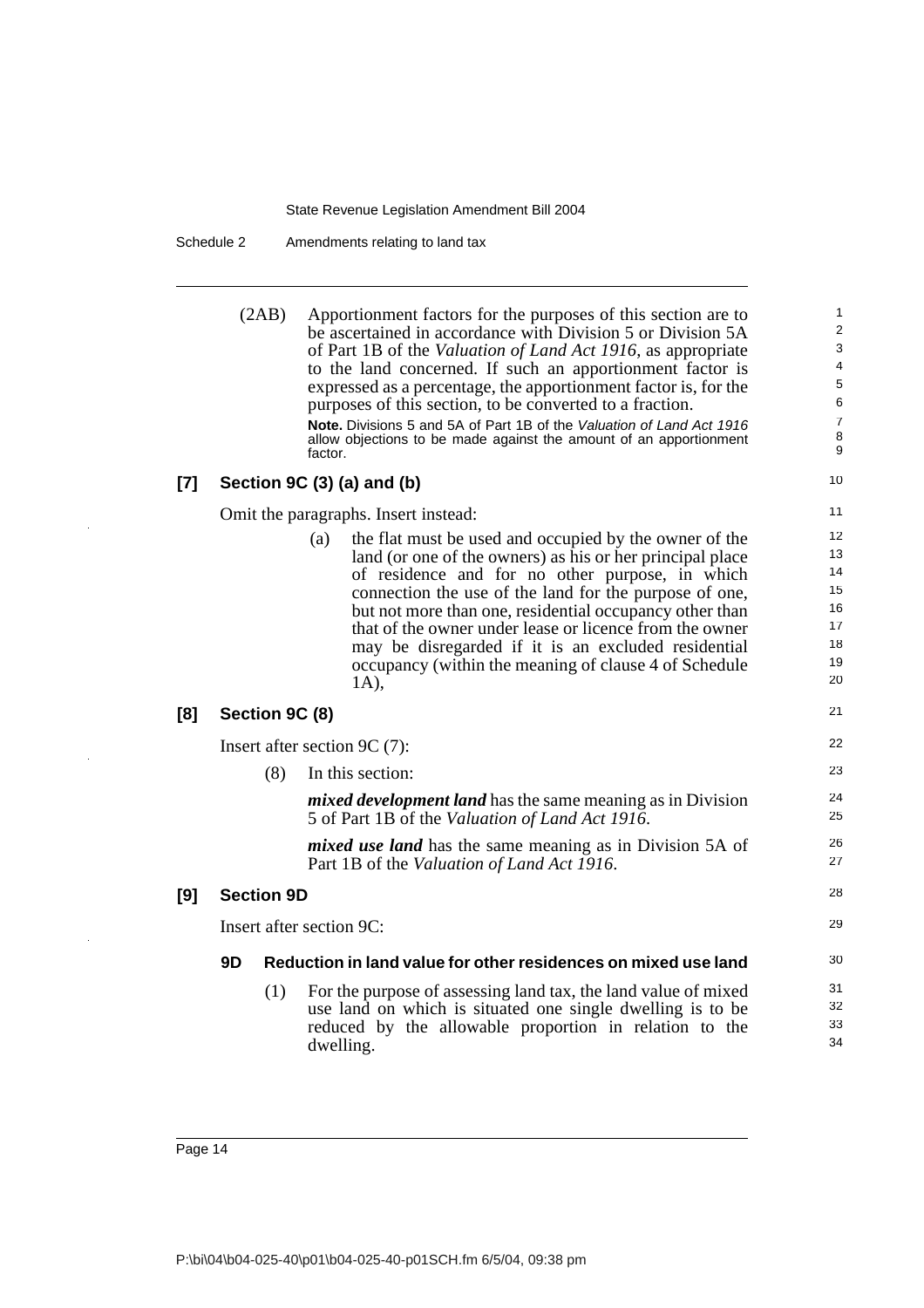Amendments relating to land tax Schedule 2

| (2) | The allowable proportion for the dwelling is to be determined<br>in accordance with whichever of the following paragraphs is<br>applicable in the particular case:                                                                                                                                                                                                                                                                                                                               | 1<br>2<br>3                                        |
|-----|--------------------------------------------------------------------------------------------------------------------------------------------------------------------------------------------------------------------------------------------------------------------------------------------------------------------------------------------------------------------------------------------------------------------------------------------------------------------------------------------------|----------------------------------------------------|
|     | if there is an apportionment factor entered in the<br>(a)<br>Register in respect of that land value—the proportion<br>determined by deducting that apportionment factor<br>from 1,                                                                                                                                                                                                                                                                                                               | 4<br>5<br>6<br>7                                   |
|     | (b)<br>if paragraph (a) is not applicable—the proportion<br>specified in an application for a reduction under this<br>section as the fair and reasonable proportion of the land<br>value of the land to be attributed to the dwelling, subject<br>to subsections $(3)$ and $(4)$ .                                                                                                                                                                                                               | 8<br>9<br>10<br>11<br>12 <sup>2</sup>              |
| (3) | If there is no apportionment factor entered in the Register in<br>respect of the land value of the land, the Chief Commissioner<br>request the Valuer-General<br>determine<br>the<br>to<br>may<br>apportionment factor in respect of the land concerned.                                                                                                                                                                                                                                         | 13<br>14<br>15<br>16                               |
| (4) | If a request is made under subsection $(3)$ :                                                                                                                                                                                                                                                                                                                                                                                                                                                    | 17                                                 |
|     | the Valuer-General must determine the apportionment<br>(a)<br>factor concerned and enter it in the Register, and                                                                                                                                                                                                                                                                                                                                                                                 | 18<br>19                                           |
|     | the allowable proportion for the dwelling must be<br>(b)<br>determined in accordance with subsection (2) (a).                                                                                                                                                                                                                                                                                                                                                                                    | 20<br>21                                           |
| (5) | Apportionment factors for the purposes of this section are to<br>be ascertained in accordance with Division 5A of Part 1B of<br>the Valuation of Land Act 1916. If such an apportionment<br>factor is expressed as a percentage, the apportionment factor<br>is, for the purposes of this section, to be converted to a<br>fraction.                                                                                                                                                             | 22<br>23<br>24<br>25<br>26<br>27                   |
|     | Note. Division 5A of Part 1B of the Valuation of Land Act 1916 allows<br>objections to be made against the amount of an apportionment factor.                                                                                                                                                                                                                                                                                                                                                    | 28<br>29                                           |
| (6) | The reduction under this section applies only if the following<br>requirements are satisfied:                                                                                                                                                                                                                                                                                                                                                                                                    | 30<br>31                                           |
|     | the single dwelling must be used and occupied by the<br>(a)<br>owner of the land (or one of the owners) as his or her<br>principal place of residence and for no other purpose, in<br>which connection the use of the land for the purpose of<br>one, but not more than one, residential occupancy other<br>than that of the owner under lease or licence from the<br>owner may be disregarded if it is an excluded<br>residential occupancy (within the meaning of clause 4<br>of Schedule 1A), | 32<br>33<br>34<br>35<br>36<br>37<br>38<br>39<br>40 |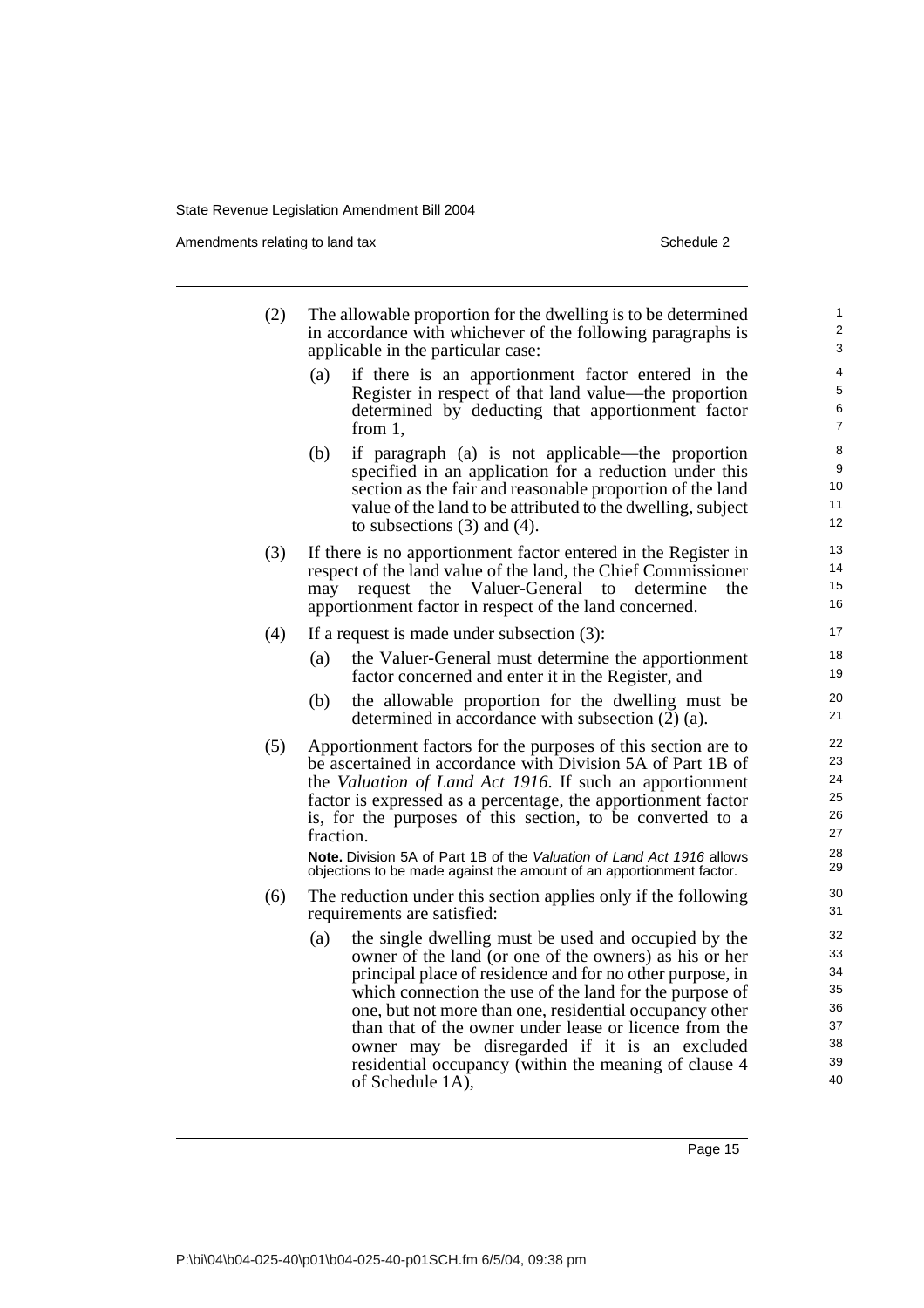|      | (b)      | an owner of the land who occupies the dwelling must<br>not be an owner merely because of being a trustee,                                                                                                                                                                                                                                                                                           | 1<br>$\boldsymbol{2}$            |
|------|----------|-----------------------------------------------------------------------------------------------------------------------------------------------------------------------------------------------------------------------------------------------------------------------------------------------------------------------------------------------------------------------------------------------------|----------------------------------|
|      | (c)      | the owner of the land must not be a company or<br>company jointly with another person or other persons,<br>except in either case a trustee company acting in its<br>representative capacity.                                                                                                                                                                                                        | 3<br>$\overline{4}$<br>5<br>6    |
| (7)  |          | Unless the land concerned is land to which subsection $(2)$ $(a)$<br>applies, there is to be no reduction under this section unless:                                                                                                                                                                                                                                                                | $\overline{7}$<br>8              |
|      | (a)      | application has been made for the reduction by all the<br>owners of the land, specifying the proportion that in<br>their opinion is a fair and reasonable proportion of the<br>land value of the land to be attributed to the dwelling,<br>and                                                                                                                                                      | 9<br>10<br>11<br>12<br>13        |
|      | (b)      | the application is made in a form approved by the Chief<br>Commissioner.                                                                                                                                                                                                                                                                                                                            | 14<br>15                         |
| (8)  |          | For avoidance of doubt, if a reduction in the land value of land<br>is required under this section and the land is jointly owned,<br>then, for the purposes of section $27$ (3) (a), the individual<br>interest of each of the owners of the land (including the owner<br>who occupies the dwelling) is to be assessed on the basis of<br>the land value of the land as reduced under this section. | 16<br>17<br>18<br>19<br>20<br>21 |
| (9)  |          | For the purposes of applying this section in respect of land on<br>which there is a single dwelling and a residential occupancy<br>other than that of the owner, the use of the land for the purpose<br>of that other residential occupancy may be disregarded if that<br>residential occupancy may be disregarded under the principal<br>place of residence exemption under Schedule 1A.           | 22<br>23<br>24<br>25<br>26<br>27 |
| (10) | applies. | This section does not apply to land to which section 9C or 21B                                                                                                                                                                                                                                                                                                                                      | 28<br>29                         |
| (11) |          | In this section:                                                                                                                                                                                                                                                                                                                                                                                    | 30                               |
|      |          | <i>mixed use land</i> has the same meaning as in Division 5A of<br>Part 1B of the Valuation of Land Act 1916.                                                                                                                                                                                                                                                                                       | 31<br>32                         |
|      |          |                                                                                                                                                                                                                                                                                                                                                                                                     |                                  |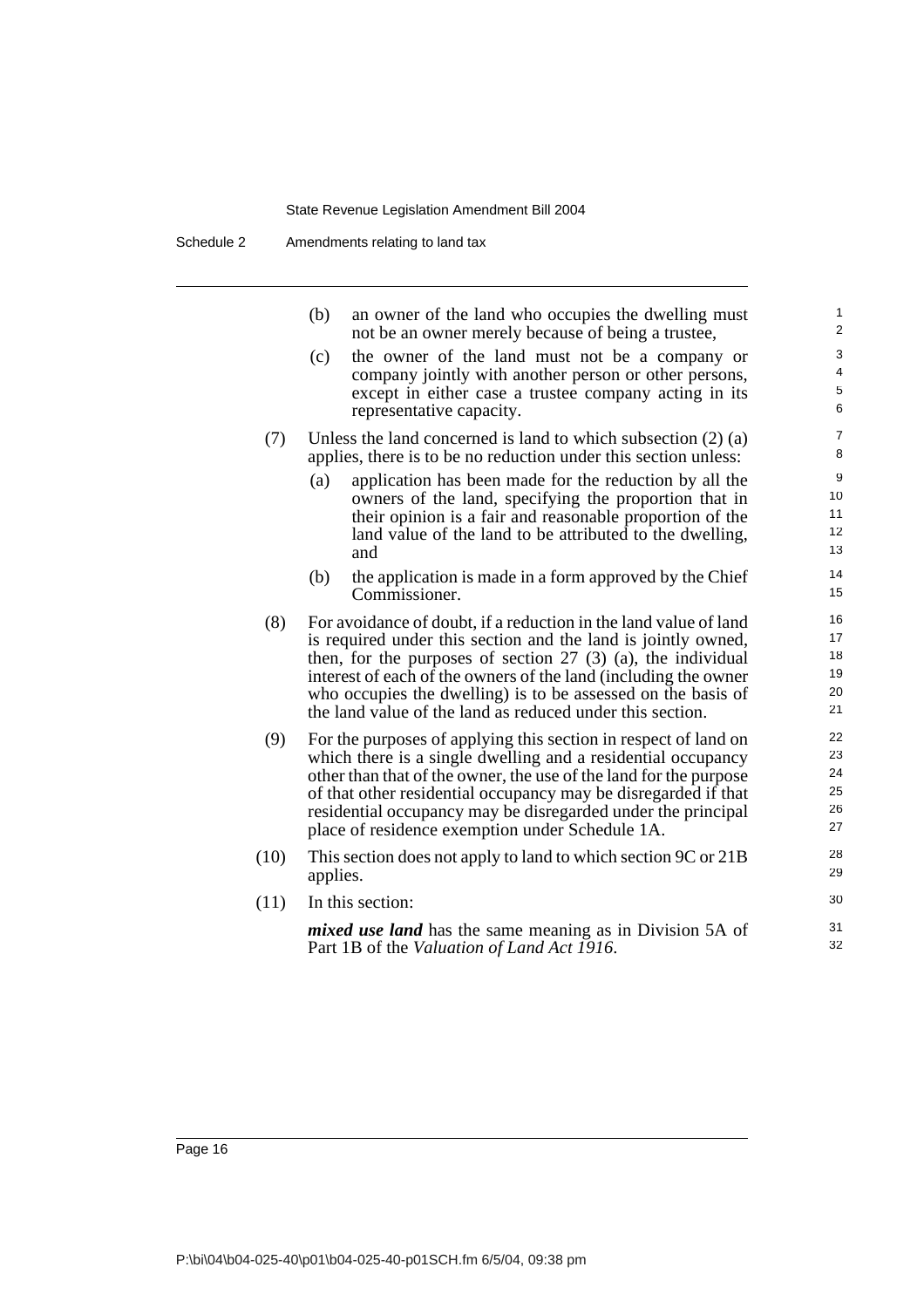Amendments relating to land tax Schedule 2

| [10] | <b>Section 62T</b> |     |                                                                                                                |               |  |  |
|------|--------------------|-----|----------------------------------------------------------------------------------------------------------------|---------------|--|--|
|      |                    |     | Insert in Division 4A of Part 7, before section 62TA:                                                          | $\mathcal{P}$ |  |  |
|      | 62T                |     | Abolition of tax threshold from 2005 land tax year                                                             | 3             |  |  |
|      |                    | (1) | This Division does not apply in respect of the 2005 land tax<br>year or any succeeding land tax year.          | 4<br>5        |  |  |
|      |                    | (2) | Sections 62TA and 62TB cease to apply in respect of the<br>Valuer-General on the commencement of this section. | 6<br>7        |  |  |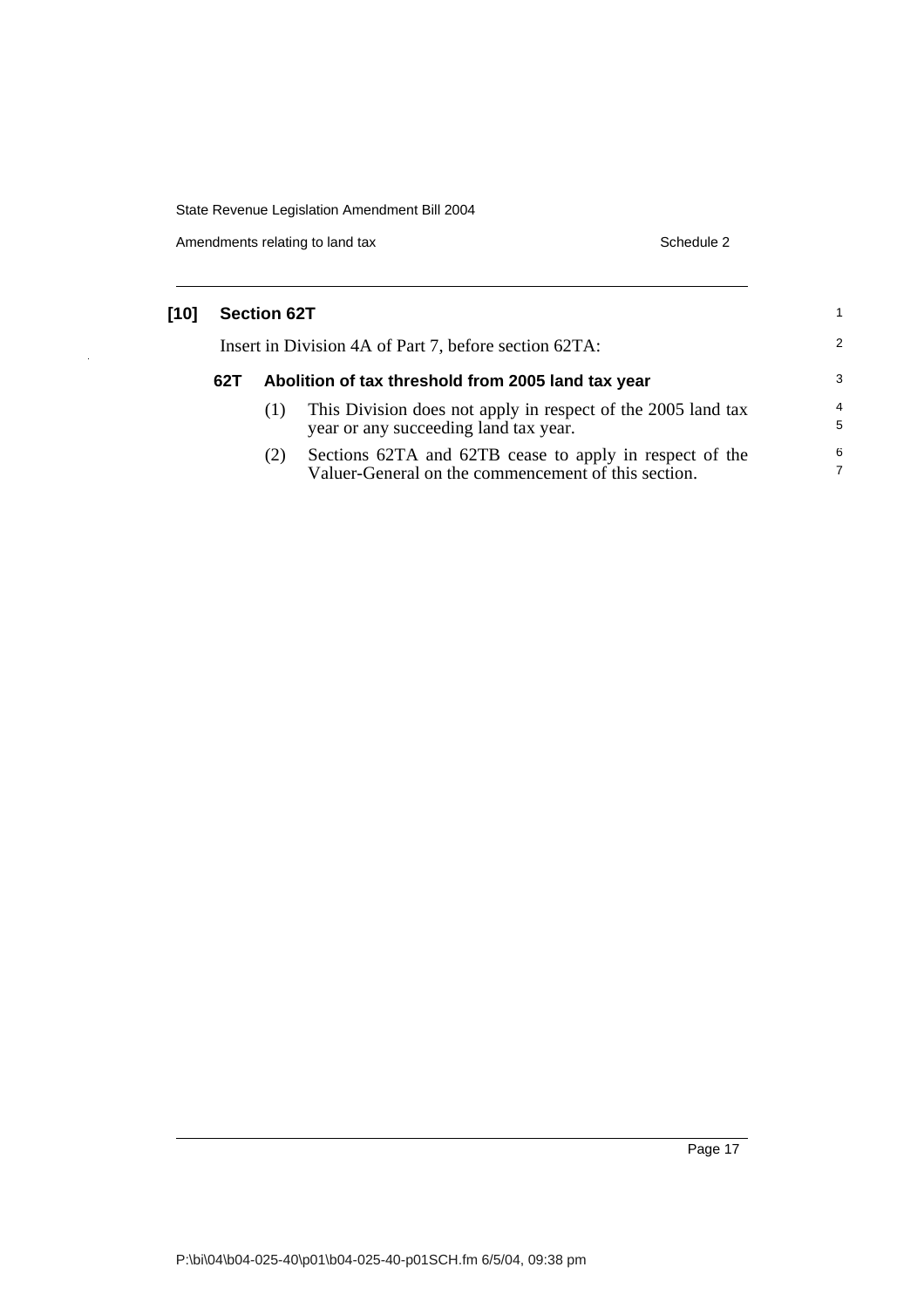# <span id="page-27-0"></span>**Schedule 3 Amendments relating to premium property duty**

1 2 3

4 5

6

|       |                  |     | uuly<br>(Section 3)                                                                                                                                                                                                                                                                                                                  |  |  |  |
|-------|------------------|-----|--------------------------------------------------------------------------------------------------------------------------------------------------------------------------------------------------------------------------------------------------------------------------------------------------------------------------------------|--|--|--|
| 3.1   |                  |     | Duties Act 1997 No 123                                                                                                                                                                                                                                                                                                               |  |  |  |
| $[1]$ | Sections 32A-32C |     |                                                                                                                                                                                                                                                                                                                                      |  |  |  |
|       |                  |     | Insert after section 32:                                                                                                                                                                                                                                                                                                             |  |  |  |
|       | 32A              |     | Premium rate for residential land with dutiable value<br>exceeding \$3,000,000                                                                                                                                                                                                                                                       |  |  |  |
|       |                  | (1) | The rate of duty chargeable on a dutiable transaction in<br>respect of residential land that has a dutiable value exceeding<br>\$3,000,000 is \$150,490 plus \$7 for every \$100, or part, by<br>which the dutiable value of the residential land exceeds<br>\$3,000,000.                                                            |  |  |  |
|       |                  | (2) | The rate of duty chargeable on a dutiable transaction in<br>respect of residential land that has a dutiable value not<br>exceeding \$3,000,000 is as provided for by section 32.                                                                                                                                                     |  |  |  |
|       |                  | (3) | For the purposes of this section, <i>residential land</i> means:                                                                                                                                                                                                                                                                     |  |  |  |
|       |                  |     | (a)<br>a parcel of land on which there is one single dwelling or<br>one flat, or a parcel of land on which there is a building<br>under construction that, when completed,<br>will<br>constitute one single dwelling or one flat, or                                                                                                 |  |  |  |
|       |                  |     | a strata lot, if it is lawfully occupied as a separate<br>(b)<br>dwelling, or suitable for lawful occupation as a separate<br>dwelling, or                                                                                                                                                                                           |  |  |  |
|       |                  |     | a land use entitlement, if it confers an entitlement to<br>(c)<br>occupy a building, or part of a building, as a separate<br>dwelling, or                                                                                                                                                                                            |  |  |  |
|       |                  |     | (d)<br>a parcel of vacant land that is zoned or otherwise<br>designated for use under an environmental planning<br>instrument (within the meaning of the <i>Environmental</i><br>Planning and Assessment Act 1979) for residential or<br>principally for residential purposes.                                                       |  |  |  |
|       |                  | (4) | For the purpose subsection $(3)$ $(a)$ , land does not cease to be<br>regarded as land on which there is one single dwelling, or one<br>flat, merely because of the use or occupation of any building<br>on the land, or any part of a building, for the purpose of<br>another residential occupancy, if the use of the land for the |  |  |  |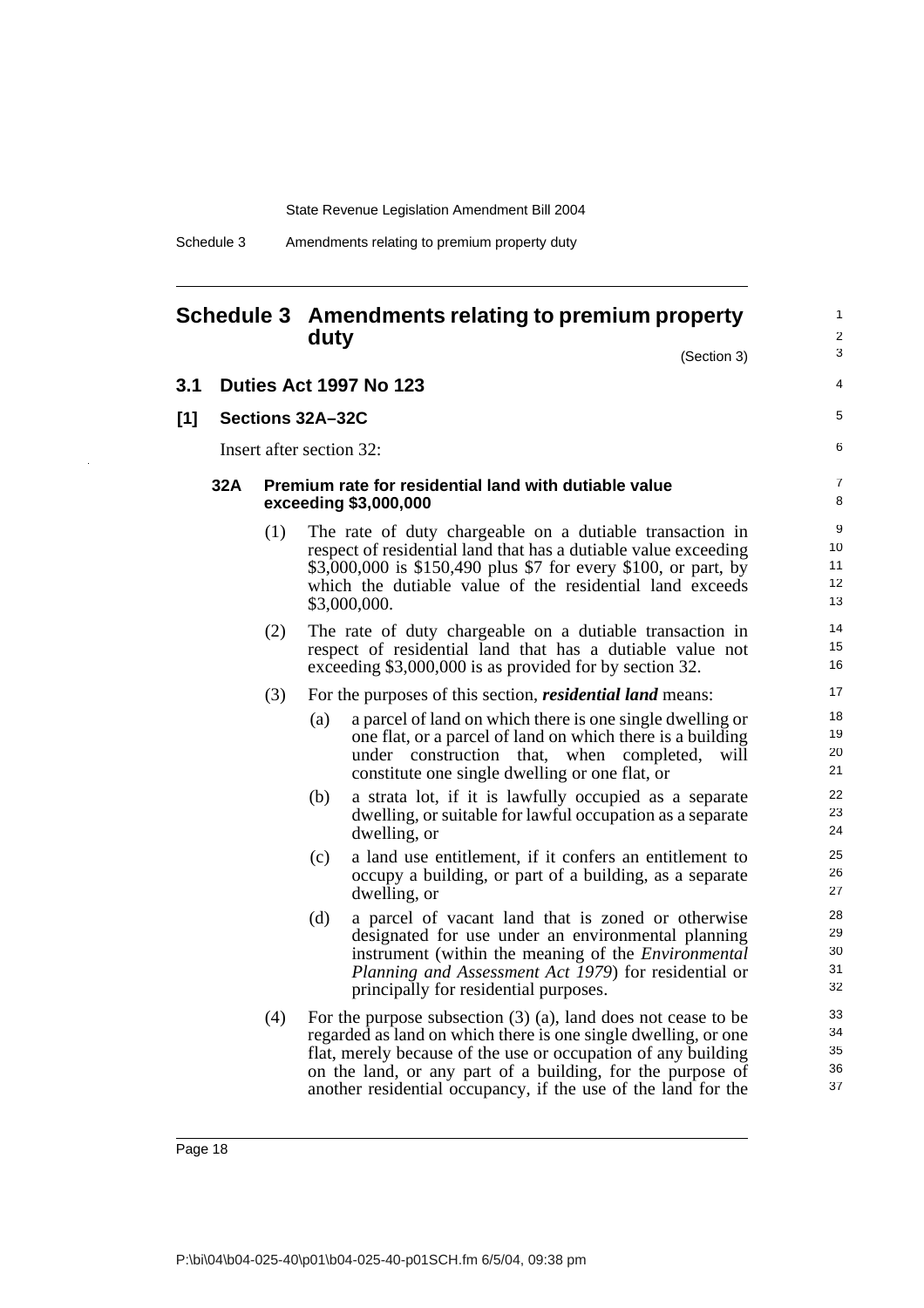Amendments relating to premium property duty example 3 Schedule 3

|     |     | purpose of that other residential occupancy can be<br>disregarded as an excluded residential occupancy under<br>Schedule 2 if the principal place of residence exemption were<br>to apply in respect of the land (whether or not the principal<br>place of residence exemption in fact applies in respect of the<br>land).<br>Note. For example, if land has a single dwelling on it, and a flat occupied<br>under licence or lease by the occupant of the single dwelling, the land is<br>still to be regarded as land on which there is one single dwelling for the<br>purpose of subsection (3) (a). | 1<br>$\overline{2}$<br>3<br>4<br>5<br>6<br>$\boldsymbol{7}$<br>8<br>9<br>10 |
|-----|-----|---------------------------------------------------------------------------------------------------------------------------------------------------------------------------------------------------------------------------------------------------------------------------------------------------------------------------------------------------------------------------------------------------------------------------------------------------------------------------------------------------------------------------------------------------------------------------------------------------------|-----------------------------------------------------------------------------|
|     | (5) | This section does not apply to a case in which section 32B or<br>32C applies.                                                                                                                                                                                                                                                                                                                                                                                                                                                                                                                           | 11<br>12                                                                    |
|     | (6) | In this section:                                                                                                                                                                                                                                                                                                                                                                                                                                                                                                                                                                                        | 13                                                                          |
|     |     | <i>flat</i> means a room or suite of rooms (whether or not forming<br>part of a building or a detached building):                                                                                                                                                                                                                                                                                                                                                                                                                                                                                       | 14<br>15                                                                    |
|     |     | (a)<br>occupied or used as a separate dwelling, or                                                                                                                                                                                                                                                                                                                                                                                                                                                                                                                                                      | 16                                                                          |
|     |     | so constructed, designed or adapted as to be capable of<br>(b)<br>being occupied or used as a separate dwelling,                                                                                                                                                                                                                                                                                                                                                                                                                                                                                        | 17<br>18                                                                    |
|     |     | but does not include a single dwelling, a strata lot or a<br>dwelling, or portion of a building, that is occupied under a<br>land use entitlement.                                                                                                                                                                                                                                                                                                                                                                                                                                                      | 19<br>20<br>21                                                              |
|     |     | <i>single dwelling</i> means a house:                                                                                                                                                                                                                                                                                                                                                                                                                                                                                                                                                                   | 22                                                                          |
|     |     | occupied or used as a separate dwelling, or<br>(a)                                                                                                                                                                                                                                                                                                                                                                                                                                                                                                                                                      | 23                                                                          |
|     |     | so constructed, designed or adapted as to be capable of<br>(b)<br>being occupied or used as a separate dwelling,                                                                                                                                                                                                                                                                                                                                                                                                                                                                                        | 24<br>25                                                                    |
|     |     | but does not include a strata lot or a property commonly<br>known as a shop and dwelling.                                                                                                                                                                                                                                                                                                                                                                                                                                                                                                               | 26<br>27                                                                    |
| 32B |     | Rate for residential land used for other purposes                                                                                                                                                                                                                                                                                                                                                                                                                                                                                                                                                       | 28                                                                          |
|     | (1) | If a dutiable transaction in respect of residential land has a<br>dutiable value exceeding \$3,000,000, and the Chief<br>Commissioner is satisfied that the residential land is used for<br>purposes other than residential purposes, duty is to be charged<br>at the rate of \$7 for every \$100, or part, of the premium value<br>of the residential land.                                                                                                                                                                                                                                            | 29<br>30<br>31<br>32<br>33<br>34                                            |
|     | (2) | The <i>premium value</i> of the residential land is the amount (if<br>any) by which the dutiable value of the residential land, when<br>reduced by the apportionment factor, exceeds \$3,000,000.                                                                                                                                                                                                                                                                                                                                                                                                       | 35<br>36<br>37                                                              |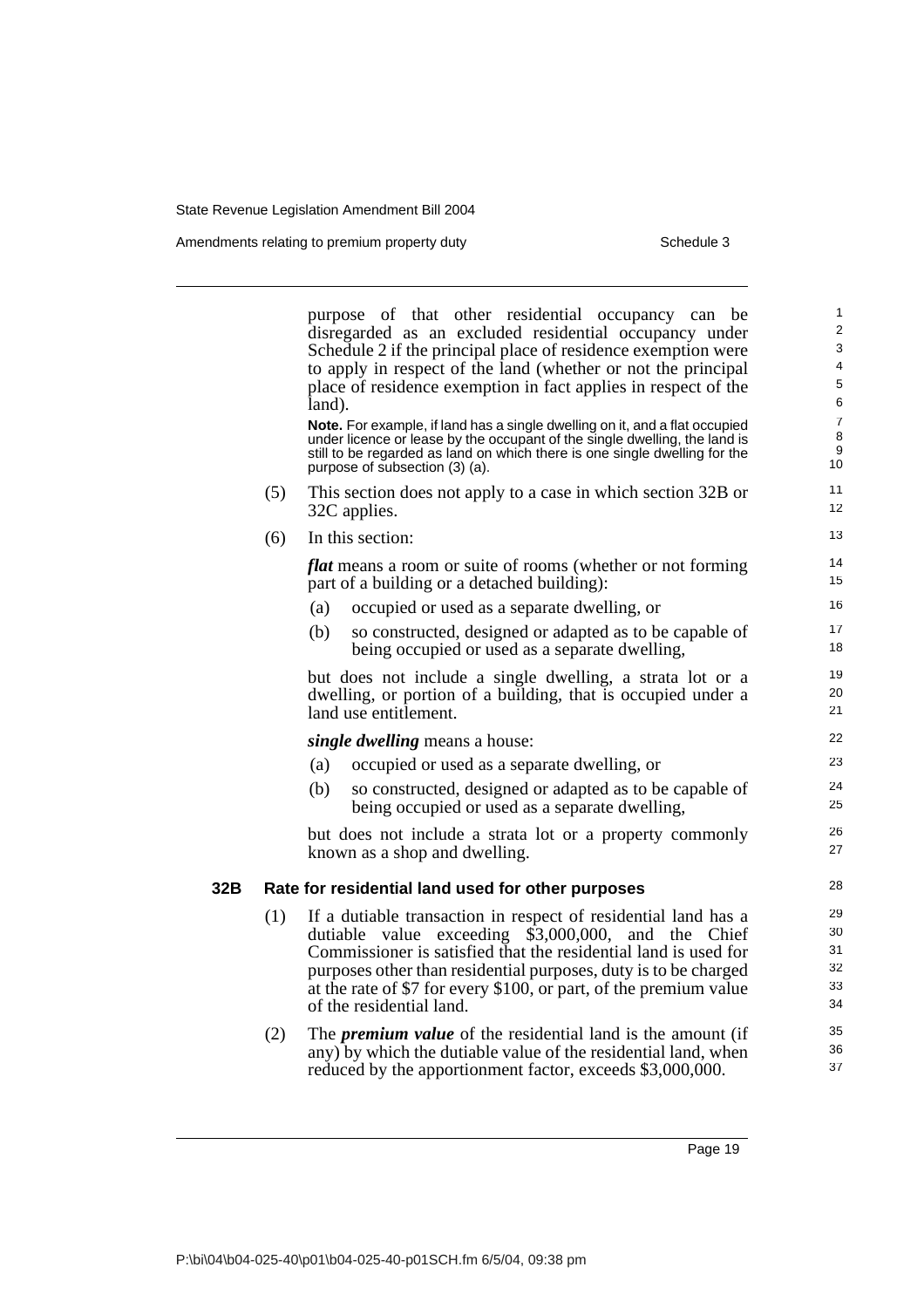Schedule 3 Amendments relating to premium property duty

| (3) | The apportionment factor is:                                                                                                                                                                                                                                                                                             | 1                                       |  |  |
|-----|--------------------------------------------------------------------------------------------------------------------------------------------------------------------------------------------------------------------------------------------------------------------------------------------------------------------------|-----------------------------------------|--|--|
|     | if the land is mixed development land or mixed use land<br>(a)<br>and there is an apportionment factor entered in the<br>Register of Land Values in respect of the land value of<br>the land under Division 5 or 5A of Part 1B of the<br>Valuation of Land Act 1916-that apportionment<br>factor, or                     | 2<br>3<br>4<br>5<br>6<br>$\overline{7}$ |  |  |
|     | (b)<br>paragraph (a) is not applicable—such other<br>if<br>apportionment factor as the Chief Commissioner<br>considers fair and reasonable to reflect the use of the<br>land for non-residential<br>subject<br>purposes,<br>to<br>subsections $(4)$ and $(5)$ .                                                          | 8<br>9<br>10<br>11<br>12                |  |  |
| (4) | If there is no apportionment factor entered in the Register of<br>Land Values in respect of the land value of the land, and the<br>land is mixed development land or mixed use land, the Chief<br>Commissioner may request the Valuer-General to determine<br>the apportionment factor in respect of the land concerned. | 13<br>14<br>15<br>16<br>17              |  |  |
| (5) | If a request is made under subsection $(4)$ :                                                                                                                                                                                                                                                                            | 18                                      |  |  |
|     | the Valuer-General must determine the apportionment<br>(a)<br>factor concerned and enter it in the Register of Land<br>Values under the Valuation of Land Act 1916, and                                                                                                                                                  | 19<br>20<br>21                          |  |  |
|     | that apportionment factor is to be applied in respect of<br>(b)<br>the residential land.                                                                                                                                                                                                                                 | 22<br>23                                |  |  |
|     | Note. Divisions 5 and 5A of Part 1B of the Valuation of Land Act 1916<br>allow objections to be made against the amount of an apportionment<br>factor.                                                                                                                                                                   | 24<br>25<br>26                          |  |  |
| (6) | Duty is to be charged, at the rate set out in section 32, in<br>respect of the dutiable value of the dutiable property<br>transferred reduced by the premium value of the residential<br>land.                                                                                                                           | 27<br>28<br>29<br>30                    |  |  |
| (7) | In this section:                                                                                                                                                                                                                                                                                                         | 31                                      |  |  |
|     | <i>mixed development land</i> has the same meaning as in Division<br>5 of Part 1B of the Valuation of Land Act 1916.                                                                                                                                                                                                     |                                         |  |  |
|     | <i>mixed use land</i> has the same meaning as in Division 5A of<br>Part 1B of the Valuation of Land Act 1916.                                                                                                                                                                                                            | 34<br>35                                |  |  |
|     | <i>residential land</i> has the same meaning as in section 32A.                                                                                                                                                                                                                                                          | 36                                      |  |  |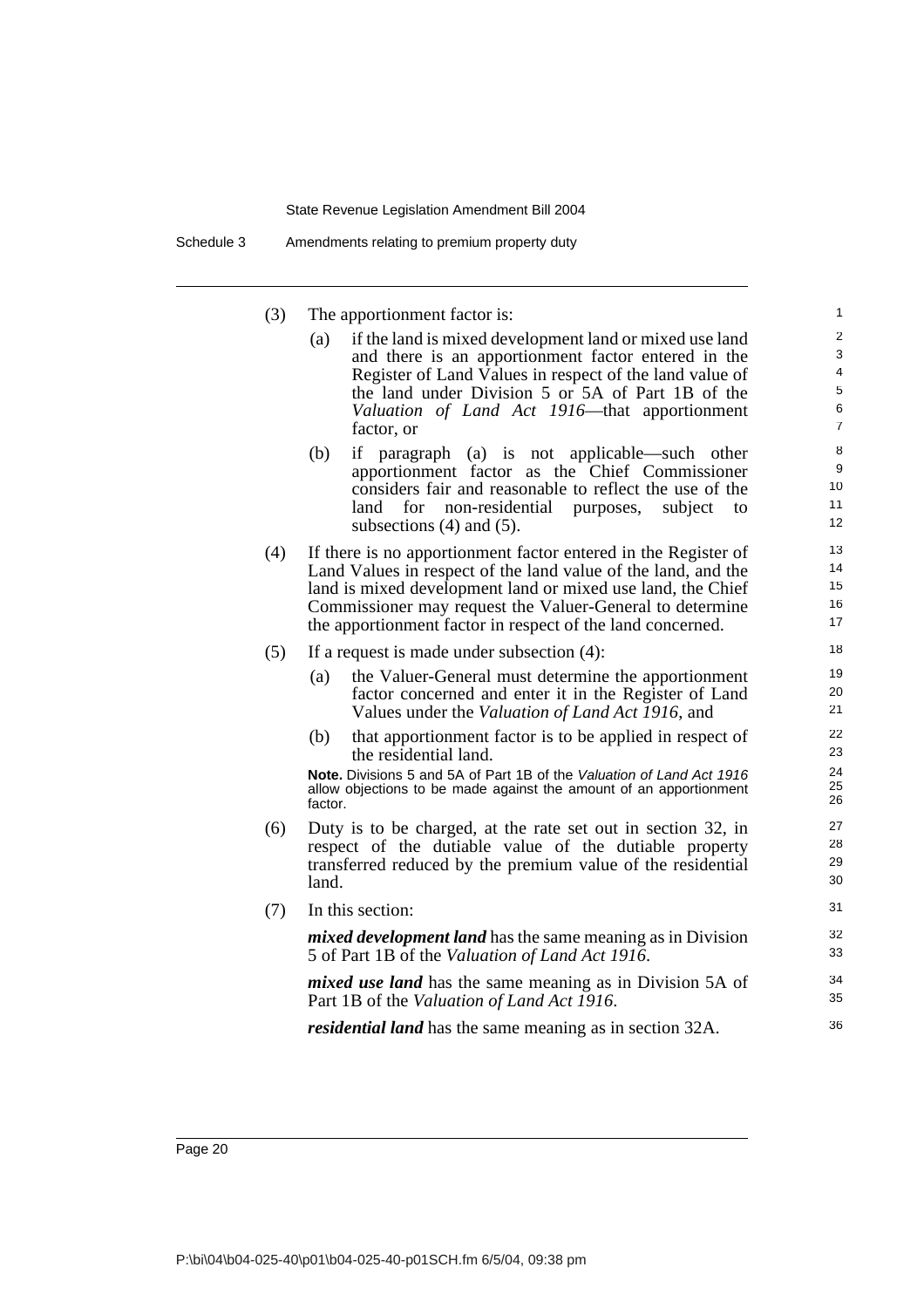Amendments relating to premium property duty example 3 Schedule 3

|     | 32C         |               | Rate for large parcels of vacant residential land                                                                                                                                                                                                                                                                                       | 1                                           |
|-----|-------------|---------------|-----------------------------------------------------------------------------------------------------------------------------------------------------------------------------------------------------------------------------------------------------------------------------------------------------------------------------------------|---------------------------------------------|
|     |             | (1)           | If a dutiable transaction in respect of residential land that is a<br>parcel of vacant land has a dutiable value exceeding<br>$$3,000,000$ , and the area of the parcel of land exceeds $\overline{2}$<br>hectares, duty is to be charged at the rate of \$7 for every \$100,<br>or part, of the premium value of the residential land. | $\overline{\mathbf{c}}$<br>3<br>4<br>5<br>6 |
|     |             | (2)           | The <i>premium value</i> of the residential land is the amount (if<br>any) by which the dutiable value of the residential land, when<br>multiplied by the apportionment factor, exceeds \$3,000,000.                                                                                                                                    | 7<br>8<br>9                                 |
|     |             | (3)           | The apportionment factor is the proportion that 2 hectares<br>bears to the total area of the parcel of land in hectares.                                                                                                                                                                                                                | 10<br>11                                    |
|     |             | (4)           | Duty is to be charged, at the rate set out in section 32, in<br>respect of the dutiable value of the dutiable property<br>transferred reduced by the premium value of the residential<br>land.                                                                                                                                          | 12<br>13<br>14<br>15                        |
|     |             | (5)           | In this section:                                                                                                                                                                                                                                                                                                                        | 16                                          |
|     |             |               | <i>residential land</i> has the same meaning as in section 32A.                                                                                                                                                                                                                                                                         | 17                                          |
| [2] |             |               | <b>Sections 96, 97 and 98</b>                                                                                                                                                                                                                                                                                                           | 18                                          |
|     |             | and $98$ (d). | Omit ", or would be so exempt but for the operation of the <i>Premium</i><br><i>Property Tax Act 1998</i> " wherever occurring from section 96 (1) (c), 97 (d)                                                                                                                                                                          | 19<br>20<br>21                              |
| [3] |             |               | Schedule 1 Savings, transitional and other provisions                                                                                                                                                                                                                                                                                   | 22                                          |
|     |             |               | Insert at the end of the Schedule with appropriate Part and clause numbers:                                                                                                                                                                                                                                                             | 23                                          |
|     | <b>Part</b> |               | <b>State Revenue Legislation Amendment</b><br>Act 2004–provisions consequent on<br>amendments relating to premium<br>property duty                                                                                                                                                                                                      | 24<br>25<br>26<br>27                        |
|     |             |               | <b>Application of amendments</b>                                                                                                                                                                                                                                                                                                        | 28                                          |
|     |             | (1)           | Sections 32A-32C, as inserted by the State Revenue<br><i>Legislation Amendment Act 2004</i> , apply in respect of any                                                                                                                                                                                                                   | 29<br>30                                    |
|     |             |               |                                                                                                                                                                                                                                                                                                                                         |                                             |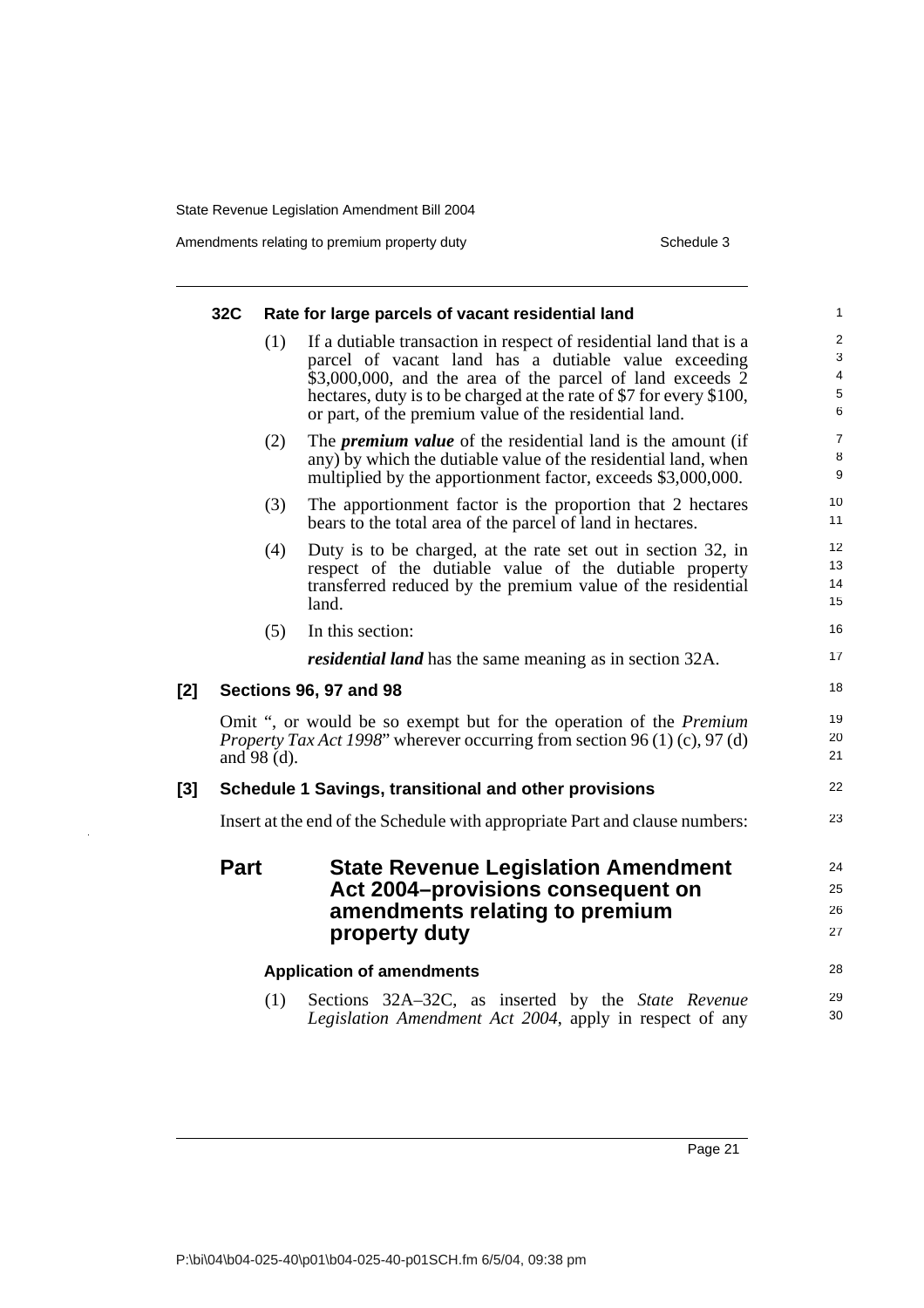liability for duty charged by Chapter 2 that arises on or after the commencement of Schedule 3 to that Act. **Note.** See section 12. Liability for duty on a transfer of dutiable property effected by a written instrument arises when the instrument is first executed.

14

15

16

17

(2) The amendments made to sections 96, 97 and 98 by Schedule 3 to the *State Revenue Legislation Amendment Act 2004* do not apply in respect of the year ending on 31 December 2004.

### **[4] Dictionary**

Insert in alphabetical order:

*strata lot* means a lot as defined in section 5 (1) of the *Strata Schemes (Freehold Development) Act 1973* or section 4 (1) of the *Strata Schemes (Leasehold Development) Act 1986*.

### **3.2 Land Tax Management Act 1956 No 26**

#### **[1] Section 3 Definitions**

Omit the definition of *premium tax threshold* from section 3 (1).

### **[2] Schedule 1A Principal place of residence exemption**

Omit clause 2 (1). Insert instead:

- (1) Land used and occupied by the owner as the principal place of residence of the owner of the land, and for no other purpose, is exempt from taxation under this Act, in respect of the year commencing 1 January 2005 or any succeeding year, if the land is:
	- (a) a parcel of residential land, or
	- (b) a lot under the *Strata Schemes (Freehold Development) Act 1973* or a lot under the *Strata Schemes (Leasehold Development) Act 1986*. 25 26 27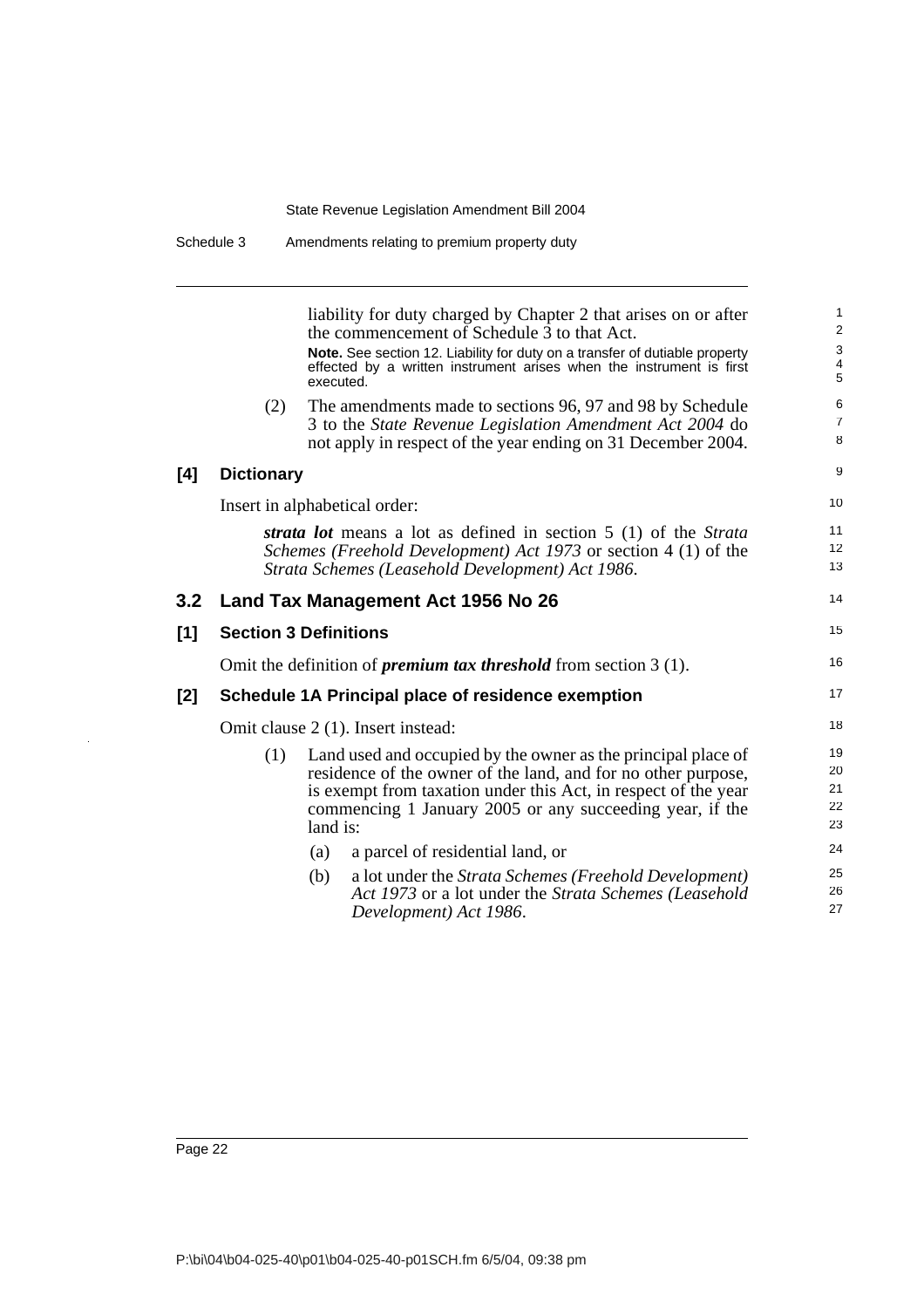l,

Amendments relating to premium property duty example 3 Schedule 3

| $[3]$            | <b>Schedule 2 Savings and transitional provisions</b>                                 |                    |                                                                                                                                                                                                                                                                                                              |                            |  |  |
|------------------|---------------------------------------------------------------------------------------|--------------------|--------------------------------------------------------------------------------------------------------------------------------------------------------------------------------------------------------------------------------------------------------------------------------------------------------------|----------------------------|--|--|
|                  |                                                                                       |                    | Insert at the end of the Schedule:                                                                                                                                                                                                                                                                           | 2                          |  |  |
|                  | Part 16<br>Provisions consequent on repeal of<br><b>Premium Property Tax Act 1998</b> |                    |                                                                                                                                                                                                                                                                                                              |                            |  |  |
|                  | 36<br><b>Repeal of Premium Property Tax Act 1998</b>                                  |                    |                                                                                                                                                                                                                                                                                                              | 5                          |  |  |
|                  |                                                                                       | (1)                | The amendments made to this Act by Schedule 3 to the State<br>Revenue Legislation Amendment Act 2004, and the repeal of<br>the <i>Premium Property Tax Act 1998</i> , apply in respect of a land<br>tax year commencing on or after 1 January 2005 and do not<br>affect any existing liability for land tax. | 6<br>7<br>8<br>9<br>10     |  |  |
|                  |                                                                                       | (2)                | This Act and the <i>Taxation Administration Act 1996</i> , as in<br>force immediately before those amendments were made, and<br>the <i>Premium Property Tax Act 1998</i> , as in force immediately<br>before its repeal, continue to apply in respect of any such<br>liability.                              | 11<br>12<br>13<br>14<br>15 |  |  |
| 3.3              |                                                                                       |                    | <b>Taxation Administration Act 1996 No 97</b>                                                                                                                                                                                                                                                                | 16                         |  |  |
|                  | Section 4 Meaning of "taxation laws"                                                  |                    |                                                                                                                                                                                                                                                                                                              |                            |  |  |
|                  |                                                                                       |                    | Omit " <i>Premium Property Tax Act 1998</i> " from section 4.                                                                                                                                                                                                                                                | 18                         |  |  |
| 3.4 <sup>°</sup> |                                                                                       |                    | Valuation of Land Act 1916 No 2                                                                                                                                                                                                                                                                              | 19                         |  |  |
| [1]              |                                                                                       |                    | Part 1B, Division 5A                                                                                                                                                                                                                                                                                         | 20                         |  |  |
|                  |                                                                                       |                    | Insert after Division 5 of Part 1B:                                                                                                                                                                                                                                                                          | 21                         |  |  |
|                  |                                                                                       | <b>Division 5A</b> | Apportionment factors for mixed use land                                                                                                                                                                                                                                                                     | 22                         |  |  |
|                  | 14BBA                                                                                 |                    | Owner may apply for apportionment factor for mixed use land                                                                                                                                                                                                                                                  | 23                         |  |  |
|                  |                                                                                       | (1)                | The Valuer-General may ascertain an apportionment factor<br>for the land value of mixed use land, either on his or her own<br>initiative or on the application of the owner of the land or of a<br>rating or taxing authority.                                                                               | 24<br>25<br>26<br>27       |  |  |
|                  |                                                                                       | (2)                | An apportionment factor ascertained by the Valuer-General<br>under this Division is to be entered by the Valuer-General in<br>the Register of Land Values in respect of the land value to<br>which it relates.                                                                                               | 28<br>29<br>30<br>31       |  |  |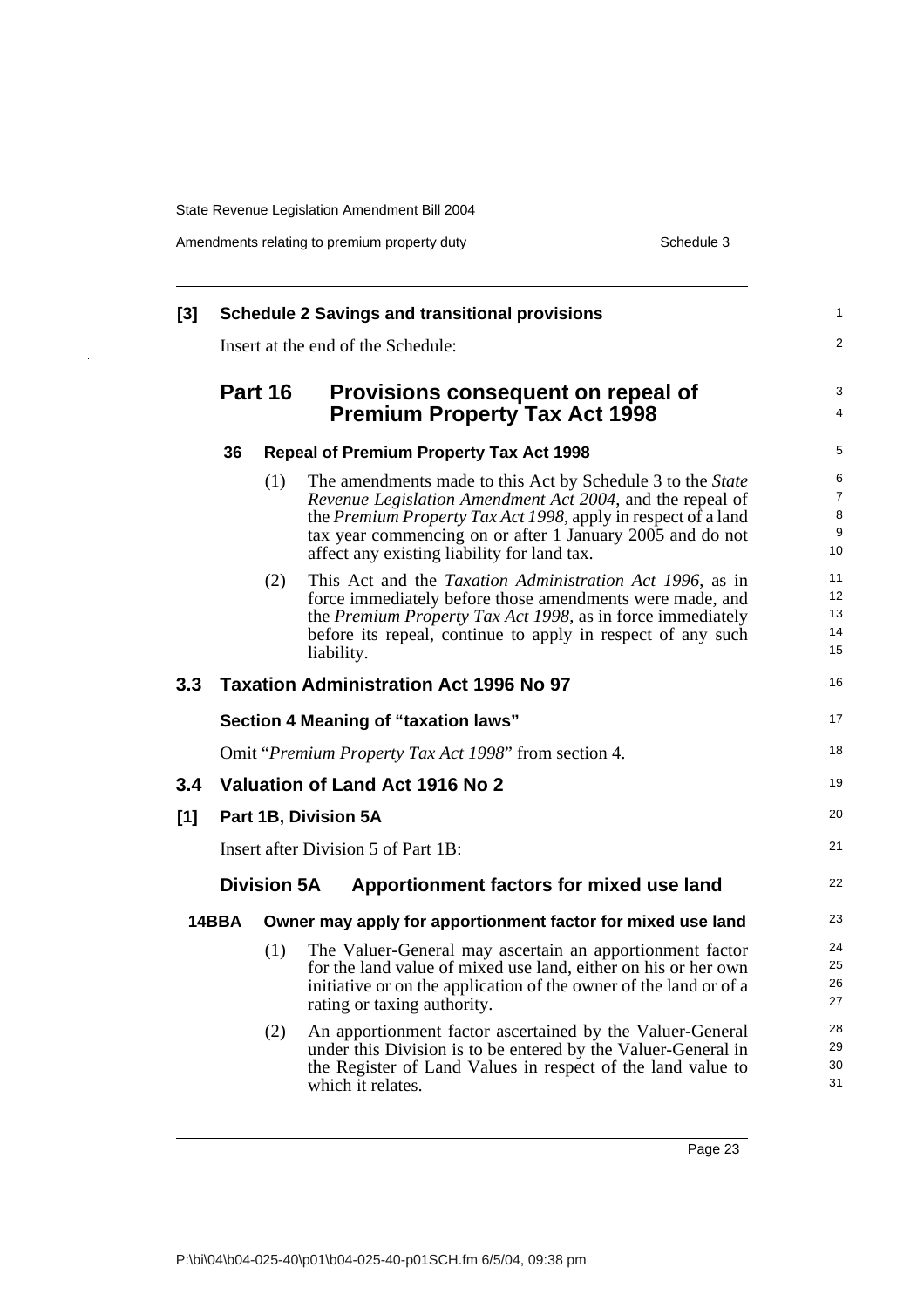Schedule 3 Amendments relating to premium property duty

| 14BBB |     | How apportionment factor is determined                                                                                                                                                                                                                                                                                                       | $\mathbf{1}$                                          |
|-------|-----|----------------------------------------------------------------------------------------------------------------------------------------------------------------------------------------------------------------------------------------------------------------------------------------------------------------------------------------------|-------------------------------------------------------|
|       | (1) | The apportionment factor is the proportion (expressed as a<br>percentage) that the rental value of the part of that land that is<br>occupied or used for non-residential purposes bears to the<br>rental value of the mixed use land as a whole.                                                                                             | $\overline{2}$<br>$\ensuremath{\mathsf{3}}$<br>4<br>5 |
|       | (2) | Rental values are to be ascertained in relation to a rating or<br>taxing authority:                                                                                                                                                                                                                                                          | $\,6$<br>$\overline{7}$                               |
|       |     | as at the 1 July by reference to which the land was<br>(a)<br>valued for the purposes of the valuation list for that<br>authority current at the time the land became mixed use<br>land, and                                                                                                                                                 | 8<br>9<br>10<br>11                                    |
|       |     | (b)<br>as at the 1 July by reference to which the land has been<br>valued for the purposes of any subsequent valuation list<br>for that authority.                                                                                                                                                                                           | 12<br>13<br>14                                        |
| 14BBC |     | Apportionment factors can be objected against                                                                                                                                                                                                                                                                                                | 15                                                    |
|       | (1) | An objection under Part 3 may be made against a decision of<br>the Valuer-General:                                                                                                                                                                                                                                                           | 16<br>17                                              |
|       |     | to ascertain an apportionment factor in respect of any<br>(a)<br>land, or                                                                                                                                                                                                                                                                    | 18<br>19                                              |
|       |     | not to ascertain an apportionment factor in respect of<br>(b)<br>any land, or                                                                                                                                                                                                                                                                | 20<br>21                                              |
|       |     | as to the amount of an apportionment factor in respect<br>(c)<br>of any land,                                                                                                                                                                                                                                                                | 22<br>23                                              |
|       |     | in the same way as an objection may be made under that Part<br>against a decision of the Valuer-General as to the valuation of<br>any land.                                                                                                                                                                                                  | 24<br>25<br>26                                        |
|       | (2) | An objection referred to in subsection (1) may be made on any<br>ground that is relevant to the decision concerned.                                                                                                                                                                                                                          | 27<br>28                                              |
| 14BBD |     | Apportionment factor to be reascertained in certain cases                                                                                                                                                                                                                                                                                    | 29                                                    |
|       |     | If the land value of land in respect of which an apportionment<br>factor has been ascertained is altered (whether as the result of<br>being reascertained or on objection or appeal or for the<br>correction of a clerical error or misdescription), the Valuer-<br>General must reascertain an apportionment factor for that land<br>value. | $30\,$<br>31<br>32<br>33<br>34<br>35                  |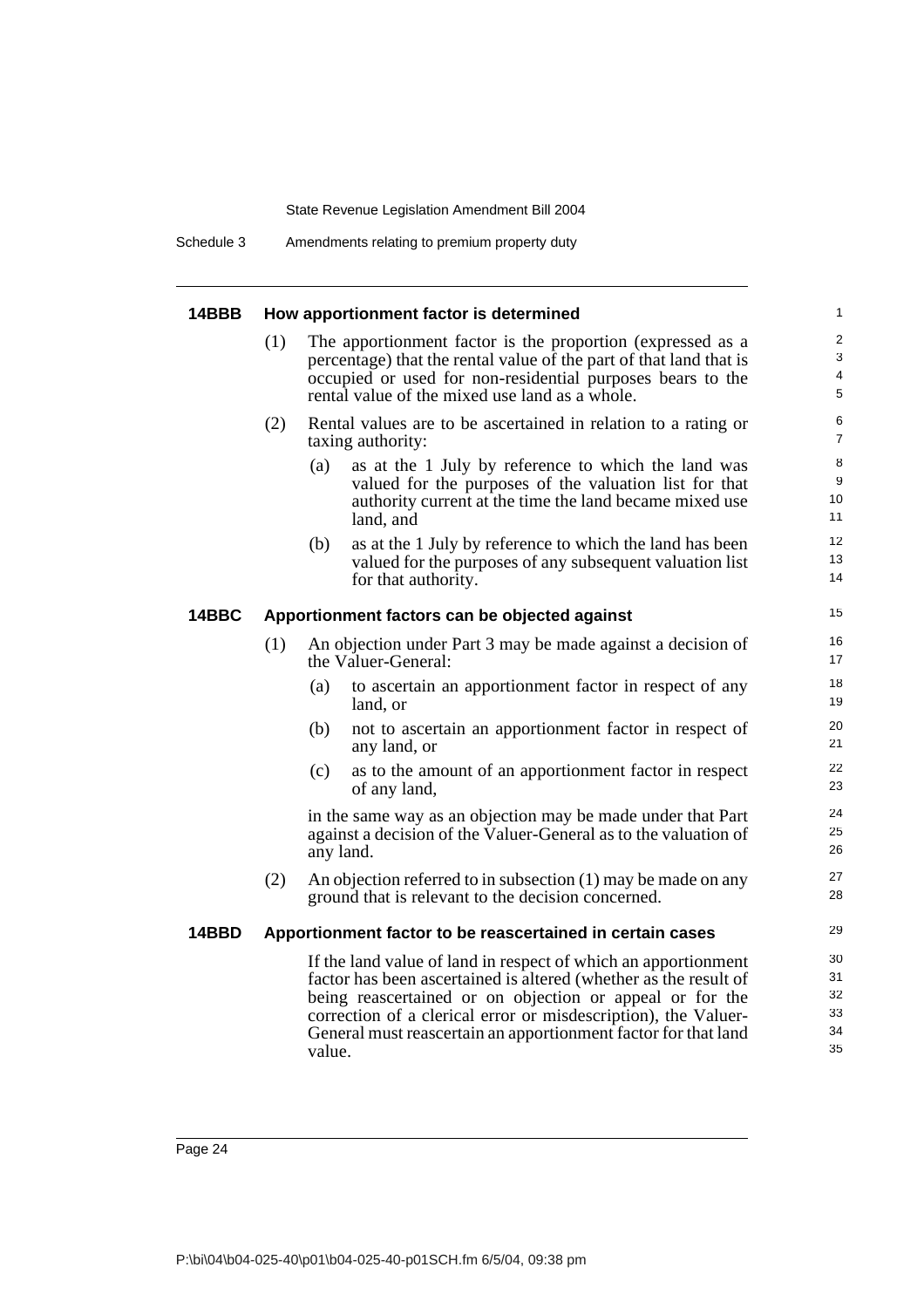| 2<br>(1)<br>For the purposes of this Division, <i>mixed</i> use land means a<br>3<br>parcel of land (other than mixed development land within the<br>4<br>meaning of Division 5) that:<br>5<br>is the site of a residence occupied or used for residential<br>(a)<br>6<br>purposes, and<br>7<br>is also used for non-residential purposes.<br>(b)<br>8<br>A residence is one or more buildings comprising:<br>(2)<br>9<br>one, or more than one, flat, or<br>(a)<br>10<br>(b)<br>one single dwelling.<br>11<br>For the purpose of this Division, land is occupied or used for<br>(3)<br>12<br>a <b>non-residential purpose</b> if it is occupied or used for any<br>13<br>purpose that is not ancillary to the use and occupation of the<br>14<br>residence for residential purposes, such as a commercial,<br>15<br>industrial or professional purpose.<br>16<br>(4)<br>Land occupied or used for non-residential purposes is not<br>17<br><i>mixed use land</i> by reason only that it is the site of a residence<br>18<br>intended for use for the purpose of accommodating a person<br>19<br>or persons responsible for the security or maintenance of the<br>20<br>building or buildings.<br>21<br>(5)<br>The reference in this section to a parcel of land is a reference<br>22<br>to a parcel of land required to be separately valued, or to land<br>23<br>included in one valuation, pursuant to this Act.<br>24<br>For the purpose of applying this section in respect of land on<br>(6)<br>25<br>which there is one single dwelling, the land does not cease to<br>26<br>be regarded as land on which there is one single dwelling<br>27<br>merely because of the use or occupation of any building on<br>28<br>the land, or any part of a building, for the purpose of another<br>29<br>residential occupancy, if the use of the land for the purpose of<br>30<br>that other residential occupancy could be disregarded as an<br>31<br>excluded residential occupancy under Schedule 1A to the<br>32<br>Land Tax Management Act 1956 if the principal place of<br>33<br>residence exemption were to apply in respect of the land<br>34<br>(whether or not the principal place of residence exemption in<br>35<br>fact applies in respect of the land).<br>36<br>In this section:<br>(7)<br>37<br><i>flat</i> means a room or a suite of rooms:<br>38<br>occupied or used as a separate dwelling, or<br>(a) | 14BBE | <b>Definitions</b> |  |  |  |  |
|------------------------------------------------------------------------------------------------------------------------------------------------------------------------------------------------------------------------------------------------------------------------------------------------------------------------------------------------------------------------------------------------------------------------------------------------------------------------------------------------------------------------------------------------------------------------------------------------------------------------------------------------------------------------------------------------------------------------------------------------------------------------------------------------------------------------------------------------------------------------------------------------------------------------------------------------------------------------------------------------------------------------------------------------------------------------------------------------------------------------------------------------------------------------------------------------------------------------------------------------------------------------------------------------------------------------------------------------------------------------------------------------------------------------------------------------------------------------------------------------------------------------------------------------------------------------------------------------------------------------------------------------------------------------------------------------------------------------------------------------------------------------------------------------------------------------------------------------------------------------------------------------------------------------------------------------------------------------------------------------------------------------------------------------------------------------------------------------------------------------------------------------------------------------------------------------------------------------------------------------------------------------------------------------------------------------------------------------------------------------------------------------------------------------|-------|--------------------|--|--|--|--|
|                                                                                                                                                                                                                                                                                                                                                                                                                                                                                                                                                                                                                                                                                                                                                                                                                                                                                                                                                                                                                                                                                                                                                                                                                                                                                                                                                                                                                                                                                                                                                                                                                                                                                                                                                                                                                                                                                                                                                                                                                                                                                                                                                                                                                                                                                                                                                                                                                        |       |                    |  |  |  |  |
|                                                                                                                                                                                                                                                                                                                                                                                                                                                                                                                                                                                                                                                                                                                                                                                                                                                                                                                                                                                                                                                                                                                                                                                                                                                                                                                                                                                                                                                                                                                                                                                                                                                                                                                                                                                                                                                                                                                                                                                                                                                                                                                                                                                                                                                                                                                                                                                                                        |       |                    |  |  |  |  |
|                                                                                                                                                                                                                                                                                                                                                                                                                                                                                                                                                                                                                                                                                                                                                                                                                                                                                                                                                                                                                                                                                                                                                                                                                                                                                                                                                                                                                                                                                                                                                                                                                                                                                                                                                                                                                                                                                                                                                                                                                                                                                                                                                                                                                                                                                                                                                                                                                        |       |                    |  |  |  |  |
|                                                                                                                                                                                                                                                                                                                                                                                                                                                                                                                                                                                                                                                                                                                                                                                                                                                                                                                                                                                                                                                                                                                                                                                                                                                                                                                                                                                                                                                                                                                                                                                                                                                                                                                                                                                                                                                                                                                                                                                                                                                                                                                                                                                                                                                                                                                                                                                                                        |       |                    |  |  |  |  |
|                                                                                                                                                                                                                                                                                                                                                                                                                                                                                                                                                                                                                                                                                                                                                                                                                                                                                                                                                                                                                                                                                                                                                                                                                                                                                                                                                                                                                                                                                                                                                                                                                                                                                                                                                                                                                                                                                                                                                                                                                                                                                                                                                                                                                                                                                                                                                                                                                        |       |                    |  |  |  |  |
|                                                                                                                                                                                                                                                                                                                                                                                                                                                                                                                                                                                                                                                                                                                                                                                                                                                                                                                                                                                                                                                                                                                                                                                                                                                                                                                                                                                                                                                                                                                                                                                                                                                                                                                                                                                                                                                                                                                                                                                                                                                                                                                                                                                                                                                                                                                                                                                                                        |       |                    |  |  |  |  |
|                                                                                                                                                                                                                                                                                                                                                                                                                                                                                                                                                                                                                                                                                                                                                                                                                                                                                                                                                                                                                                                                                                                                                                                                                                                                                                                                                                                                                                                                                                                                                                                                                                                                                                                                                                                                                                                                                                                                                                                                                                                                                                                                                                                                                                                                                                                                                                                                                        |       |                    |  |  |  |  |
|                                                                                                                                                                                                                                                                                                                                                                                                                                                                                                                                                                                                                                                                                                                                                                                                                                                                                                                                                                                                                                                                                                                                                                                                                                                                                                                                                                                                                                                                                                                                                                                                                                                                                                                                                                                                                                                                                                                                                                                                                                                                                                                                                                                                                                                                                                                                                                                                                        |       |                    |  |  |  |  |
|                                                                                                                                                                                                                                                                                                                                                                                                                                                                                                                                                                                                                                                                                                                                                                                                                                                                                                                                                                                                                                                                                                                                                                                                                                                                                                                                                                                                                                                                                                                                                                                                                                                                                                                                                                                                                                                                                                                                                                                                                                                                                                                                                                                                                                                                                                                                                                                                                        |       |                    |  |  |  |  |
|                                                                                                                                                                                                                                                                                                                                                                                                                                                                                                                                                                                                                                                                                                                                                                                                                                                                                                                                                                                                                                                                                                                                                                                                                                                                                                                                                                                                                                                                                                                                                                                                                                                                                                                                                                                                                                                                                                                                                                                                                                                                                                                                                                                                                                                                                                                                                                                                                        |       |                    |  |  |  |  |
|                                                                                                                                                                                                                                                                                                                                                                                                                                                                                                                                                                                                                                                                                                                                                                                                                                                                                                                                                                                                                                                                                                                                                                                                                                                                                                                                                                                                                                                                                                                                                                                                                                                                                                                                                                                                                                                                                                                                                                                                                                                                                                                                                                                                                                                                                                                                                                                                                        |       |                    |  |  |  |  |
|                                                                                                                                                                                                                                                                                                                                                                                                                                                                                                                                                                                                                                                                                                                                                                                                                                                                                                                                                                                                                                                                                                                                                                                                                                                                                                                                                                                                                                                                                                                                                                                                                                                                                                                                                                                                                                                                                                                                                                                                                                                                                                                                                                                                                                                                                                                                                                                                                        |       |                    |  |  |  |  |
|                                                                                                                                                                                                                                                                                                                                                                                                                                                                                                                                                                                                                                                                                                                                                                                                                                                                                                                                                                                                                                                                                                                                                                                                                                                                                                                                                                                                                                                                                                                                                                                                                                                                                                                                                                                                                                                                                                                                                                                                                                                                                                                                                                                                                                                                                                                                                                                                                        |       |                    |  |  |  |  |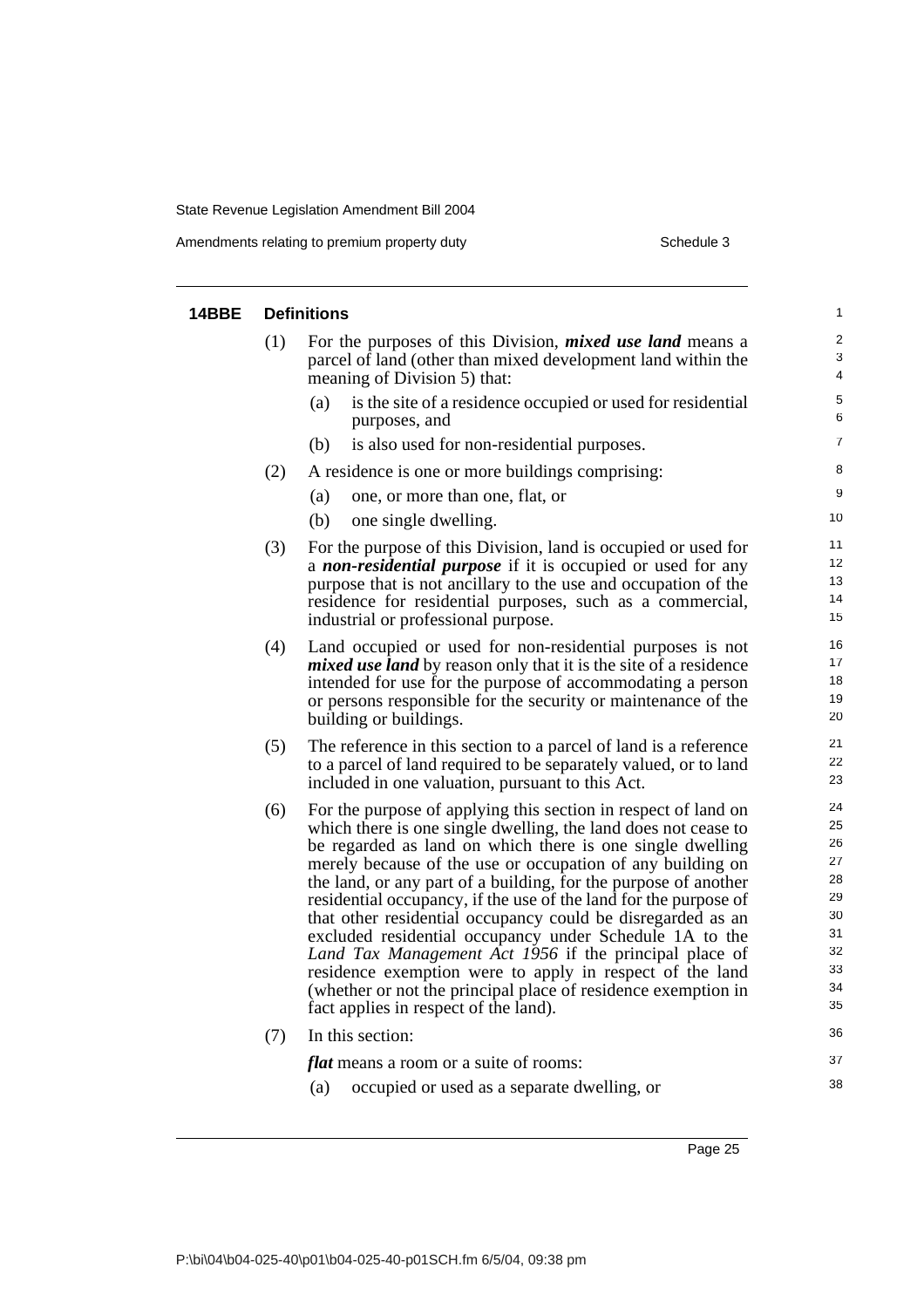| Schedule 3 | Amendments relating to premium property duty |  |  |  |  |
|------------|----------------------------------------------|--|--|--|--|
|------------|----------------------------------------------|--|--|--|--|

|     | so constructed, designed or adapted as to be capable of<br>(b)<br>being occupied or used as a separate dwelling,                                                                                                   | $\mathbf{1}$<br>2      |
|-----|--------------------------------------------------------------------------------------------------------------------------------------------------------------------------------------------------------------------|------------------------|
|     | but does not include a single dwelling, a strata lot or a<br>dwelling, or a portion of a building, under company title that<br>is rated in accordance with section 547 of the <i>Local</i><br>Government Act 1993. | 3<br>4<br>5<br>$\,6\,$ |
|     | <i>single dwelling</i> means a house:                                                                                                                                                                              | $\overline{7}$         |
|     | occupied or used as a separate dwelling, or<br>(a)                                                                                                                                                                 | 8                      |
|     | so constructed, designed or adapted as to be capable of<br>(b)<br>being occupied or used as a separate dwelling,                                                                                                   | 9<br>10                |
|     | but does not include a strata lot or a property commonly<br>known as a shop and dwelling.                                                                                                                          | 11<br>12               |
|     | strata lot means a lot as defined in section 5 (1) of the Strata<br>Schemes (Freehold Development) Act 1973 or section 4 (1) of<br>the Strata Schemes (Leasehold Development) Act 1986.                            | 13<br>14<br>15         |
| [2] | <b>Section 85 Functions</b>                                                                                                                                                                                        | 16                     |
|     | Omit ", the <i>Land Tax Management Act 1956</i> and the <i>Premium Property</i><br>Tax Act 1998" from section 85 (1) (a).                                                                                          | 17<br>18               |
|     | Insert instead "and the <i>Land Tax Management Act 1956"</i> .                                                                                                                                                     | 19                     |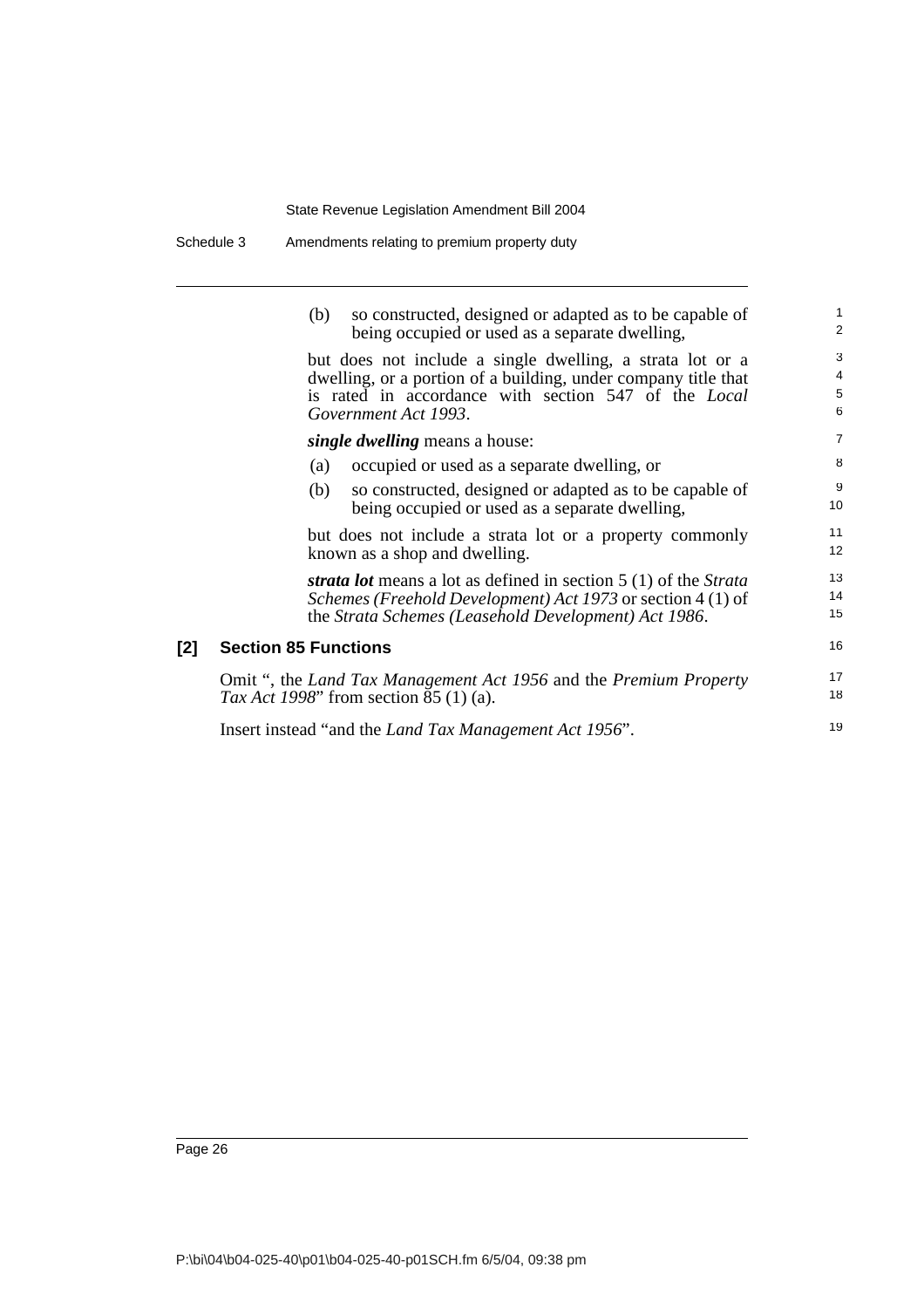$\ddot{\phantom{1}}$ 

 $\hat{\mathcal{A}}$ 

 $\bar{z}$ 

Amendments to Duties Act 1997 No 123 relating to vendor duty Schedule 4

|       |        |                  | Schedule 4 Amendments to Duties Act 1997 No 123<br>relating to vendor duty                                                                                                                                |                |  |
|-------|--------|------------------|-----------------------------------------------------------------------------------------------------------------------------------------------------------------------------------------------------------|----------------|--|
|       |        |                  | (Section 3)                                                                                                                                                                                               | 3              |  |
| [1]   |        |                  | Section 8 Imposition of duty on certain transactions concerning<br>dutiable property                                                                                                                      | 4<br>5         |  |
|       |        |                  | Insert at the end of the section:                                                                                                                                                                         | 6              |  |
|       |        |                  | Note. Some of the above dutiable transactions are also chargeable with<br>vendor duty under Chapter 4. That Chapter charges additional duty on<br>dutiable transactions concerning land-related property. | 7<br>8<br>9    |  |
| [2]   |        |                  | Section 13 Who is liable to pay the duty?                                                                                                                                                                 | 10             |  |
|       |        |                  | Insert at the end of the section:                                                                                                                                                                         | 11             |  |
|       |        |                  | Note. If the dutiable transaction concerns land-related property (as<br>defined in Chapter 4) the vendor will also be liable to pay vendor duty<br>under Chapter 4.                                       | 12<br>13<br>14 |  |
| $[3]$ |        | <b>Chapter 4</b> |                                                                                                                                                                                                           | 15             |  |
|       |        |                  | Insert after Chapter 3:                                                                                                                                                                                   | 16             |  |
|       |        |                  |                                                                                                                                                                                                           |                |  |
|       |        |                  |                                                                                                                                                                                                           | 17             |  |
|       |        |                  | <b>Transactions concerning land-</b><br><b>Chapter 4</b><br>related property-vendor duty                                                                                                                  | 18             |  |
|       | Part 1 |                  | Introduction and overview                                                                                                                                                                                 | 19             |  |
|       | 145    |                  | <b>Introduction</b>                                                                                                                                                                                       | 20             |  |
|       |        | (1)              | This Chapter charges duty on certain dutiable transactions in<br>respect of land-related property.                                                                                                        | 21<br>22       |  |
|       |        | (2)              | The duty charged by this Chapter is additional to any duty<br>charged by Chapter 2.                                                                                                                       | 23<br>24       |  |
|       |        | (3)              | The duty charged by this Chapter is referred to as <i>vendor</i><br><i>duty.</i>                                                                                                                          | 25<br>26       |  |
|       | 146    |                  | Transactions on which vendor duty is charged                                                                                                                                                              | 27             |  |
|       |        | (1)              | Vendor duty is chargeable on the following:                                                                                                                                                               | 28             |  |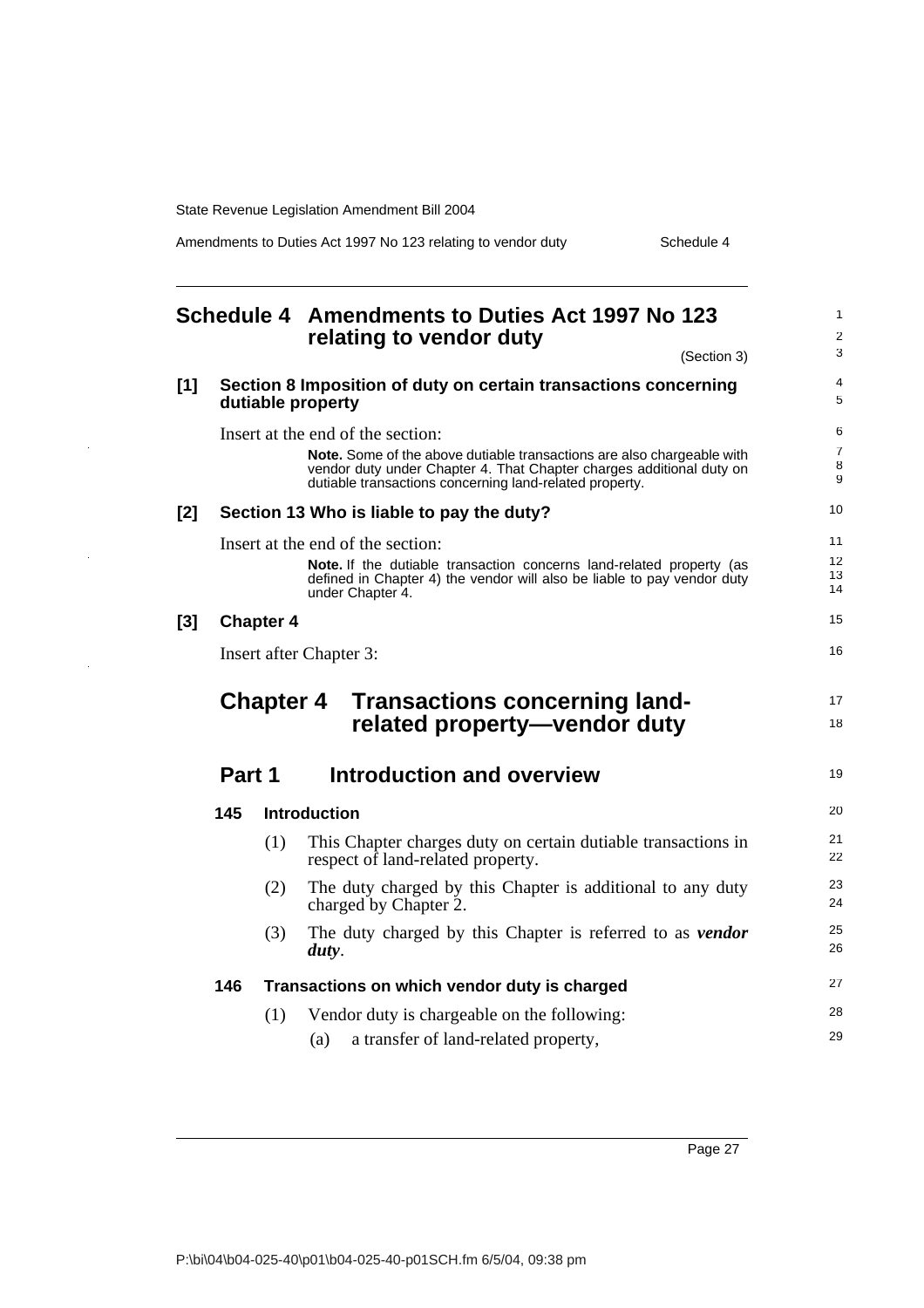|     |     | (b)       |                  | the following transactions:                                                                                                                                                                                                                                                                                                                                                                                                                                         | $\mathbf{1}$                                            |
|-----|-----|-----------|------------------|---------------------------------------------------------------------------------------------------------------------------------------------------------------------------------------------------------------------------------------------------------------------------------------------------------------------------------------------------------------------------------------------------------------------------------------------------------------------|---------------------------------------------------------|
|     |     |           | (i)              | an agreement for the sale or transfer of land-<br>related property,                                                                                                                                                                                                                                                                                                                                                                                                 | 2<br>3                                                  |
|     |     |           | (ii)             | a declaration of trust over land-related property.                                                                                                                                                                                                                                                                                                                                                                                                                  | 4                                                       |
|     | (2) |           |                  | Such a transfer or transaction is a vendor duty transaction for<br>the purposes of this Act.                                                                                                                                                                                                                                                                                                                                                                        | 5<br>6                                                  |
|     |     |           |                  | Note. The above listed transfers and transactions are all also dutiable<br>transactions under Chapter 2 (see section 8). Generally speaking, the<br>purchaser is liable to pay duty on those transactions under Chapter 2. If<br>the dutiable property to which the transaction relates is land-related<br>property (see section 149 for definition), then the vendor or transferor is<br>also liable to pay duty in respect of the transaction under this Chapter. | $\overline{7}$<br>8<br>9<br>10<br>11<br>12 <sup>2</sup> |
|     | (3) |           | In this Chapter: |                                                                                                                                                                                                                                                                                                                                                                                                                                                                     | 13                                                      |
|     |     |           |                  | <i>declaration of trust</i> has the same meaning as in Chapter 2.                                                                                                                                                                                                                                                                                                                                                                                                   | 14                                                      |
|     |     |           |                  | <i>transfer</i> has the same meaning as in Chapter 2.                                                                                                                                                                                                                                                                                                                                                                                                               | 15                                                      |
|     |     |           |                  | Note. See section 8 for definitions of the above expressions.                                                                                                                                                                                                                                                                                                                                                                                                       | 16                                                      |
| 147 |     | transfers |                  | Imposition of vendor duty on transactions that are not                                                                                                                                                                                                                                                                                                                                                                                                              | 17<br>18                                                |
|     | (1) | property. |                  | The duty charged by this Chapter on a vendor duty transaction<br>referred to in section 146 (1) (b) is to be charged as if each<br>such vendor duty transaction were a transfer of land-related                                                                                                                                                                                                                                                                     | 19<br>20<br>21<br>22                                    |
|     | (2) |           |                  | Accordingly, for the purpose of charging duty under this<br>Chapter, in relation to a vendor duty transaction specified in<br>Column 1 of the following Table:                                                                                                                                                                                                                                                                                                      | 23<br>24<br>25                                          |
|     |     | (a)       |                  | the property specified opposite the vendor duty<br>transaction in Column 2 is taken to be the land-related<br>property transferred (and a reference in this Act to land-<br>related property transferred includes a reference to such<br>property), and                                                                                                                                                                                                             | 26<br>27<br>28<br>29<br>30                              |
|     |     | (b)       |                  | the person specified opposite the vendor duty<br>transaction in Column 3 is taken to be the vendor of the<br>land-related property (and a reference in this Act to a<br>vendor includes a reference to such a person), and                                                                                                                                                                                                                                          | 31<br>32<br>33<br>34                                    |
|     |     | (c)       |                  | the transfer of the land-related property is taken to have<br>occurred at the time specified opposite the vendor duty<br>transaction in Column 4 (and a reference in this Act to<br>the time at which a transfer occurs includes a reference<br>to such a time).                                                                                                                                                                                                    | 35<br>36<br>37<br>38<br>39                              |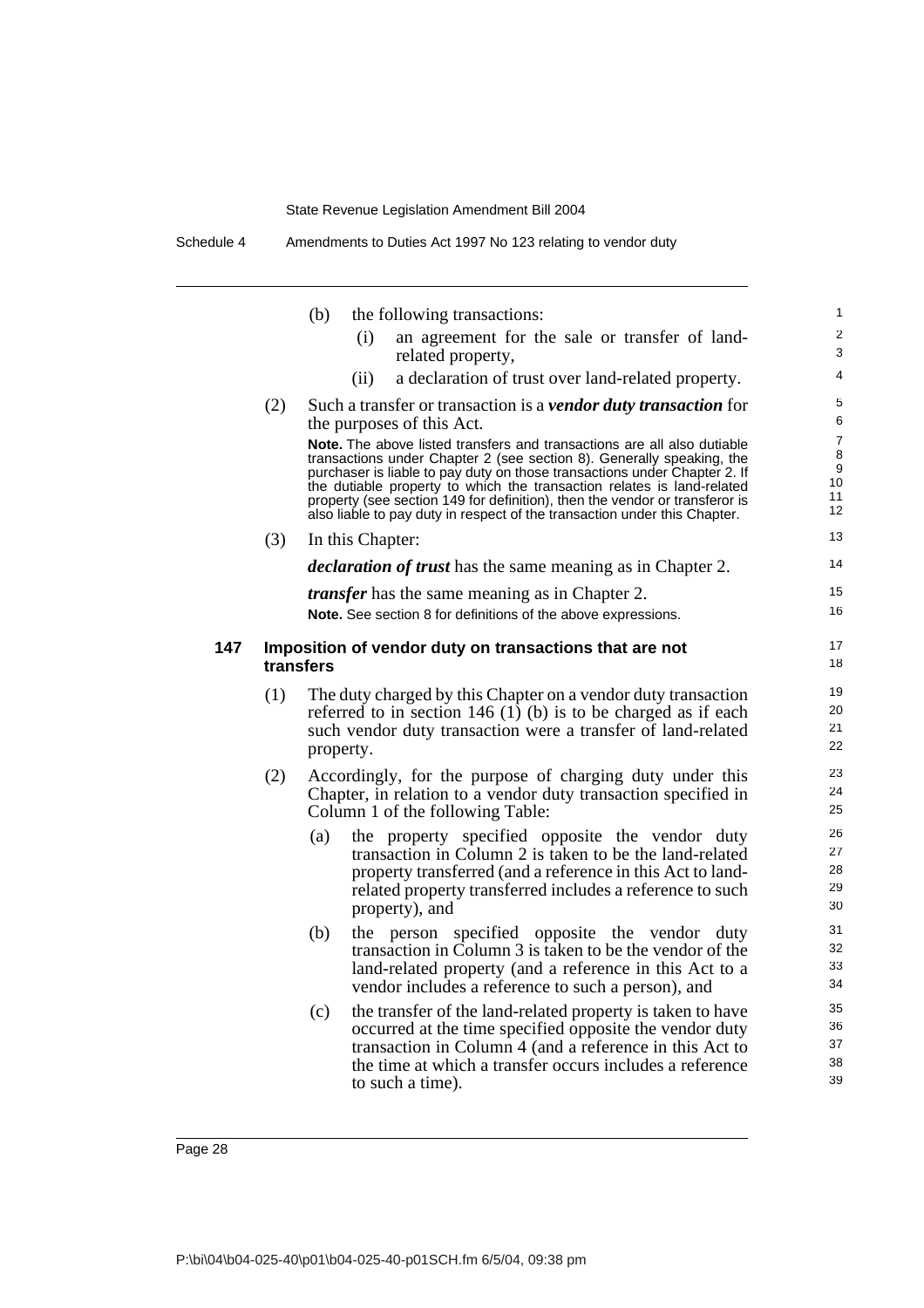Amendments to Duties Act 1997 No 123 relating to vendor duty Schedule 4

1

6

# **Table**

| Column 1                          | Column <sub>2</sub>                                                        | Column 3                             | Column 4                                 |
|-----------------------------------|----------------------------------------------------------------------------|--------------------------------------|------------------------------------------|
| Vendor duty<br>transaction        | <b>Property</b><br>transferred                                             | Vendor                               | <b>When transfer</b><br><b>OCCULS</b>    |
| agreement for<br>sale or transfer | the land-related<br>property agreed<br>to be sold or<br>transferred        | the vendor or<br>transferor          | when the<br>agreement is<br>entered into |
| declaration of<br>trust           | the land-related<br>property vested<br>or to be vested<br>in the declarant | the person<br>declaring the<br>trust | when the<br>declaration is<br>made       |

### **148 What form must a vendor duty transaction take?**

It is immaterial whether or not a vendor duty transaction is effected by a written instrument or by any other means, including electronic means.

### **149 What is "land-related property"?**

|     |     |      | <b>Land-related property</b> is any of the following:                                                                    | 7              |
|-----|-----|------|--------------------------------------------------------------------------------------------------------------------------|----------------|
|     | (a) |      | land in New South Wales,                                                                                                 | 8              |
|     | (b) |      | a land use entitlement,                                                                                                  | 9              |
|     | (c) |      | an interest in any land-related property referred to in<br>paragraph (a) or (b), except to the extent that:              | 10<br>11       |
|     |     | (1)  | it arises as a consequence of the ownership of a<br>unit in a unit trust scheme and is not a land use<br>entitlement, or | 12<br>13<br>14 |
|     |     | (11) | it is, or is attributable to, an option over land-<br>related property.                                                  | 15<br>16       |
| 150 |     |      | When does a liability for vendor duty arise?                                                                             | 17             |
|     | (1) |      | A liability for vendor duty arises when a transfer of land-<br>related property occurs.                                  | 18<br>19       |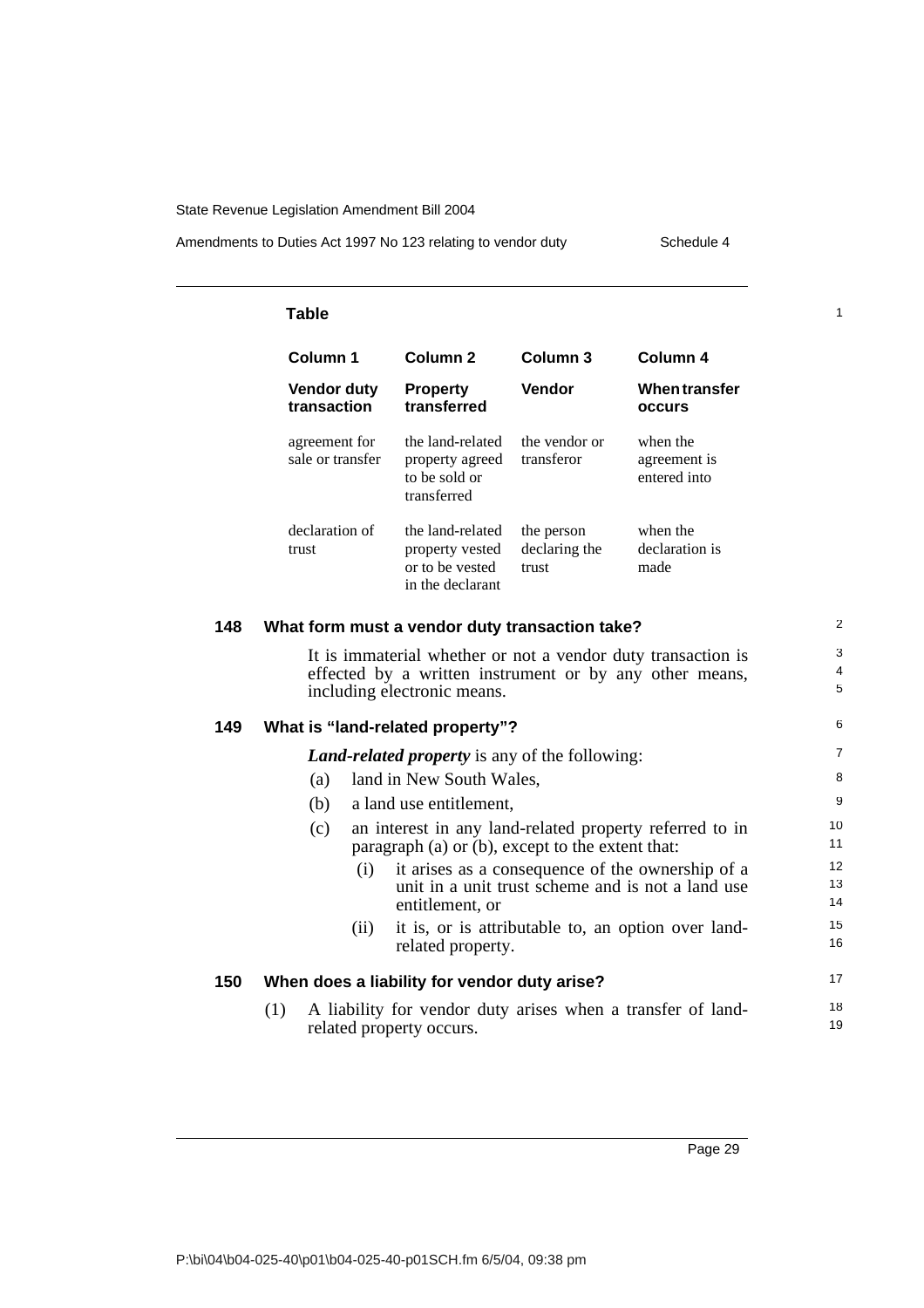Schedule 4 Amendments to Duties Act 1997 No 123 relating to vendor duty

|     | (2) | However, if a transfer of land-related property is effected by<br>a written instrument, liability for vendor duty arises when the<br>instrument is first executed.                                                                                                                                                  | 1<br>$\overline{c}$<br>3         |
|-----|-----|---------------------------------------------------------------------------------------------------------------------------------------------------------------------------------------------------------------------------------------------------------------------------------------------------------------------|----------------------------------|
| 151 |     | Who is liable to pay vendor duty?                                                                                                                                                                                                                                                                                   | 4                                |
|     | (1) | The person liable to pay vendor duty is the vendor or<br>transferor, unless this Chapter requires another person to pay<br>the duty.                                                                                                                                                                                | 5<br>6<br>$\overline{7}$         |
|     | (2) | A reference in this Act to the <i>vendor</i> , in relation to a vendor<br>duty transaction, includes a reference to the transferor.                                                                                                                                                                                 | 8<br>9                           |
| 152 |     | The liability of joint tenants                                                                                                                                                                                                                                                                                      | 10                               |
|     |     | For the purpose of assessing vendor duty, joint tenants of<br>land-related property are taken to hold the property as tenants<br>in common in equal shares.                                                                                                                                                         | 11<br>12<br>13                   |
| 153 |     | When must vendor duty be paid?                                                                                                                                                                                                                                                                                      | 14                               |
|     | (1) | A tax default does not occur for the purposes of the <i>Taxation</i><br>Administration Act 1996 if vendor duty is paid within the<br>lodgment period for vendor duty.                                                                                                                                               | 15<br>16<br>17                   |
|     | (2) | For the purposes of this Chapter, the <i>lodgment period for</i><br><i>vendor duty is:</i>                                                                                                                                                                                                                          | 18<br>19                         |
|     |     | in the case of an agreement for sale or transfer of land-<br>(a)<br>related property for consideration, and any transfer in<br>completion of such<br>an<br>agreement, the period<br>commencing when the liability for vendor duty first<br>arises and ending on the settlement of the agreement or<br>transfer, and | 20<br>21<br>22<br>23<br>24<br>25 |
|     |     | (b)<br>in any other case, the period commencing when a<br>liability for vendor duty first arises and ending 3<br>months after the liability for vendor duty first arises.                                                                                                                                           | 26<br>27<br>28                   |
| 154 |     | Necessity for written instrument or written statement                                                                                                                                                                                                                                                               | 29                               |
|     | (1) | If a vendor duty transaction that is liable to ad valorem duty<br>under this Chapter is not effected by a written instrument, the<br>vendor must make a written statement in an approved form.                                                                                                                      | 30<br>31<br>32                   |
|     | (2) | The written statement must be made before the end of the<br>lodgment period for vendor duty.                                                                                                                                                                                                                        | 33<br>34                         |
|     |     |                                                                                                                                                                                                                                                                                                                     |                                  |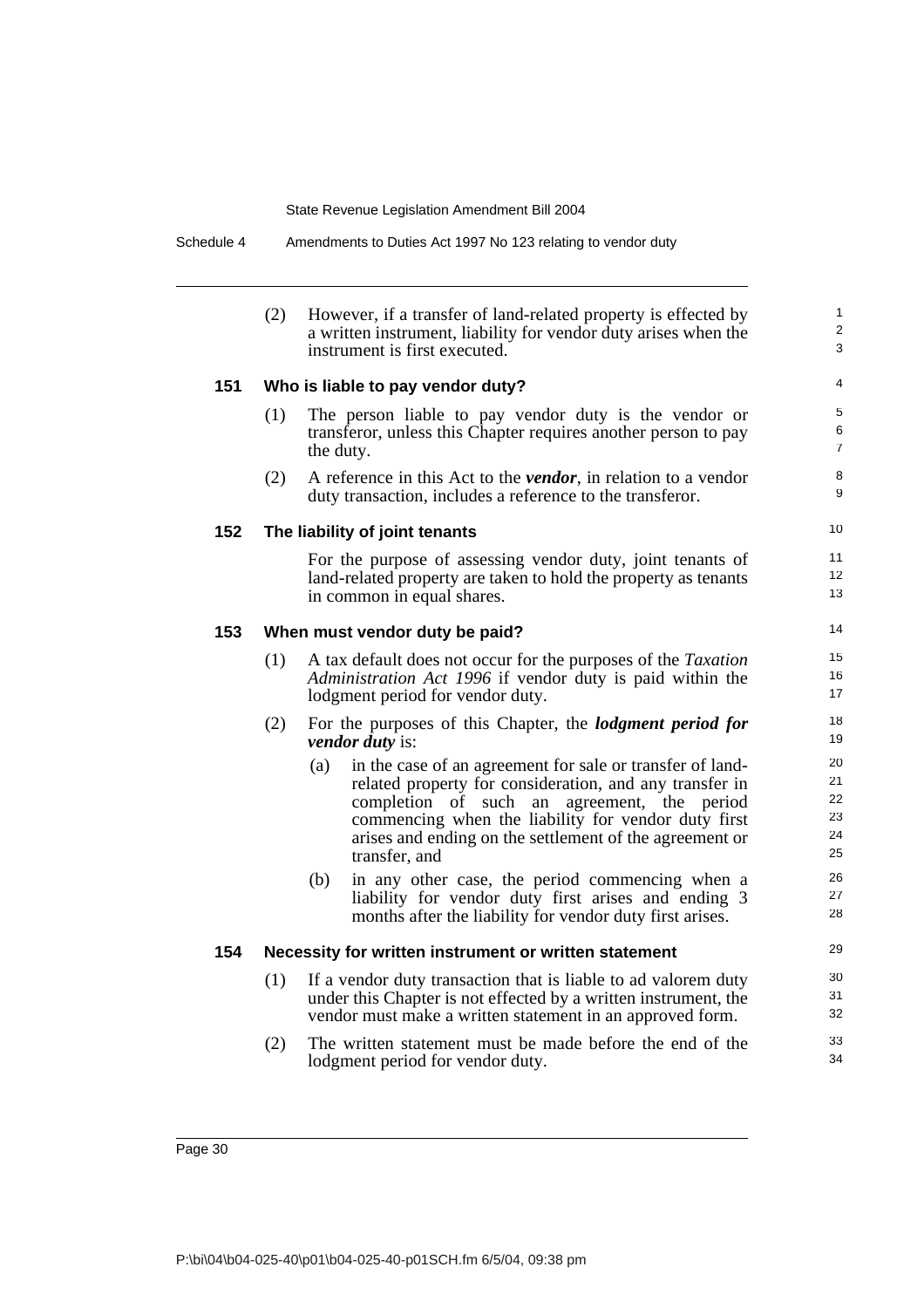Amendments to Duties Act 1997 No 123 relating to vendor duty Schedule 4

(3) If a vendor duty transaction is completed or evidenced by a written instrument before the end of the lodgment period for vendor duty, the requirement to lodge a statement and pay duty in respect of the statement may be satisfied by the lodgment of and payment of duty on the written instrument before the end of that lodgment period.

#### **155 Lodging written instrument or written statement with Chief Commissioner**

A vendor who is liable to pay vendor duty in respect of a vendor duty transaction must, within the lodgment period for vendor duty, lodge with the Chief Commissioner:

- (a) the written instrument that effects the vendor duty transaction or, if there is more than one such written instrument, each one of them, or
- (b) the written statement made in compliance with section 154.

#### **156 No double duty**

- (1) If a vendor duty transaction is effected by more than one instrument, one instrument is to be stamped with the vendor duty payable on the dutiable transaction and each other instrument is not chargeable with vendor duty. **Note.** *Instrument* includes a written statement.
- (2) Vendor duty is not chargeable in respect of a transfer of landrelated property made in conformity with an agreement for the sale or transfer of the land-related property if the vendor duty chargeable in respect of the agreement has been paid.

**Note.** Part 6 requires an instrument that effects a vendor duty transaction that is not chargeable with duty under this section to be stamped in a manner that indicates it is not chargeable with duty.

#### **157 What is the rate of vendor duty?**

Vendor duty is charged on the dutiable value of the landrelated property subject to the dutiable transaction at the relevant rate set out in Part 3.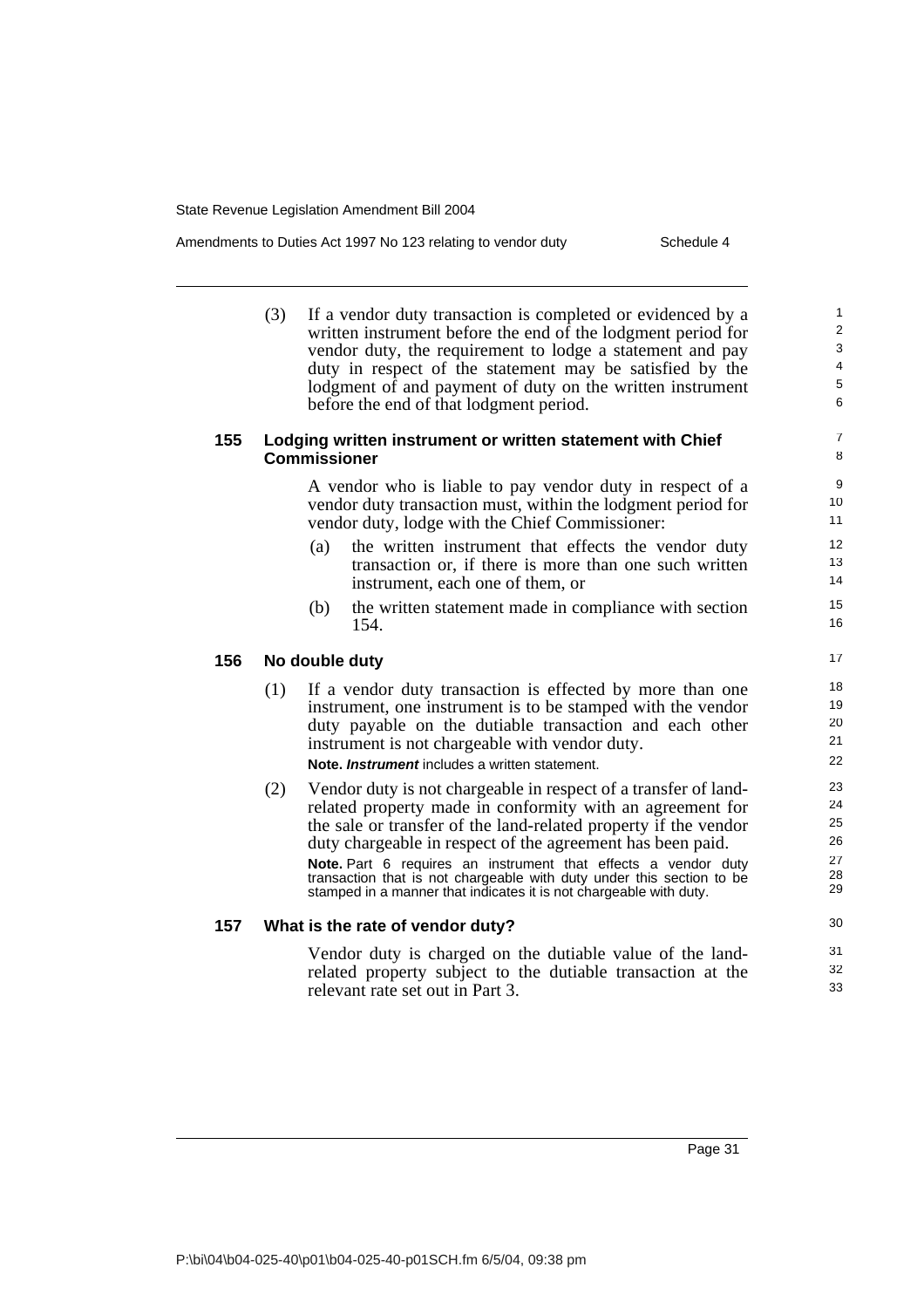Schedule 4 Amendments to Duties Act 1997 No 123 relating to vendor duty

# **Part 2 Dutiable value**

#### **158 What is the "dutiable value" of land-related property?**

- (1) Part 2 of Chapter 2 applies, subject to this Part and to any other necessary modifications, in respect of vendor duty transactions and vendor duty in the same way as it applies in respect of dutiable transactions and the duty chargeable under Chapter 2.
- (2) For the purposes of this Chapter, references in Part 2 of Chapter 2 are to be read as follows:
	- (a) a reference to a dutiable transaction is to be read as a reference to a vendor duty transaction,

1

- (b) a reference to dutiable property is to be read as a reference to land-related property,
- (c) a reference to duty chargeable under Chapter 2 is to be read as a reference to vendor duty,
- (d) a reference to a transferee is to be read as a reference to a vendor,
- (e) a reference to ad valorem duty is to be read as a reference to ad valorem vendor duty,
- (f) a reference to a particular provision of that Chapter is to be read as a reference to the corresponding provision of this Chapter.
- (3) For the purpose of determining under this Chapter the dutiable value of land-related property that is subject to a vendor duty transaction, the amount of any monetary consideration expressed to be paid or payable by the purchaser to discharge the vendor's liability for vendor duty in respect of the transaction (not exceeding the vendor's actual liability for vendor duty in respect of the transaction) is to be disregarded.

#### **159 Apportionment—land-related property and other property**

If a dutiable transaction relates to land-related property and other property (whether or not dutiable property) that is not land-related property, it is chargeable with vendor duty only to the extent that is relates to land-related property.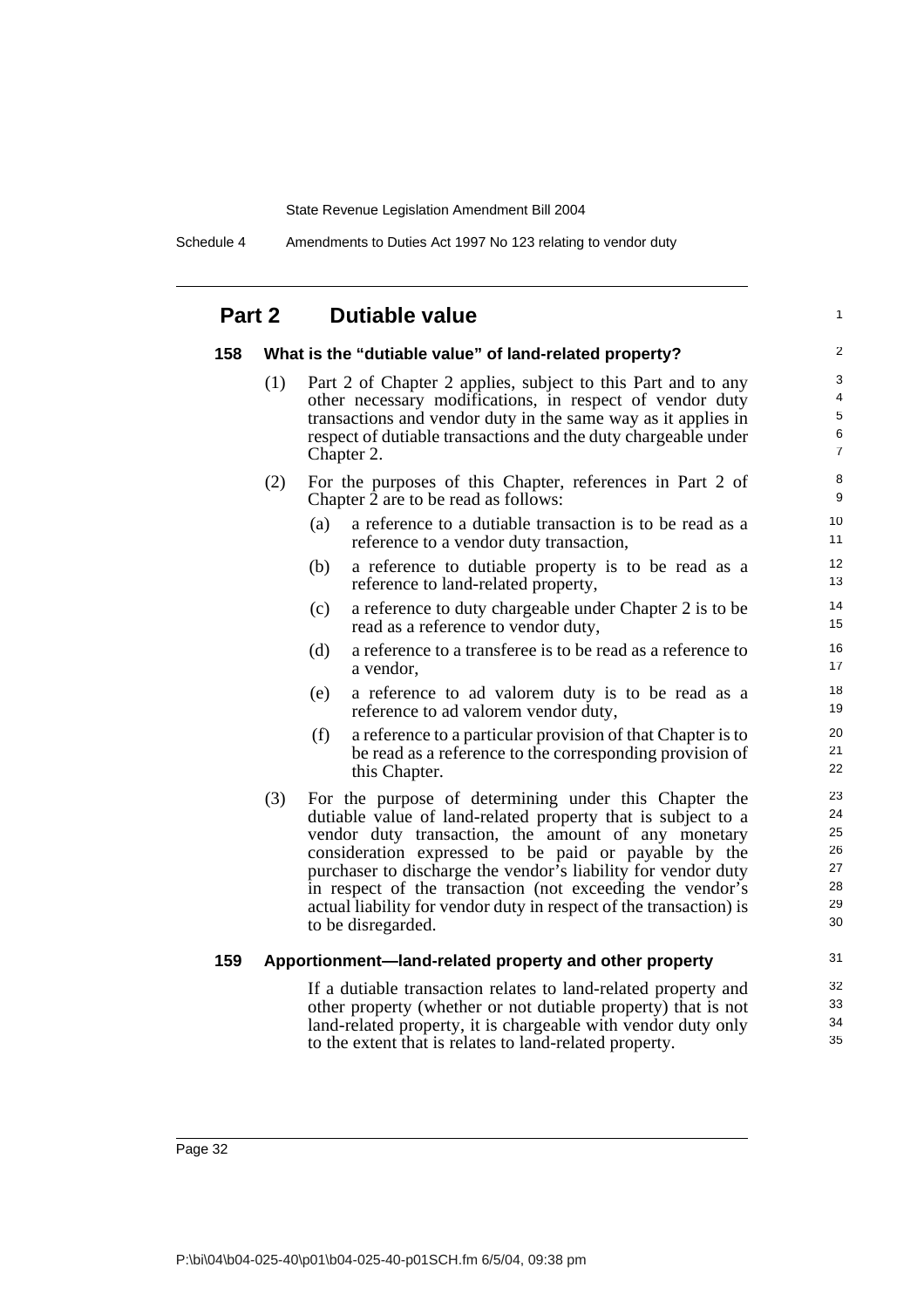Amendments to Duties Act 1997 No 123 relating to vendor duty Schedule 4

| Part 3 |     | Rate of vendor duty                                                                                                                                                                                                                                                                                     |                            |
|--------|-----|---------------------------------------------------------------------------------------------------------------------------------------------------------------------------------------------------------------------------------------------------------------------------------------------------------|----------------------------|
| 160    |     | <b>General rate</b>                                                                                                                                                                                                                                                                                     |                            |
|        | (1) | The rate of vendor duty chargeable on a vendor duty<br>transaction is 2.25% of the dutiable value of the land-related<br>property.                                                                                                                                                                      |                            |
|        | (2) | This rate applies unless other provision is made by this<br>Chapter.                                                                                                                                                                                                                                    |                            |
| Part 4 |     | <b>Cancelled agreements and transfers</b>                                                                                                                                                                                                                                                               |                            |
| 161    |     | <b>Cancelled agreements</b>                                                                                                                                                                                                                                                                             |                            |
|        | (1) | An agreement for sale or transfer that is cancelled is not liable<br>to vendor duty under this Chapter if the Chief Commissioner<br>is satisfied that the agreement has been rescinded, annulled or<br>otherwise terminated without completion.                                                         | 10<br>11<br>12<br>13       |
|        | (2) | If vendor duty has been paid on an agreement that is not liable<br>to vendor duty under this Chapter because of this section, the<br>Chief Commissioner must reassess and refund the duty if an<br>application for a refund is made within:                                                             | 14<br>15<br>16<br>17       |
|        |     | (a)<br>5 years after the initial assessment, or                                                                                                                                                                                                                                                         | 18                         |
|        |     | (b)<br>12 months after the agreement is rescinded, annulled or<br>otherwise terminated without completion,                                                                                                                                                                                              | 19<br>20                   |
|        |     | whichever is later.                                                                                                                                                                                                                                                                                     | 21                         |
| 162    |     | <b>Cancelled transfers</b>                                                                                                                                                                                                                                                                              | 22                         |
|        | (1) | A transfer of land-related property that is effected by a written<br>instrument is not liable to vendor duty under this Chapter if<br>the Chief Commissioner is satisfied that the transfer<br>instrument has been cancelled or abandoned and the land-<br>related property has not been transferred.   | 23<br>24<br>25<br>26<br>27 |
|        | (2) | If vendor duty has been paid on a transfer of land-related<br>property that is not liable to vendor duty under this Chapter<br>because of this section, the Chief Commissioner must<br>reassess and refund the duty if an application for a refund is<br>made within 5 years of the initial assessment. | 28<br>29<br>30<br>31<br>32 |
|        |     |                                                                                                                                                                                                                                                                                                         |                            |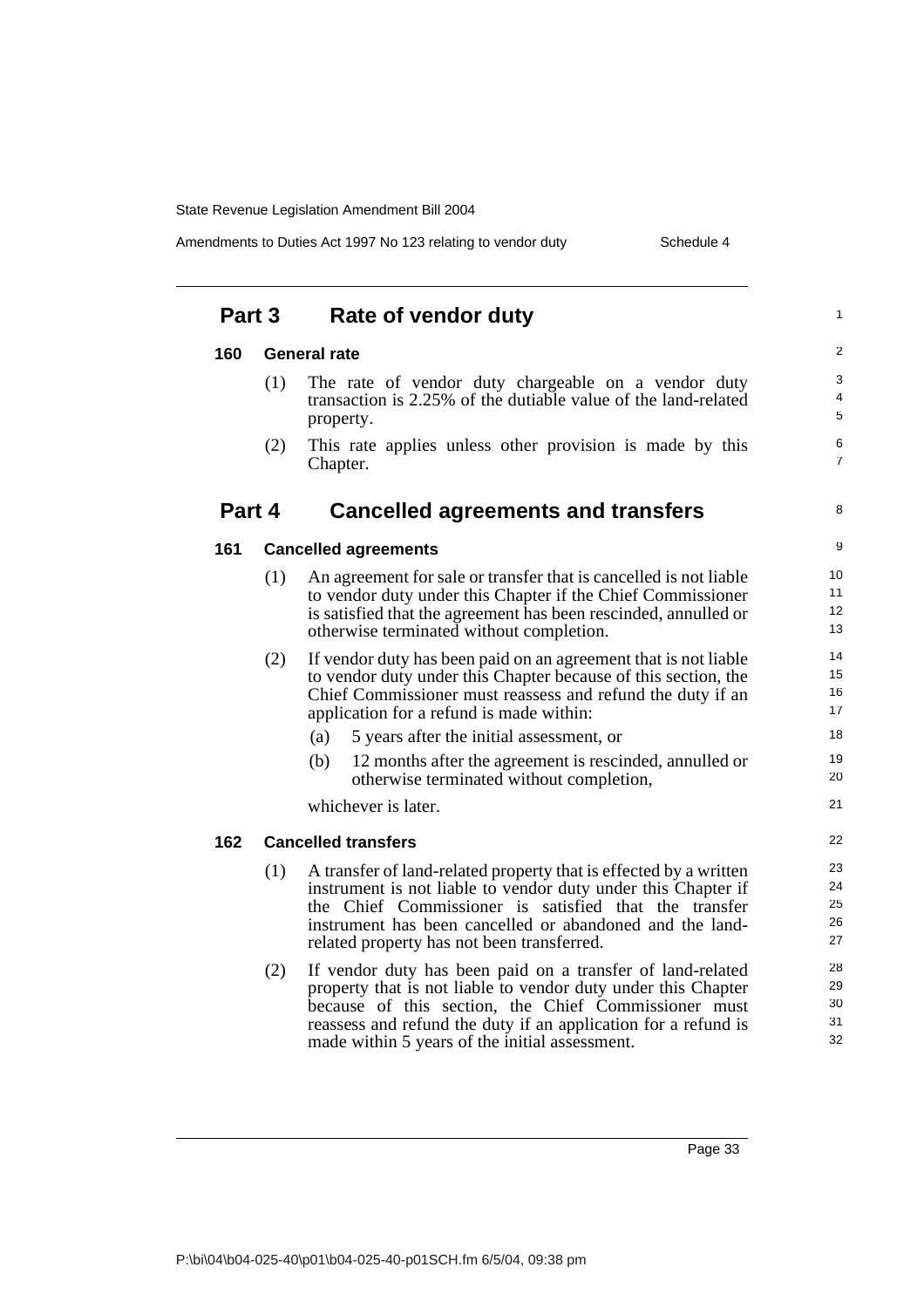Schedule 4 Amendments to Duties Act 1997 No 123 relating to vendor duty

| Part 5            |     | Vendor duty exemptions and<br>concessions                                                                                                                                                                                                | 1<br>2               |
|-------------------|-----|------------------------------------------------------------------------------------------------------------------------------------------------------------------------------------------------------------------------------------------|----------------------|
| <b>Division 1</b> |     | Principal place of residence exemption                                                                                                                                                                                                   | 3                    |
| 162A              |     | <b>Definitions</b>                                                                                                                                                                                                                       | 4                    |
|                   | (1) | In this Division:                                                                                                                                                                                                                        | 5                    |
|                   |     | <i>flat</i> means a room or suite of rooms (whether or not forming<br>part of a building or a detached building):                                                                                                                        | 6<br>7               |
|                   |     | (a)<br>occupied or used as a separate dwelling, or                                                                                                                                                                                       | 8                    |
|                   |     | (b)<br>so constructed, designed or adapted as to be capable of<br>being occupied or used as a separate dwelling,                                                                                                                         | 9<br>10              |
|                   |     | but does not include a single dwelling, a strata lot or a<br>dwelling, or portion of a building, that is occupied under a<br>land use entitlement.                                                                                       | 11<br>12<br>13       |
|                   |     | <i>single dwelling</i> means a house:                                                                                                                                                                                                    | 14                   |
|                   |     | occupied or used as a separate dwelling, or<br>(a)                                                                                                                                                                                       | 15                   |
|                   |     | (b)<br>so constructed, designed or adapted as to be capable of<br>being occupied or used as a separate dwelling,                                                                                                                         | 16<br>17             |
|                   |     | but does not include a strata lot or a property commonly<br>known as a shop and dwelling.                                                                                                                                                | 18<br>19             |
|                   |     | <i>principal place of residence</i> of a person means the one place<br>of residence that is, among the one or more places of<br>residence of the person within and outside Australia, the<br>principal place of residence of the person. | 20<br>21<br>22<br>23 |
|                   |     | residential land—see section 162C.                                                                                                                                                                                                       | 24                   |
|                   | (2) | For the purposes of this Division, a reference to the vendor, in<br>relation to a vendor duty transaction, is a reference to any one<br>or more of them.                                                                                 | 25<br>26<br>27       |
| 162B              |     | Principal place of residence exemption                                                                                                                                                                                                   | 28                   |
|                   | (1) | A vendor duty transaction is not chargeable with vendor duty<br>in relation to land to which the principal place of residence<br>exemption applies.                                                                                      | 29<br>30<br>31       |
|                   | (2) | Subject to this Division, the <i>principal place of residence</i><br><i>exemption</i> applies to land used and occupied by the vendor as                                                                                                 | 32<br>33             |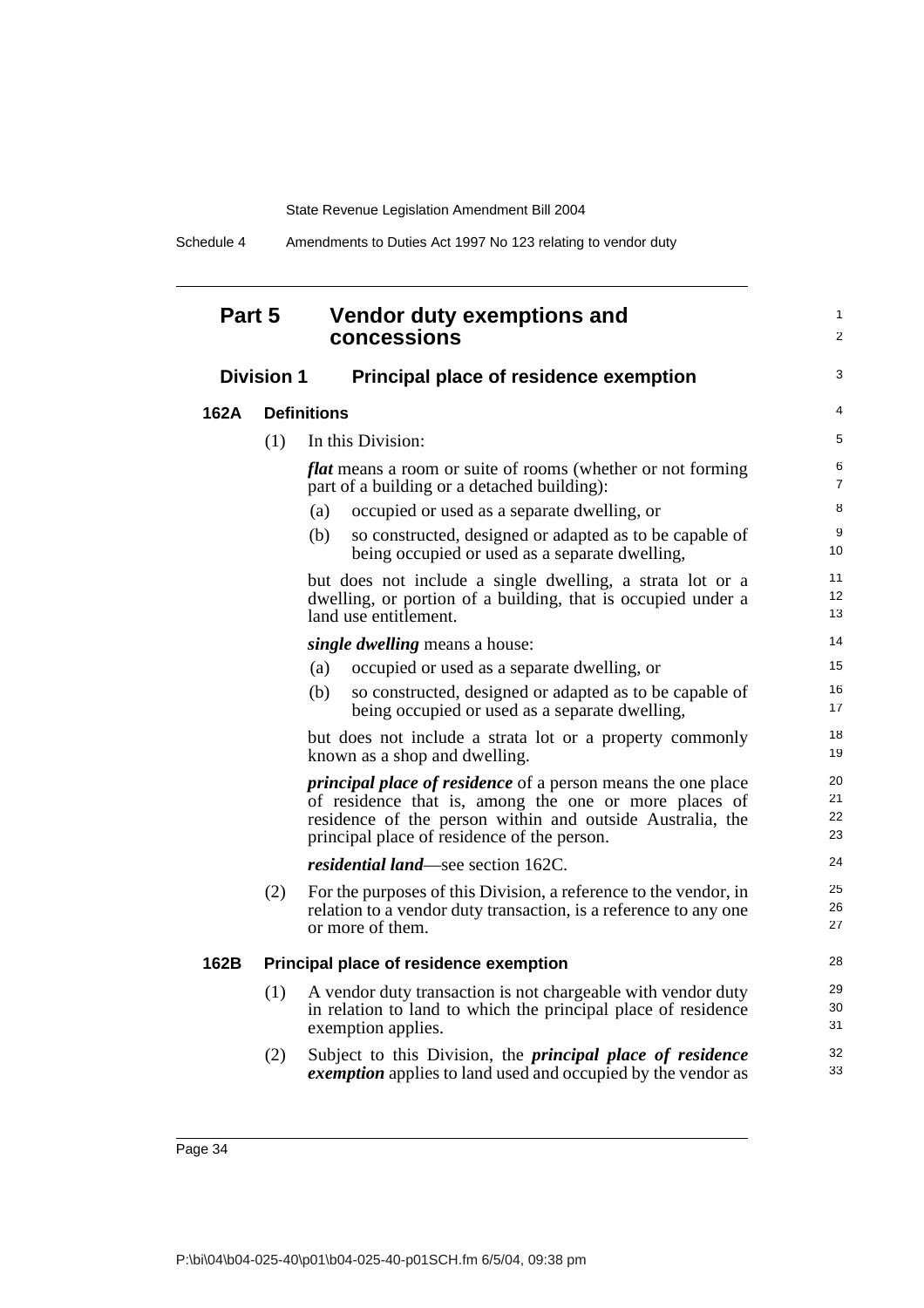the principal place of residence of the vendor, and for no other purpose, if the land: (a) is a parcel of residential land, or (b) is a strata lot, or (c) is assessed as if it were a strata lot under section 21A or 21B of the *Land Tax Management Act 1956*. (3) For the purpose of this Chapter, land is not used and occupied as the principal place of residence of a person unless: (a) the land, and no other land, has been continuously used and occupied by the person for residential purposes and for no other purposes for a period of at least 2 years ending immediately before the date on which, but for this Division, a liability for vendor duty would arise, or (b) the land has been used and occupied by the person for residential purposes and for no other purposes for a total period of at least 3 years in the 5 years ending immediately before the date on which, but for this Division, a liability for vendor duty would arise and during those 3 years no other land was used and occupied by the person for residential purposes, or (c) if the vendor became an owner of the land less than 2 years before the date on which, but for this Division, a liability for vendor duty would arise, the Chief Commissioner is satisfied that the land has been used and occupied by the person as the person's principal place of residence since the vendor became an owner of the land. (4) Despite any other provision of this Act, the principal place of residence exemption is also taken to apply to any land used and occupied as a principal place of residence if the Chief Commissioner is satisfied that it is fair and reasonable for the exemption to apply in the particular case. **162C Residential land—meaning** (1) In this Division, *residential land* means land that is used and occupied for residential purposes and for no other purpose, that use and occupation being use and occupation of a building or buildings designed, constructed or adapted for residential purposes, other than a building or buildings: 1  $\overline{2}$ 3 4 5 6 7 8  $\mathsf{o}$ 10 11 12 13 14 15 16 17 18 19 20 21 22 23 24 25 26 27 28 29 30 31 32 33 34 35 36 37 38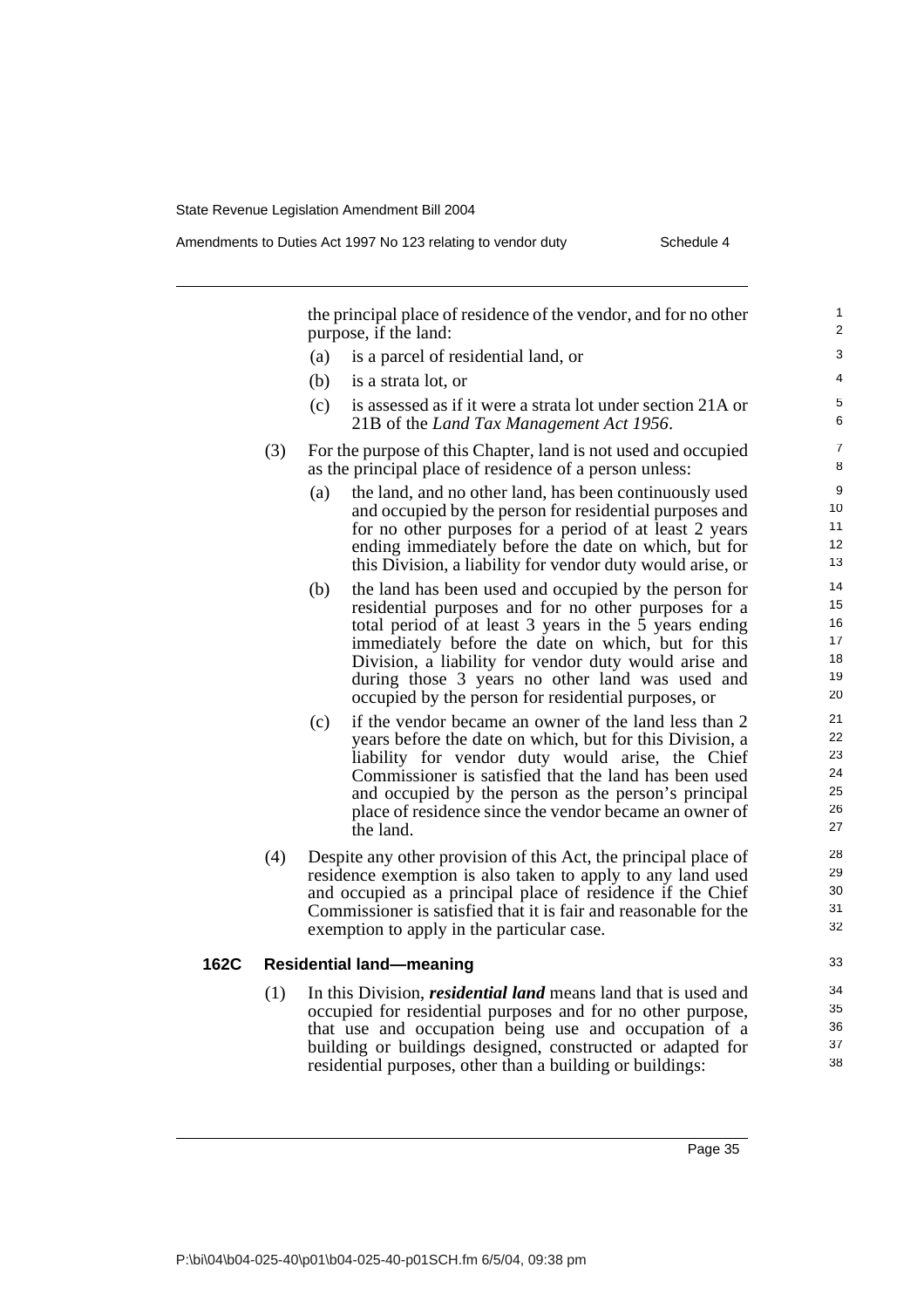|      |     | (a)     | comprised of lots within a strata plan or residential<br>units, or                                                                                                                                                                                                                                          | 1<br>$\overline{c}$     |
|------|-----|---------|-------------------------------------------------------------------------------------------------------------------------------------------------------------------------------------------------------------------------------------------------------------------------------------------------------------|-------------------------|
|      |     | (b)     | containing (out of the total of all rooms in the building<br>or buildings) occupancies other than that of the vendor,<br>$\alpha$                                                                                                                                                                           | 3<br>4<br>5             |
|      |     | (c)     | from any part of which income is derived.                                                                                                                                                                                                                                                                   | 6                       |
|      | (2) |         | Land does not cease to be used and occupied as provided by<br>subsection (1) by reason of there being on that land any<br>building or improvement that is used or occupied for a<br>purpose ancillary to the purposes for which the building is, or<br>the buildings are, designed, constructed or adapted. | 7<br>8<br>9<br>10<br>11 |
|      | (3) |         | In this section:                                                                                                                                                                                                                                                                                            | 12                      |
|      |     |         | <i>residential unit</i> has the meaning given by the <i>Land Tax</i><br>Management Act 1956.                                                                                                                                                                                                                | 13<br>14                |
|      |     |         | Note. Schedule 2 allows one residential occupancy to be disregarded in<br>applying the principal place of residence exemption. It also allows the<br>use of land for purposes ancillary to a business conducted at a different<br>place to be disregarded in certain circumstances.                         | 15<br>16<br>17<br>18    |
| 162D |     |         | Exemption applies to natural persons only                                                                                                                                                                                                                                                                   | 19                      |
|      |     | person. | This Division does not apply in respect of a vendor duty<br>transaction if the vendor, or any one of them, is not a natural                                                                                                                                                                                 | 20<br>21<br>22          |
| 162E |     |         | Other restrictions and concessions in applying exemption                                                                                                                                                                                                                                                    | 23                      |
|      |     |         | Schedule 2 has effect.                                                                                                                                                                                                                                                                                      | 24                      |
| 162F |     |         | <b>Calculation of duty</b>                                                                                                                                                                                                                                                                                  | 25                      |
|      |     |         | If a vendor duty transaction is not chargeable with vendor<br>duty in relation to land as a consequence of this Division, no<br>vendor duty is chargeable on the land-related property<br>transferred that:                                                                                                 | 26<br>27<br>28<br>29    |
|      |     | (a)     | is the land to which the principal place of residence<br>exemption applies, or                                                                                                                                                                                                                              | 30<br>31                |
|      |     | (b)     | is a land use entitlement in respect of the land to which<br>the principal place of residence exemption applies, or                                                                                                                                                                                         | 32<br>33                |
|      |     | (c)     | is an interest in land referred to in paragraph (a) or (b).                                                                                                                                                                                                                                                 | 34                      |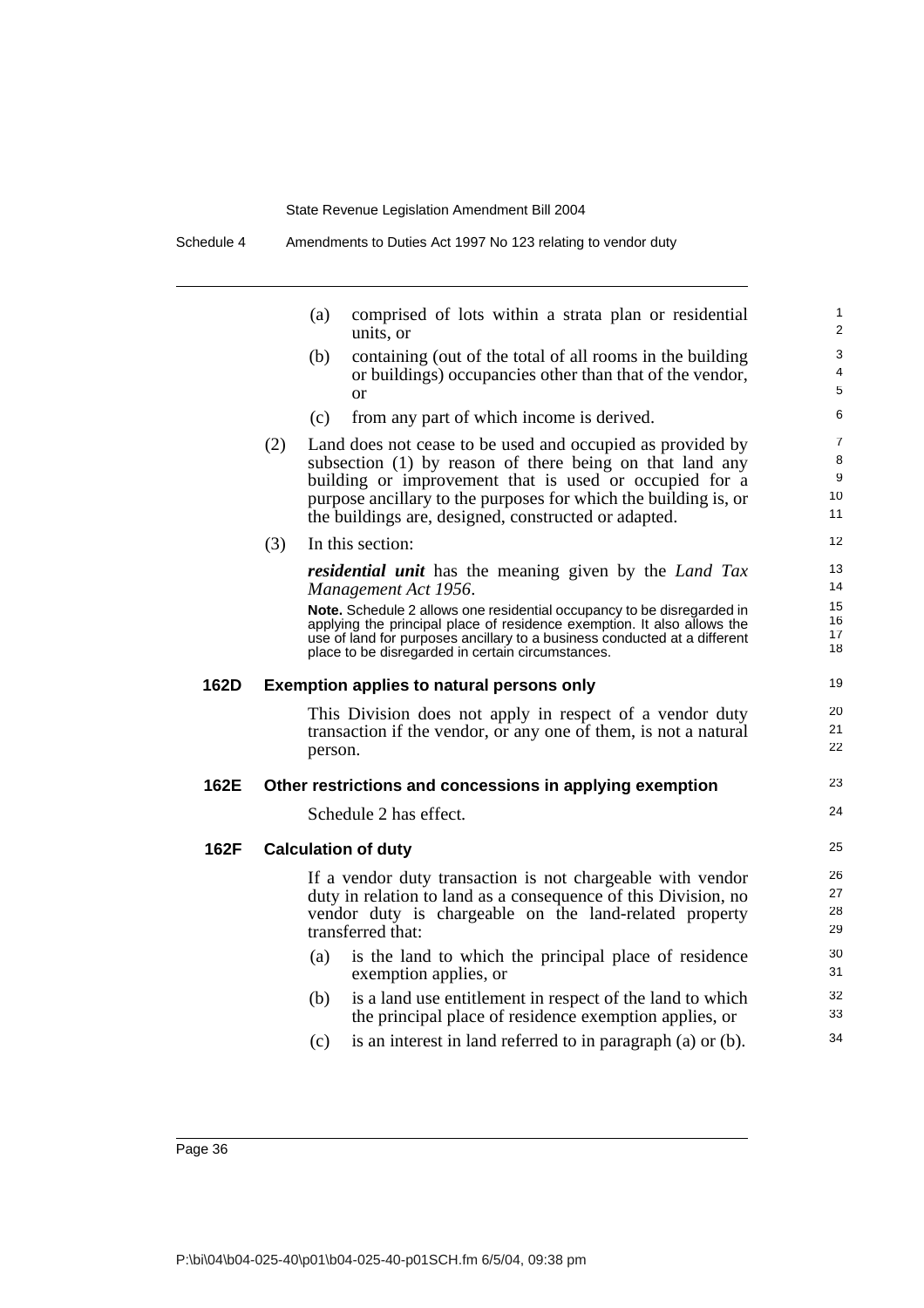Amendments to Duties Act 1997 No 123 relating to vendor duty Schedule 4

#### **162G Apportionment for land partly used as a principal place of residence** (1) This section applies in respect of land to which a vendor duty transaction relates if the Chief Commissioner is satisfied that: (a) the land is used and occupied by the vendor as the principal place of residence of the vendor, and (b) the principal place of residence exemption under this Act would apply in respect of the land, had the land not been used for purposes other than residential purposes. (2) For the purpose of charging vendor duty, the dutiable value of land-related property transferred by the vendor duty transaction (being land to which this section applies, a land use entitlement in respect of land to which this section applies or an interest in land to which this section applies) is to be reduced by the exempt proportion for the land. (3) The *exempt proportion* for the land is: (a) if the dwelling used and occupied by the vendor as a principal place of residence is a single dwelling—the proportion determined by deducting the apportionment factor from 1, or (b) if the dwelling used and occupied by the vendor as a principal place of residence is a flat—the proportion determined in accordance with the following formula: (c) in any other case—such proportion as the Chief Commissioner considers fair and reasonable in the particular case. (4) For the purpose of subsection (3) (a) and (b), *the apportionment factor* is: (a) if there is an apportionment factor entered in the Register of Land Values in respect of the land value of the land under Division 5 or 5A of Part 1B of the *Valuation of Land Act 1916*—that apportionment factor (expressed as a fraction), or 1  $\overline{2}$ 3 4 5 6 7 8 9 10 11 12 13 14 15 16 17 18 19 20 21 22 23  $(1 - the$ apportionment factor)  $\times \frac{\text{floor area of the flat}}{4 \times 1 \times 1 \times 1}$  24 total floor area of all flats on the land 25 26 27 28 29 30 31 32 33 34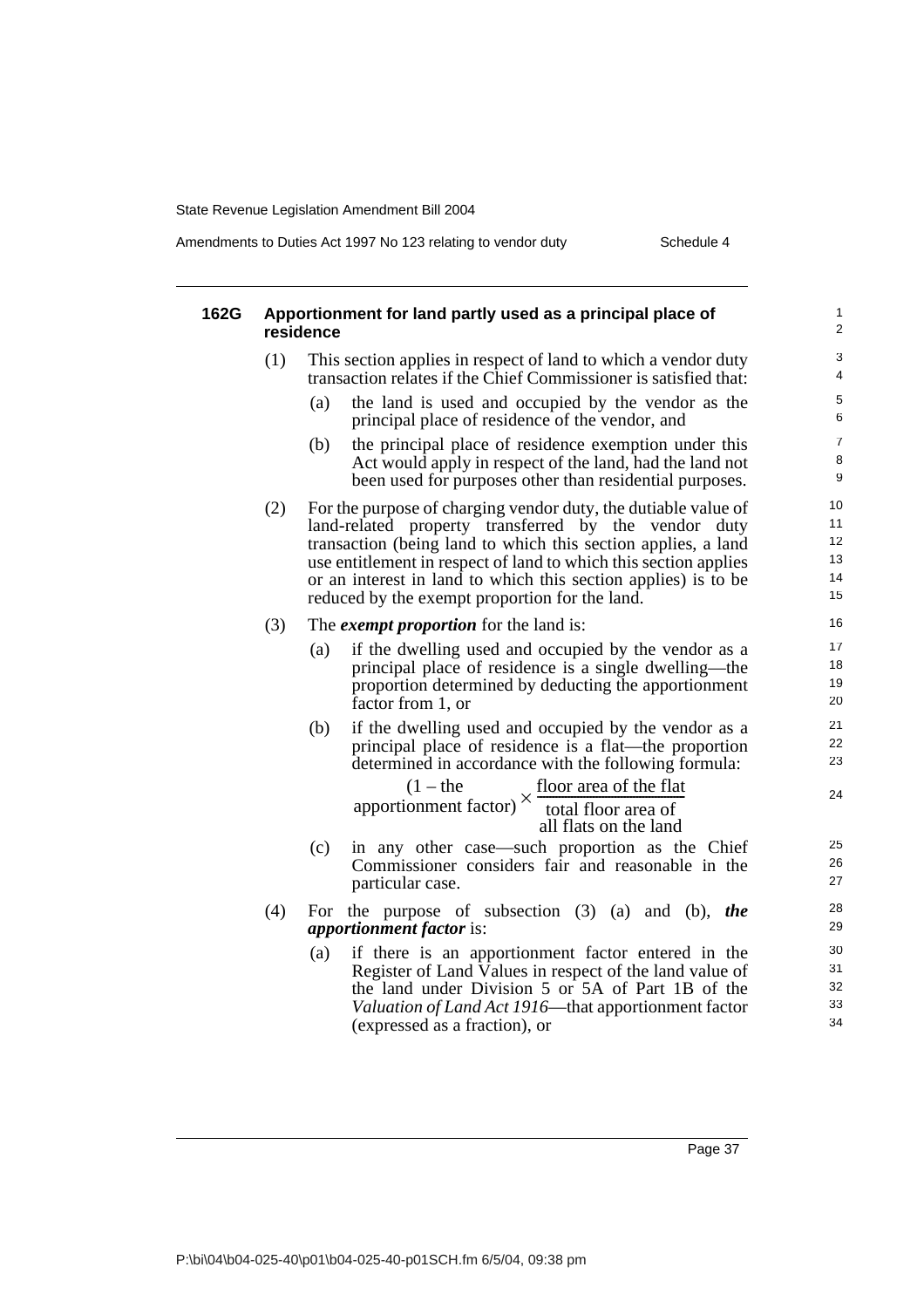Schedule 4 Amendments to Duties Act 1997 No 123 relating to vendor duty

|      |                   | (b)<br>if paragraph (a) is not applicable—such other<br>apportionment factor as the Chief Commissioner<br>considers fair and reasonable in the circumstances,<br>subject to subsections $(5)$ and $(6)$ .                                                                                                                                                                 | 1<br>$\mathbf 2$<br>3<br>$\overline{4}$                 |
|------|-------------------|---------------------------------------------------------------------------------------------------------------------------------------------------------------------------------------------------------------------------------------------------------------------------------------------------------------------------------------------------------------------------|---------------------------------------------------------|
|      | (5)               | If the land concerned is mixed development land or mixed use<br>land and there is no apportionment factor entered in the<br>Register of Land Values in respect of the land value of the<br>land under the Valuation of Land Act 1916, the Chief<br>Commissioner may request the Valuer-General to determine<br>the apportionment factor in respect of the land concerned. | 5<br>6<br>$\overline{7}$<br>8<br>$\boldsymbol{9}$<br>10 |
|      | (6)               | If a request is made under subsection $(5)$ :                                                                                                                                                                                                                                                                                                                             | 11                                                      |
|      |                   | the Valuer-General must determine the apportionment<br>(a)<br>factor concerned and enter it in the Register of Land<br>Values under the Valuation of Land Act 1916, and                                                                                                                                                                                                   | 12<br>13<br>14                                          |
|      |                   | that apportionment factor is to be applied in respect of<br>(b)<br>the land.                                                                                                                                                                                                                                                                                              | 15<br>16                                                |
|      |                   | Note. Divisions 5 and 5A of Part 1B of the Valuation of Land Act 1916<br>allow objections to be made against the amount of an apportionment<br>factor.                                                                                                                                                                                                                    | 17<br>18<br>19                                          |
|      | (7)               | For the purpose of applying this section in respect of land on<br>which there is a residential occupancy other than that of the<br>vendor, the use of the land for the purpose of that other<br>residential occupancy may be disregarded if that residential<br>occupancy is an excluded residential occupancy under<br>Schedule 2.                                       | 20<br>21<br>22<br>23<br>24<br>25                        |
|      | (8)               | In this section:                                                                                                                                                                                                                                                                                                                                                          | 26                                                      |
|      |                   | <i>mixed development land</i> has the same meaning as in Division<br>5 of Part 1B of the Valuation of Land Act 1916.                                                                                                                                                                                                                                                      | 27<br>28                                                |
|      |                   | <i>mixed use land</i> has the same meaning as in Division 5A of<br>Part 1B of the Valuation of Land Act 1916.                                                                                                                                                                                                                                                             | 29<br>30                                                |
|      | <b>Division 2</b> | <b>Exemption for farms</b>                                                                                                                                                                                                                                                                                                                                                | 31                                                      |
| 162H |                   | <b>Exemption for farms</b>                                                                                                                                                                                                                                                                                                                                                | 32                                                      |
|      | (1)               | A vendor duty transaction is not chargeable with vendor duty<br>in relation to land to which the farm exemption applies.                                                                                                                                                                                                                                                  | 33<br>34                                                |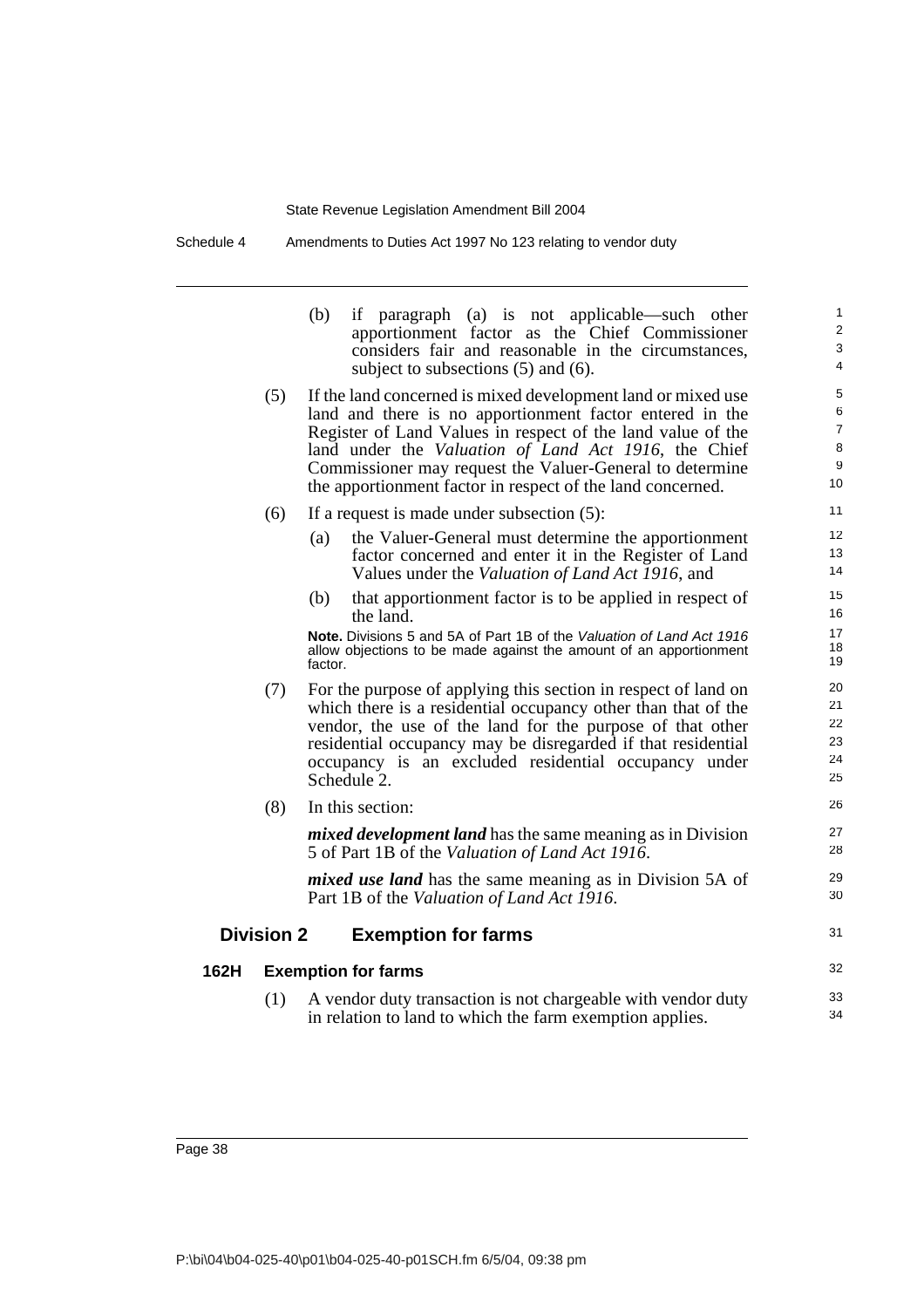Amendments to Duties Act 1997 No 123 relating to vendor duty

| Schedule 4 |  |  |
|------------|--|--|

|             | (2)               |     | The farm exemption applies to land used for primary<br>production in the course of carrying on a business of primary<br>production:                                                                                                                                                                                                                                                                                                          | 1<br>$\overline{2}$<br>3               |
|-------------|-------------------|-----|----------------------------------------------------------------------------------------------------------------------------------------------------------------------------------------------------------------------------------------------------------------------------------------------------------------------------------------------------------------------------------------------------------------------------------------------|----------------------------------------|
|             |                   | (a) | for a continuous period of at least 2 years ending<br>immediately before the date on which, but for this<br>Division, a liability for vendor duty would arise, or                                                                                                                                                                                                                                                                            | $\overline{\mathbf{4}}$<br>5<br>6      |
|             |                   | (b) | for a total period of at least 3 years in the 5 years ending<br>immediately before the date on which, but for this<br>Division, a liability for vendor duty would arise, or                                                                                                                                                                                                                                                                  | $\overline{7}$<br>8<br>9               |
|             |                   | (c) | in any other case, for such other period as the Chief<br>Commissioner may allow.                                                                                                                                                                                                                                                                                                                                                             | 10<br>11                               |
|             | (3)               |     | If a vendor duty transaction is not chargeable with vendor<br>duty in relation to land as a consequence of this Division, no<br>vendor duty is chargeable on the land-related property<br>transferred that:                                                                                                                                                                                                                                  | 12<br>13<br>14<br>15                   |
|             |                   | (a) | is the land to which the farm exemption applies, or                                                                                                                                                                                                                                                                                                                                                                                          | 16                                     |
|             |                   | (b) | is a land use entitlement in respect of the land to which<br>the farm exemption applies, or                                                                                                                                                                                                                                                                                                                                                  | 17<br>18                               |
|             |                   | (c) | is an interest in land referred to in paragraph (a) or (b).                                                                                                                                                                                                                                                                                                                                                                                  | 19                                     |
|             | <b>Division 3</b> |     | <b>Exemptions and concessions where sale</b><br>price does not significantly exceed purchase<br>price                                                                                                                                                                                                                                                                                                                                        | 20<br>21<br>22                         |
| <b>1621</b> |                   |     | Exemption for land-related property sold at a loss                                                                                                                                                                                                                                                                                                                                                                                           | 23                                     |
|             |                   |     | A vendor duty transaction is not chargeable with vendor duty<br>in relation to land-related property if the Chief Commissioner<br>is satisfied the dutiable value of the land-related property on<br>the transfer date does not exceed the dutiable value of the<br>land-related property on the vendor acquisition date.                                                                                                                    | 24<br>25<br>26<br>27<br>28             |
| 162J        |                   |     | Exemption for land-related property sold for increased price of<br>less than 12 per cent                                                                                                                                                                                                                                                                                                                                                     | 29<br>30                               |
|             |                   |     | A vendor duty transaction is not chargeable with vendor duty<br>in relation to land-related property if the Chief Commissioner<br>is satisfied that the dutiable value of the land-related property<br>on the transfer date exceeds the dutiable value of the land-<br>related property on the vendor acquisition date by not more<br>than 12 per cent of the dutiable value of the land-related<br>property on the vendor acquisition date. | 31<br>32<br>33<br>34<br>35<br>36<br>37 |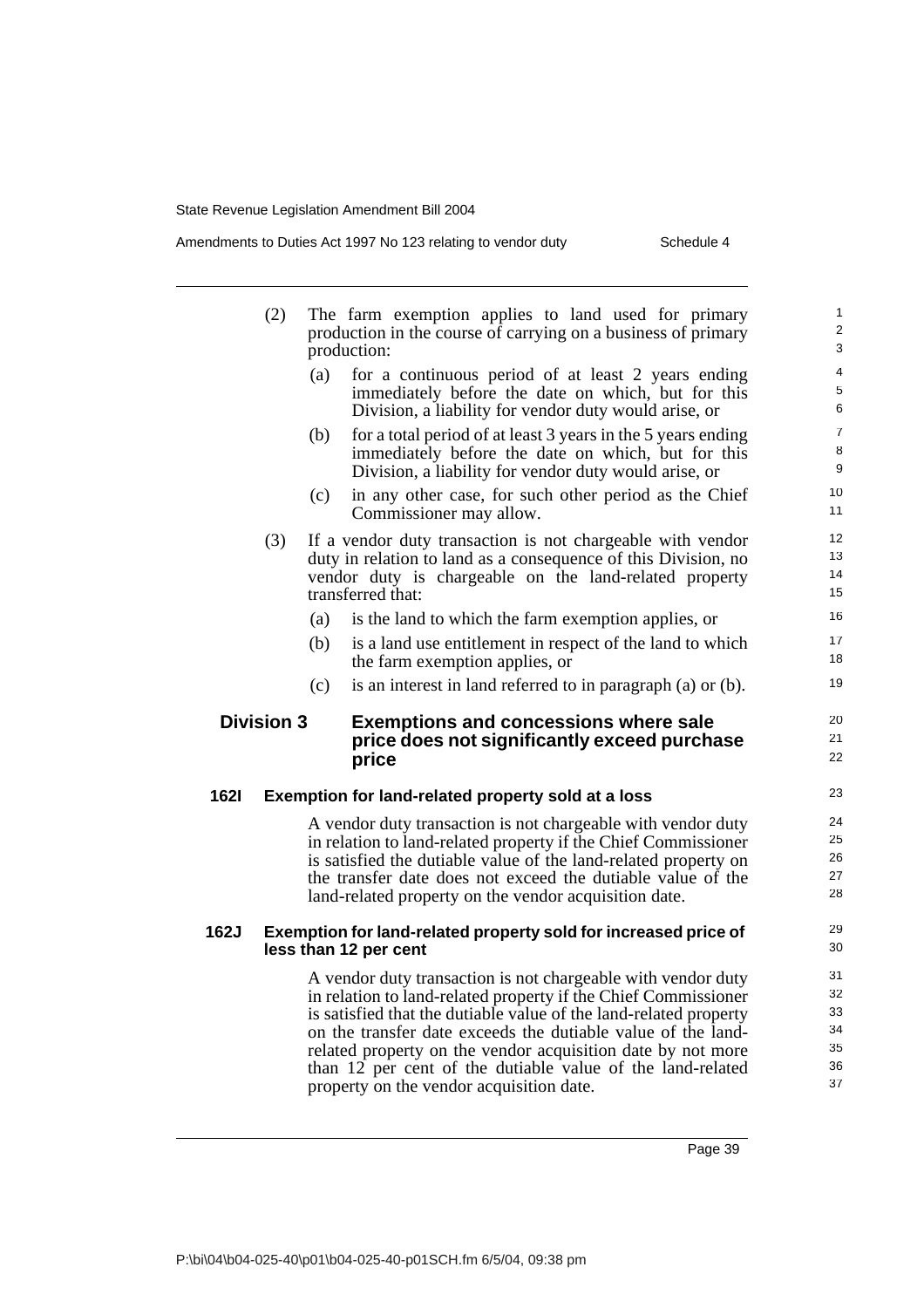Schedule 4 Amendments to Duties Act 1997 No 123 relating to vendor duty

#### **162K Concession for increases between 12 and 15 per cent**

(1) This section applies in respect of a vendor duty transaction relating to land-related property if the Chief Commissioner is satisfied that the dutiable value of the land-related property on the transfer date exceeds the dutiable value of the land-related property on the vendor acquisition date by more than 12 per cent, but not more than 15 per cent, of the dutiable value of the land-related property on the vendor acquisition date.

(2) If this section applies, the vendor duty payable in relation to the vendor duty transaction is to be discounted in accordance with the following table:

|      |     | Increase in dutiable value of land-<br>related property (expressed as % of<br>dutiable value on vendor acquisition<br>date)                                                                                                                                                                                                                                                                            | <b>Discount on duty</b> |                                  |
|------|-----|--------------------------------------------------------------------------------------------------------------------------------------------------------------------------------------------------------------------------------------------------------------------------------------------------------------------------------------------------------------------------------------------------------|-------------------------|----------------------------------|
|      |     | More than 12% but not more than 13%                                                                                                                                                                                                                                                                                                                                                                    | 75%                     |                                  |
|      |     | More than 13% but not more than 14%                                                                                                                                                                                                                                                                                                                                                                    | 50%                     |                                  |
|      |     | More than 14% but not more than 15%                                                                                                                                                                                                                                                                                                                                                                    | 25%                     |                                  |
| 162L |     | What is the transfer date?                                                                                                                                                                                                                                                                                                                                                                             |                         | 12                               |
|      |     | For the purposes of this Division, the <i>transfer date</i> , in relation<br>to a vendor duty transaction, is the date on which a liability for<br>vendor duty would, but for this Division, arise.                                                                                                                                                                                                    |                         | 13<br>14<br>15                   |
| 162M |     | What is the vendor acquisition date?                                                                                                                                                                                                                                                                                                                                                                   |                         | 16                               |
|      | (1) | For the purposes of this Division, the <i>vendor acquisition date</i> ,<br>in relation to a vendor duty transaction, is the date on which<br>the vendor first acquired a legal or equitable interest in the<br>land-related property that is the subject of the vendor duty<br>transaction.                                                                                                            |                         | 17<br>18<br>19<br>20<br>21       |
|      | (2) | If the vendor acquired a legal or equitable interest in the land-<br>related property as the legal personal representative of a<br>deceased person, as a beneficiary under a will of a deceased<br>person or as a result of the intestacy of a deceased person, the<br>vendor acquisition date is taken to be the date on which the<br>deceased person first acquired a legal or equitable interest in |                         | 22<br>23<br>24<br>25<br>26<br>27 |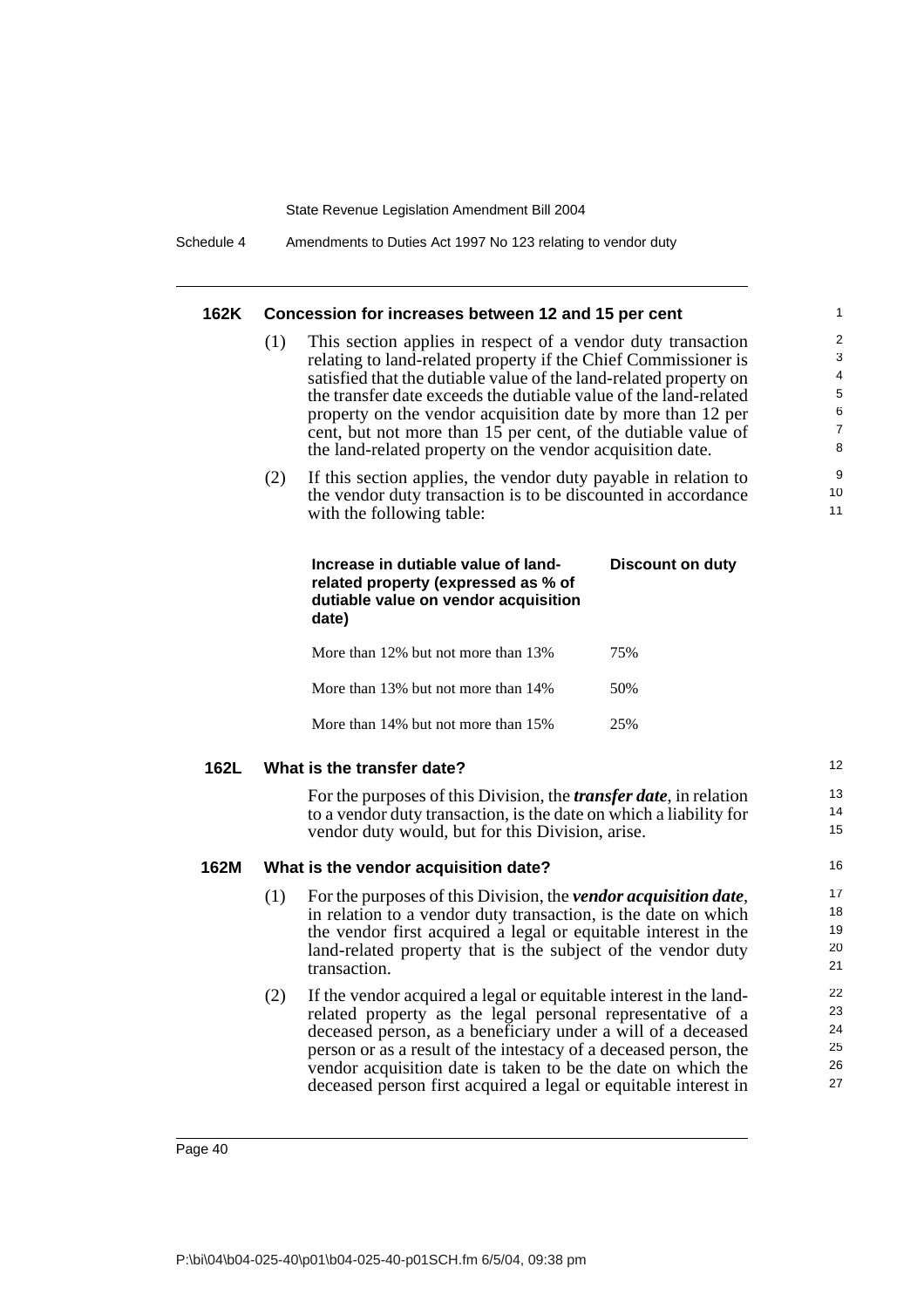the land-related property. A reference in this Division to the vendor, in relation to the acquisition of such land-related property, is to be read as a reference to the deceased person.

#### **162N Determining the dutiable value of land-related property for the purposes of this Division**

- (1) The dutiable value of land-related property on the transfer date is the dutiable value of the land-related property determined in accordance with this Chapter.
- (2) The dutiable value of land-related property on the vendor acquisition date is, if the vendor first acquired a legal or equitable interest in the land-related property by means of a dutiable transaction, the dutiable value of the land-related property when it was the subject of that dutiable transaction (determined in accordance with Part 2 of Chapter 2).
- (3) In any other case, the dutiable value of the land-related property on the vendor acquisition date is the unencumbered value of the dutiable property (within the meaning of section 23) on the vendor acquisition date (determined in accordance with Part 2 of Chapter 2).
- (4) If, after the vendor acquisition date, improvements were made to land-related property, the unencumbered value of the landrelated property on the vendor acquisition date is to be determined as if those improvements had not been made.
- (5) If the Chief Commissioner is satisfied that GST is payable in respect of a vendor duty transaction, and that the transaction by which the vendor first acquired a legal or equitable interest in the land-related property was not the subject of GST, the dutiable value of the land-related property on the vendor acquisition date is to be increased, for the purposes of this Division only, by 10%.

**Note.** Section 305 allows the Chief Commissioner to require the vendor to obtain a declaration as to the value of property.

#### **162O Transactions relating to multiple items**

If a vendor duty transaction relates to more than one item of land-related property, this Division is to be applied as if each item were the subject of a separate vendor duty transaction.

1  $\overline{2}$ 3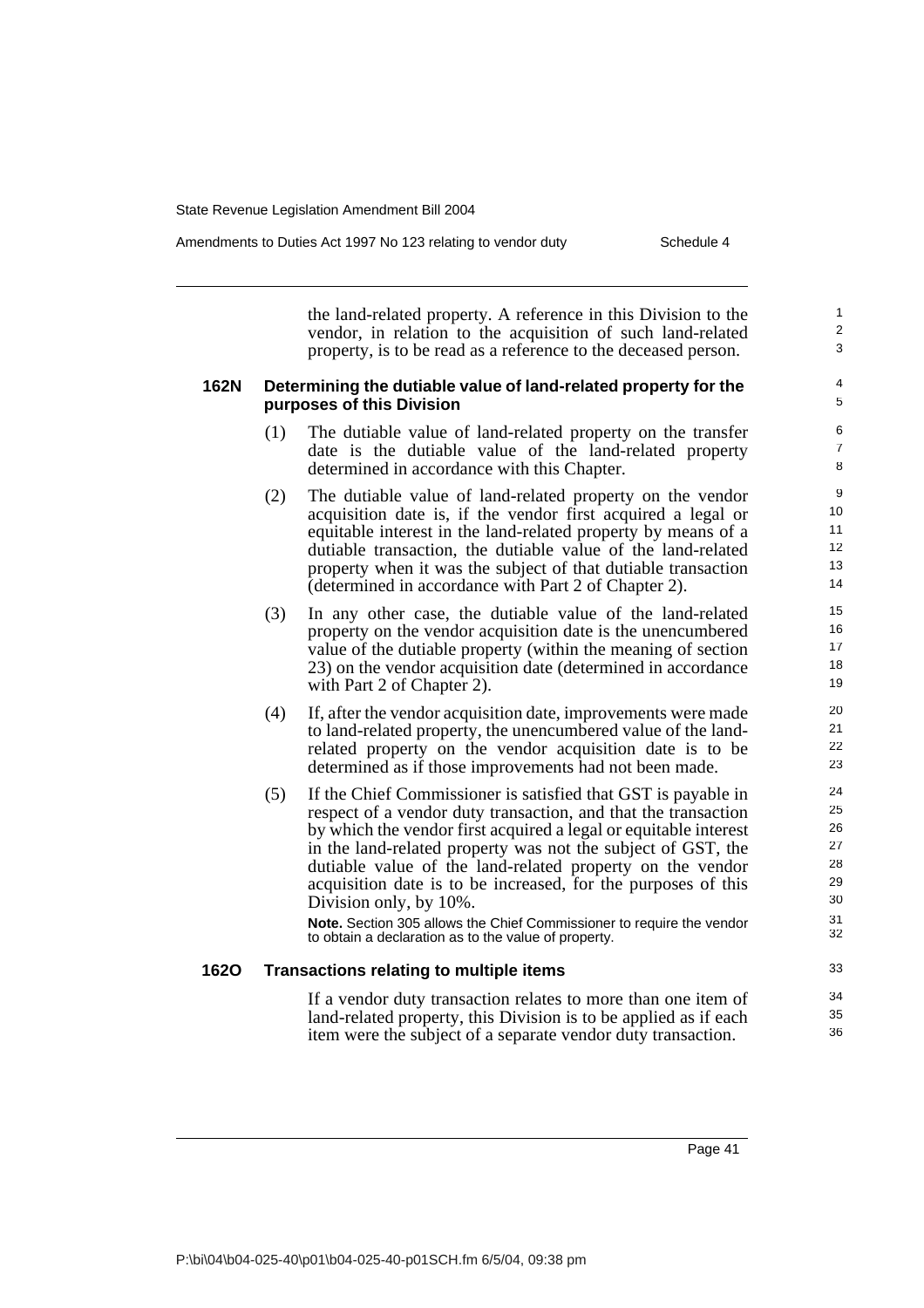Schedule 4 Amendments to Duties Act 1997 No 123 relating to vendor duty

## **Division 4 Exemptions for new and substantially new buildings**

#### **162P Exemption for sale of new buildings**

- (1) An agreement for the sale or transfer, or a transfer, of land is not chargeable with vendor duty if:
	- (a) it is an agreement for the sale or transfer, or a transfer, of land on which there is a new building, constructed by or on behalf of the vendor, that is unoccupied and suitable for use or occupation for residential, commercial or other purposes, and

1 2

- (b) there are no other buildings on the land, other than unoccupied new buildings or heritage buildings, that are suitable for use or occupation for residential, commercial or other purposes.
- (2) An agreement for the sale or transfer of land is not chargeable with vendor duty if it is an agreement for the sale or transfer of a lot in an unregistered plan of subdivision, on which a new building is to be erected or developed before completion of the sale or transfer.
- (3) An agreement for the sale or transfer, or a transfer, of land is not chargeable with vendor duty if:
	- (a) it is an agreement for the sale or transfer, or a transfer, of land on which there is a new building, constructed by or on behalf of the vendor, suitable for use or occupation for residential, commercial or other purposes, and
	- (b) the agreement for the sale or transfer, or the transfer, of the land was first executed within 12 months of the completion of the construction of the new building, and
	- (c) there are no other buildings on the land, other than new buildings or heritage buildings, that are suitable for use or occupation for residential, commercial or other purposes.
- (4) This section applies in respect of land on which there is a new building or buildings, or on which a new building or buildings are to be erected or developed, only if the Chief Commissioner is satisfied that the new building or buildings are a significant improvement to the land.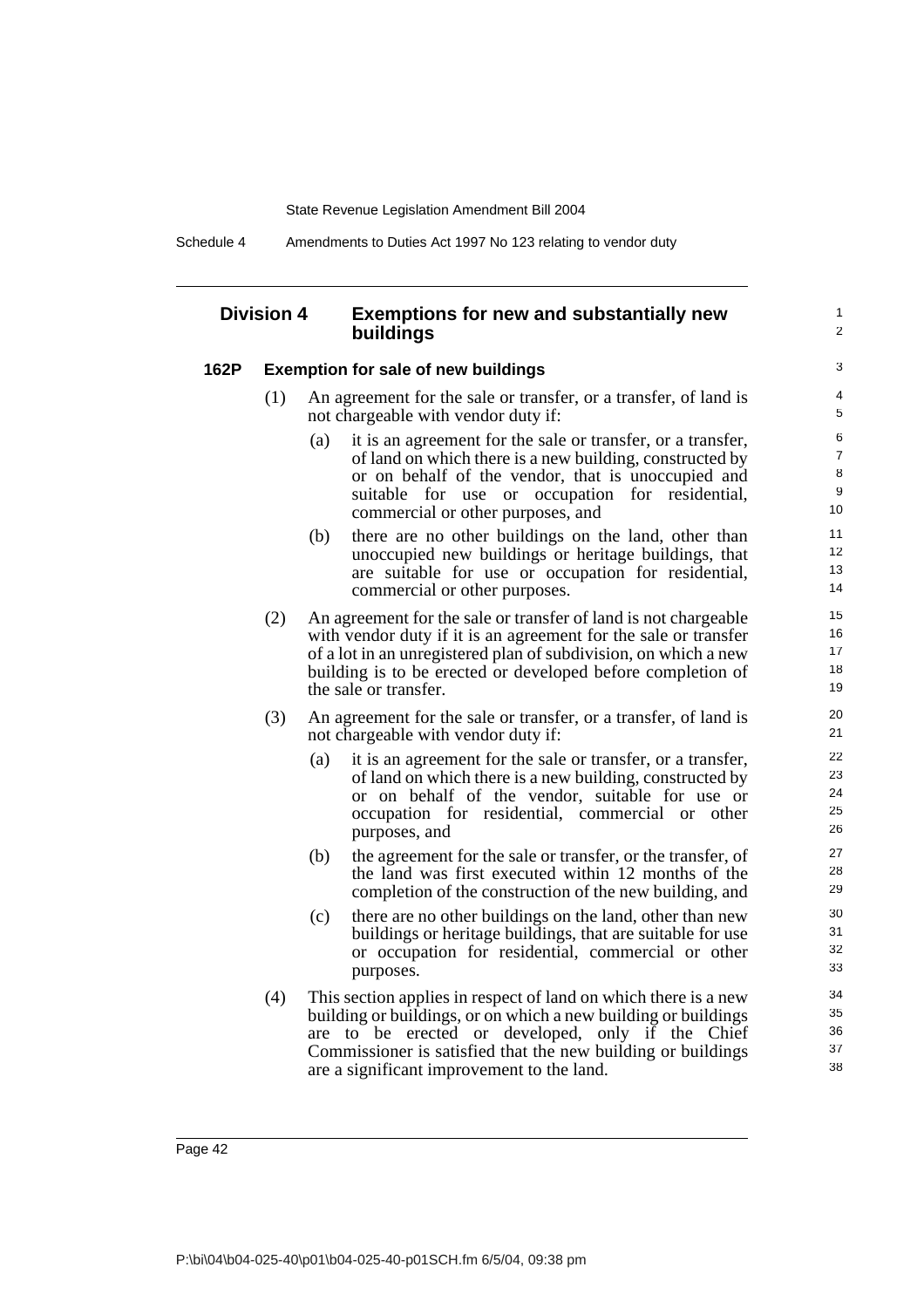Amendments to Duties Act 1997 No 123 relating to vendor duty

| Schedule 4 |  |  |
|------------|--|--|
|            |  |  |
|            |  |  |

|      | (5) | For the purpose of this section, a <b>new building</b> is a building<br>that, prior to the completion of the building works carried out<br>by or on behalf of the vendor, had not been used or occupied<br>for residential, commercial or other purposes.                                              | 1<br>$\overline{2}$<br>3<br>$\overline{4}$ |
|------|-----|--------------------------------------------------------------------------------------------------------------------------------------------------------------------------------------------------------------------------------------------------------------------------------------------------------|--------------------------------------------|
|      | (6) | A building is <i>unoccupied</i> if the building has not previously<br>been occupied or used for residential, commercial or other<br>purposes.                                                                                                                                                          | 5<br>6<br>$\overline{7}$                   |
|      | (7) | In this section:                                                                                                                                                                                                                                                                                       | 8                                          |
|      |     | Chief<br><i>heritage building</i> means a<br>building that<br>the<br>Commissioner is satisfied has heritage significance.                                                                                                                                                                              | 9<br>10                                    |
| 162Q |     | Exemption for sale of substantially new buildings                                                                                                                                                                                                                                                      | 11                                         |
|      | (1) | An agreement for the sale or transfer, or a transfer, of land is<br>not chargeable with vendor duty if:                                                                                                                                                                                                | 12<br>13                                   |
|      |     | it is an agreement for the sale or transfer, or a transfer,<br>(a)<br>of land on which there is a substantially new building,<br>constructed by or on behalf of the vendor, that is an<br>unoccupied building and suitable for use or occupation<br>for residential, commercial or other purposes, and | 14<br>15<br>16<br>17<br>18                 |
|      |     | (b)<br>there are no other buildings on the land, other than<br>unoccupied new buildings, unoccupied substantially<br>new buildings and heritage buildings, that are suitable<br>for use or occupation for residential, commercial or<br>other purposes.                                                | 19<br>20<br>21<br>22<br>23                 |
|      | (2) | An agreement for the sale or transfer, or a transfer, of land is<br>not chargeable with vendor duty if:                                                                                                                                                                                                | 24<br>25                                   |
|      |     | (a)<br>it is an agreement for the sale or transfer, or a transfer,<br>of land on which there is a substantially new building,<br>constructed by or on behalf of the vendor, suitable for<br>use or occupation for residential, commercial or other<br>purposes, and                                    | 26<br>27<br>28<br>29<br>30                 |
|      |     | (b)<br>the agreement for the sale or transfer, or the transfer, of<br>land was first executed within 12 months of the<br>completion of the construction of the substantially new<br>building, and                                                                                                      | 31<br>32<br>33<br>34                       |
|      |     | (c)<br>there are no other buildings on the land, other than new<br>buildings, substantially new buildings or heritage<br>buildings, that are suitable for use or occupation for<br>residential, commercial or other purposes.                                                                          | 35<br>36<br>37<br>38                       |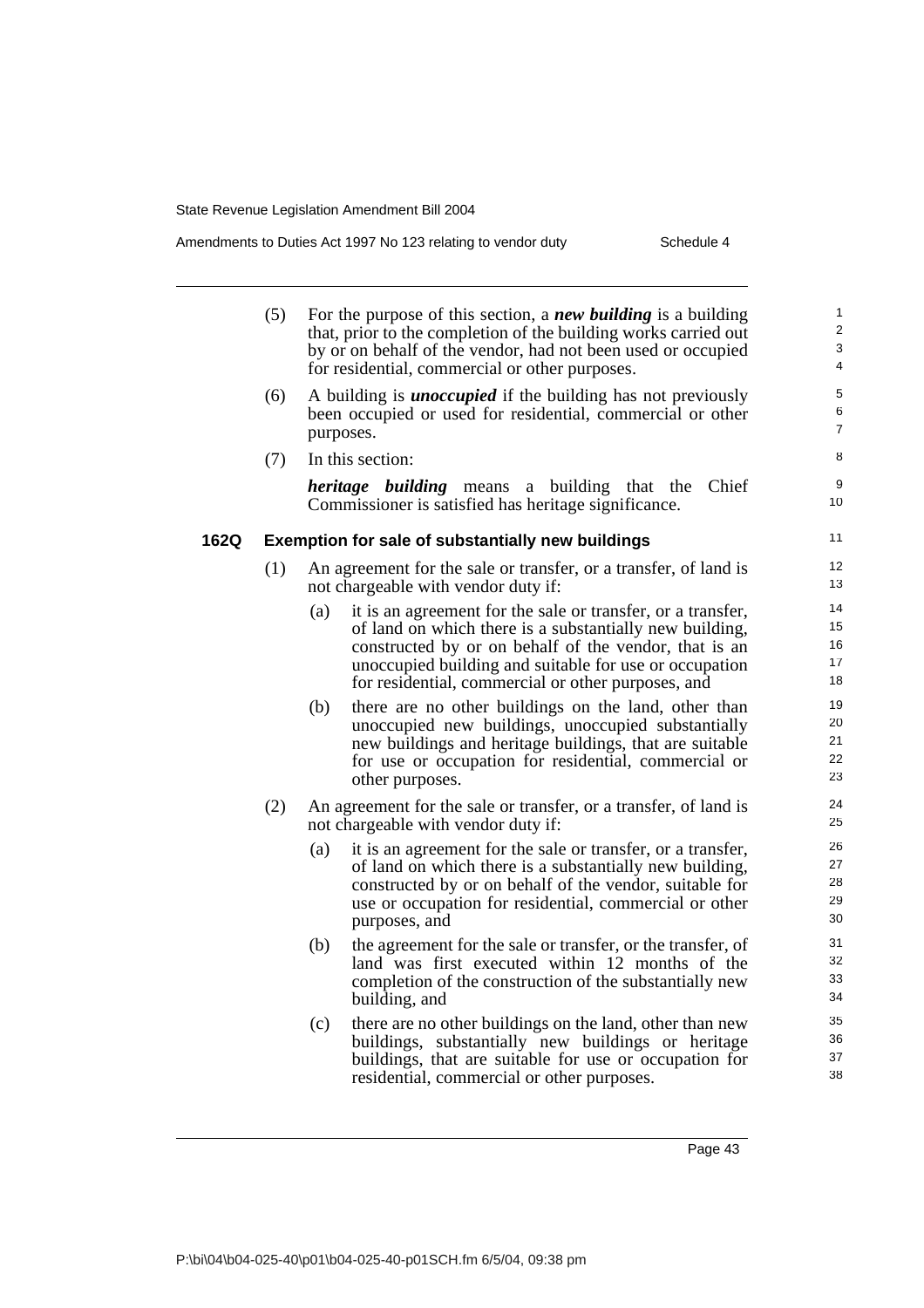Schedule 4 Amendments to Duties Act 1997 No 123 relating to vendor duty

|      | (3)               | This section applies in respect of land on which there is a<br>substantially new building or buildings only if the Chief<br>Commissioner is satisfied that the substantially new building<br>or buildings are a significant improvement to the land. | 1<br>2<br>3<br>$\overline{4}$ |
|------|-------------------|------------------------------------------------------------------------------------------------------------------------------------------------------------------------------------------------------------------------------------------------------|-------------------------------|
|      | (4)               | For the purposes of this section, a building is a <i>substantially</i><br>new building if the Chief Commissioner is satisfied that all<br>parts of the building have been replaced with the exception of<br>the following:                           | 5<br>6<br>$\overline{7}$<br>8 |
|      |                   | parts of the building (if any) that have heritage<br>(a)<br>significance,                                                                                                                                                                            | 9<br>10                       |
|      |                   | (b)<br>parts of the building required to be retained for<br>structural necessity,                                                                                                                                                                    | 11<br>12                      |
|      |                   | major plant and equipment associated with the<br>(c)<br>building.                                                                                                                                                                                    | 13<br>14                      |
|      | (5)               | A building is <i>unoccupied</i> if the building has not previously<br>been occupied or used for residential, commercial or other<br>purposes.                                                                                                        | 15<br>16<br>17                |
|      | (6)               | In this section:                                                                                                                                                                                                                                     | 18                            |
|      |                   | <i>heritage building</i> means<br>a building that the<br>Chief<br>Commissioner is satisfied has heritage significance.                                                                                                                               | 19<br>20                      |
|      |                   | <i>new building</i> has the same meaning as in section 162P.                                                                                                                                                                                         | 21                            |
|      | <b>Division 5</b> | <b>Other exemptions</b>                                                                                                                                                                                                                              | 22                            |
| 162R | farm              | Exemption for subdivision of principal place of residence or                                                                                                                                                                                         | 23<br>24                      |
|      | (1)               | An agreement for the sale or transfer, or a transfer, of a lot in<br>a deposited plan is not chargeable with vendor duty if:                                                                                                                         | 25<br>26                      |
|      |                   | the vendor or, if there is more than one vendor, one of<br>(a)<br>them, is the subdivider in relation to the lot, and                                                                                                                                | 27<br>28                      |
|      |                   | the land comprising all the lots in the deposited plan<br>(b)<br>was:                                                                                                                                                                                | 29<br>30                      |
|      |                   | land to which the principal place of residence<br>(i)<br>exemption would have applied under this<br>Chapter had the vendor transferred the land<br>immediately before it was subdivided, or                                                          | 31<br>32<br>33<br>34          |
|      |                   |                                                                                                                                                                                                                                                      |                               |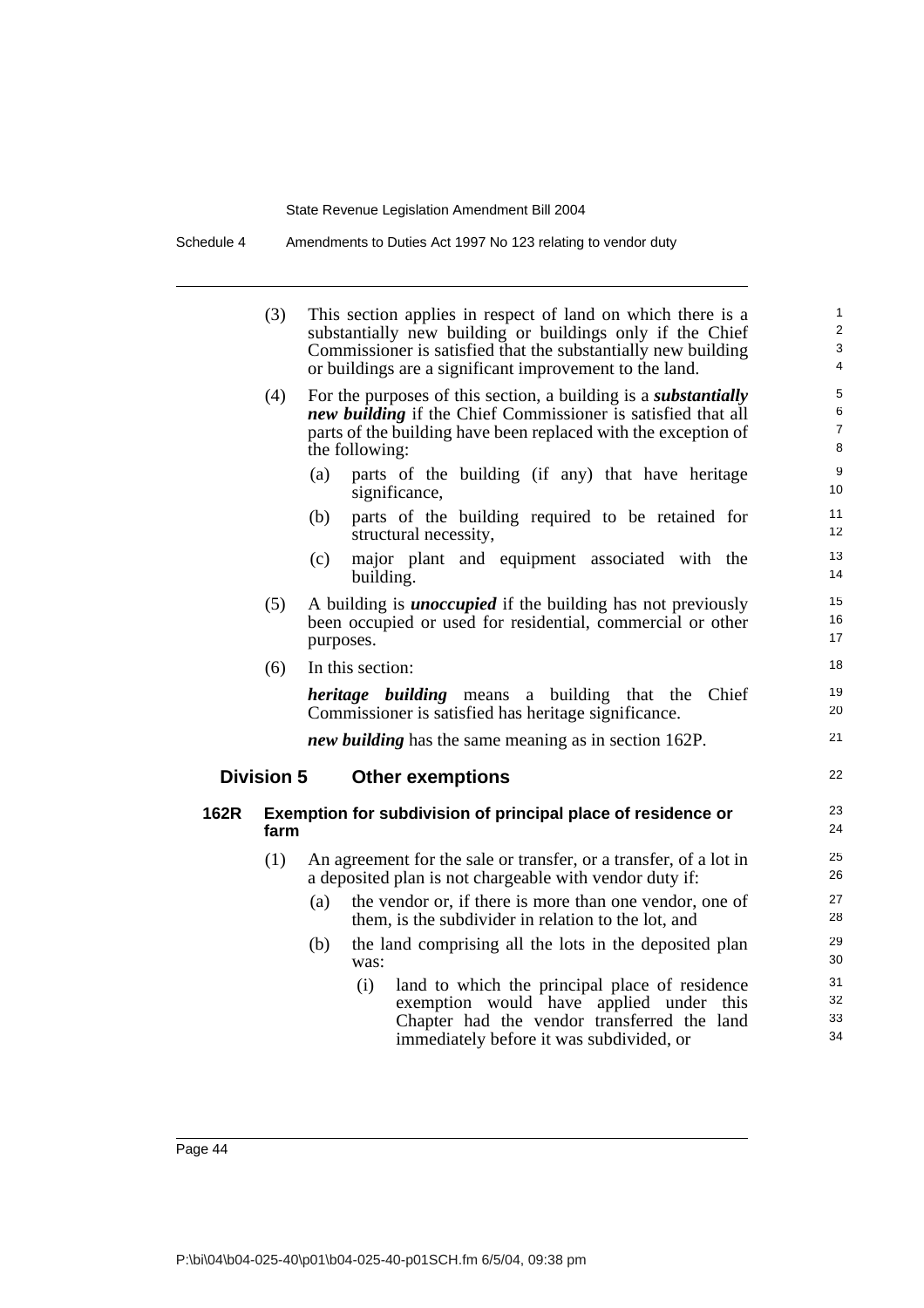Amendments to Duties Act 1997 No 123 relating to vendor duty Schedule 4

- (ii) land to which the farm exemption would have applied under this Chapter had that vendor transferred the land immediately before it was subdivided. (2) In this section: *subdivider*, in relation to a lot in a deposited plan, means the person who, immediately before the registration of the plan, owned all the land comprising the lots in the plan. **162S Improved vacant land** (1) An agreement for the sale or transfer, or a transfer, of vacant land is not chargeable with vendor duty if the Chief Commissioner is satisfied that the vendor is the owner of the land and, after becoming the owner of the land, the vendor substantially improved the land. (2) For the purposes of this section, a vendor *substantially improves* vacant land if: (a) the land is re-zoned under an environmental planning instrument (within the meaning of the *Environmental Planning and Assessment Act 1979*) that relates to the land on an application made to the consent authority by the vendor, or (b) two or more of the following apply: (i) water and sewerage services are provided to the land by or on behalf of the vendor, (ii) stormwater drainage services are provided to the land by or on behalf of the vendor, (iii) transport infrastructure is provided to the land by
	- or on behalf of the vendor in accordance with a requirement made by or under a development consent granted in respect of the land,
	- (iv) conservation works are carried out in respect of the land by or on behalf of the vendor in accordance with a requirement made by or under a development consent granted in respect of the land,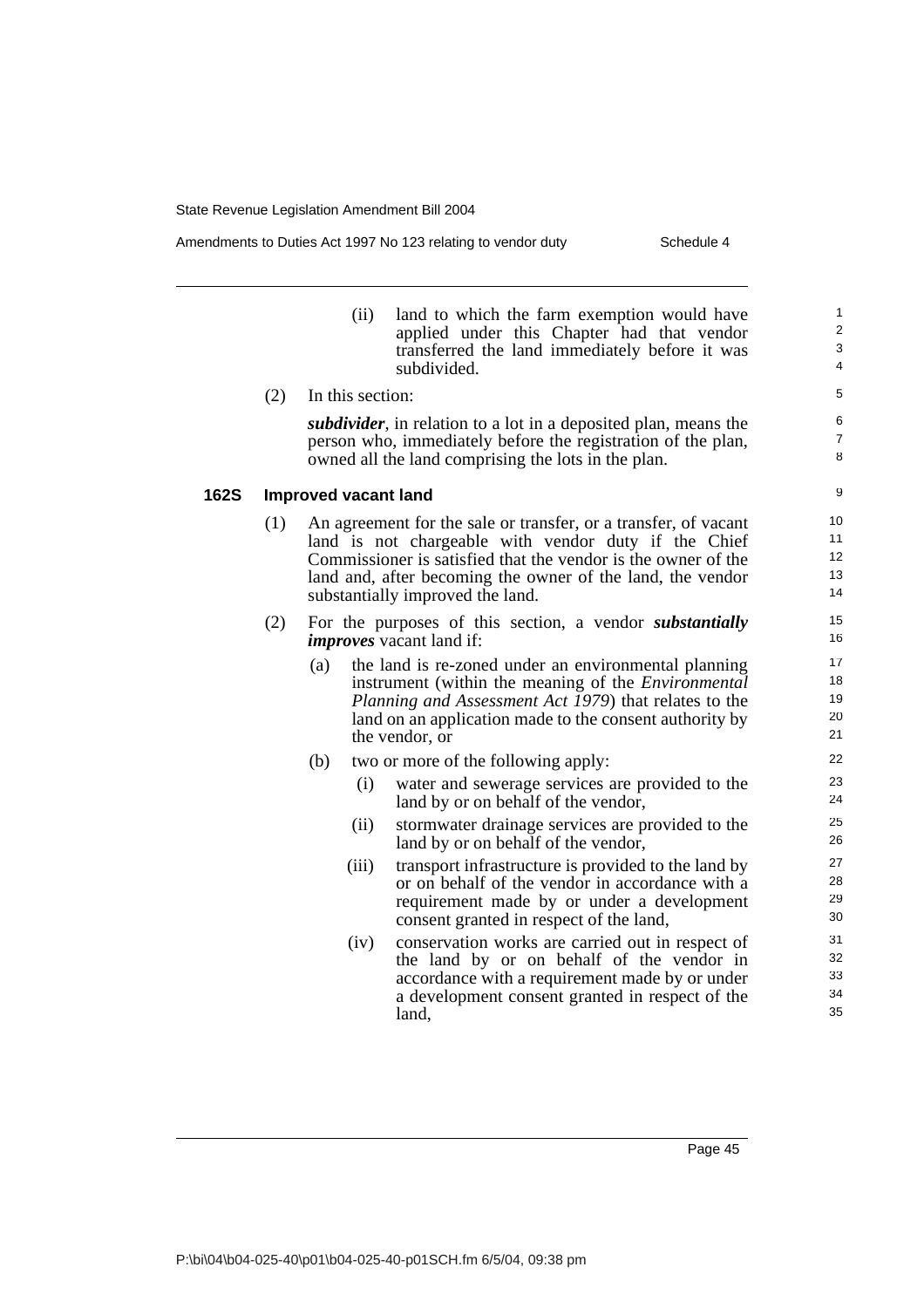Schedule 4 Amendments to Duties Act 1997 No 123 relating to vendor duty

|      |     | (c) | (v)<br>(vi)<br>the vendor, or         | recreation and community services are provided<br>by or on behalf of the vendor in accordance with<br>a requirement made by or under a development<br>consent granted in respect of the land,<br>development consent for the subdivision of the<br>land is granted as a consequence of an application<br>made to the consent authority by the vendor or a<br>subdivision in respect of the land is registered by<br>remediation works required by or under a development | 1<br>$\overline{2}$<br>3<br>4<br>5<br>6<br>$\overline{7}$<br>8<br>9<br>10 |
|------|-----|-----|---------------------------------------|--------------------------------------------------------------------------------------------------------------------------------------------------------------------------------------------------------------------------------------------------------------------------------------------------------------------------------------------------------------------------------------------------------------------------------------------------------------------------|---------------------------------------------------------------------------|
|      |     |     |                                       | consent granted in respect of the land are carried out in<br>respect of the land by or on behalf of the vendor.                                                                                                                                                                                                                                                                                                                                                          | 11<br>12                                                                  |
|      | (3) |     | In this section:                      |                                                                                                                                                                                                                                                                                                                                                                                                                                                                          | 13                                                                        |
|      |     |     |                                       | <b><i>consent authority</i></b> has the same meaning as in<br>the<br>Environmental Planning and Assessment Act 1979.                                                                                                                                                                                                                                                                                                                                                     | 14<br>15                                                                  |
|      |     |     |                                       | <i>development consent</i> has the same meaning as in the<br>Environmental Planning and Assessment Act 1979.                                                                                                                                                                                                                                                                                                                                                             | 16<br>17                                                                  |
| 162T |     |     |                                       | Sale of business that includes land-related property                                                                                                                                                                                                                                                                                                                                                                                                                     | 18                                                                        |
|      |     |     | Chief Commissioner is satisfied that: | An agreement for the sale or transfer, or a transfer, of land-<br>related property is not chargeable with vendor duty if the                                                                                                                                                                                                                                                                                                                                             | 19<br>20<br>21                                                            |
|      |     | (a) | transferee, and                       | the agreement or transfer forms part of an arrangement<br>for the sale of a business under which both land-related<br>property and other dutiable property connected with the<br>business (including business assets) are transferred to a                                                                                                                                                                                                                               | 22<br>23<br>24<br>25<br>26                                                |
|      |     | (b) |                                       | the dutiable value of the land-related property<br>comprises less than 60% of the total dutiable value of<br>the land-related property and other dutiable property.                                                                                                                                                                                                                                                                                                      | 27<br>28<br>29                                                            |
| 162U |     |     | <b>Compulsory acquisitions</b>        |                                                                                                                                                                                                                                                                                                                                                                                                                                                                          | 30                                                                        |
|      |     |     | Compensation) Act 1991.               | No vendor duty is chargeable on a vendor duty transaction<br>that gives effect to an acquisition of land by compulsory<br>process in accordance with the <i>Land Acquisition</i> ( <i>Just Terms</i>                                                                                                                                                                                                                                                                     | 31<br>32<br>33<br>34                                                      |

**162U Compulsory acquisitions**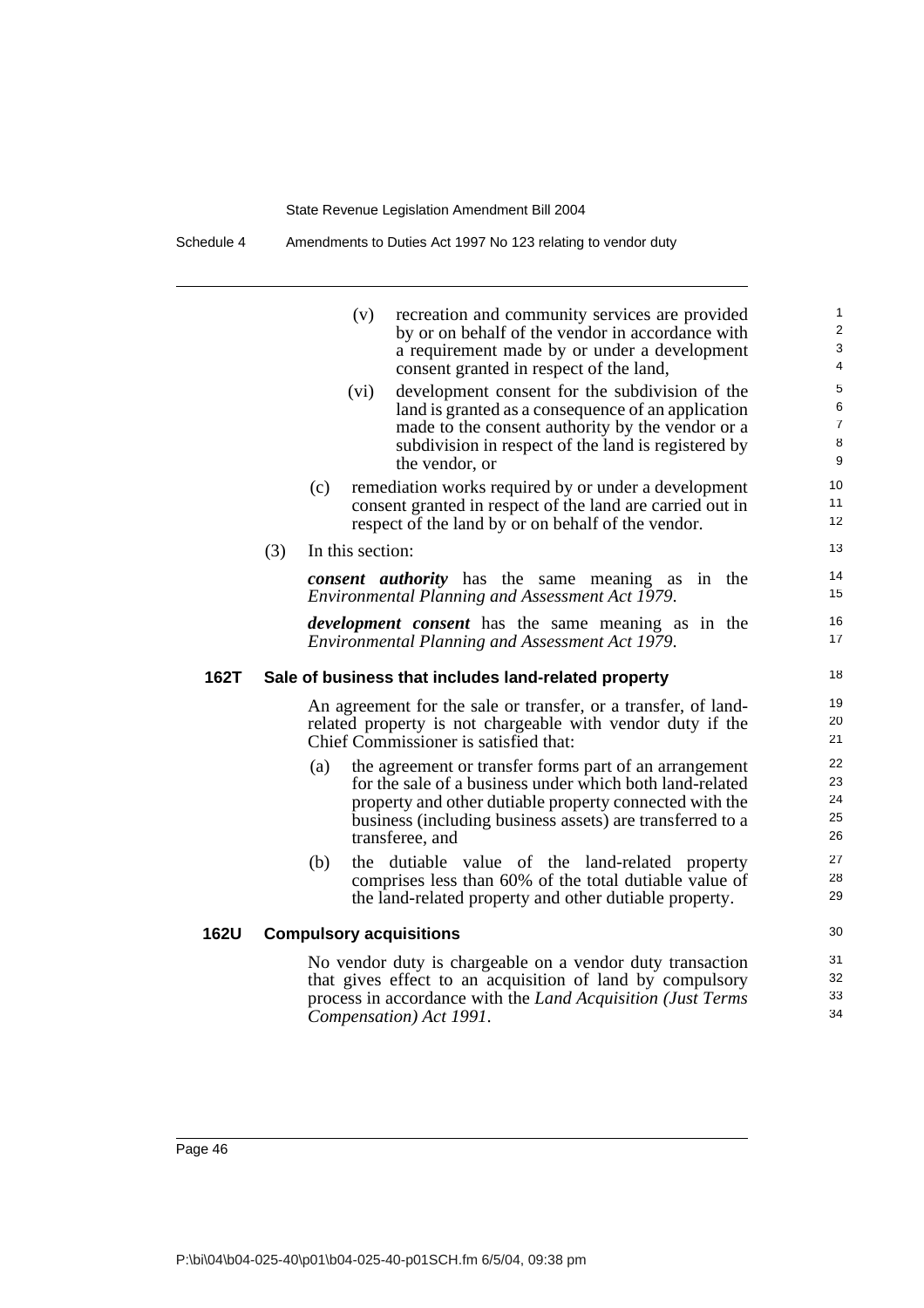| <b>162V</b> |        | <b>Applications under Real Property Act 1900</b>                                                                                                                                                                                                                                                                                               | 1                          |
|-------------|--------|------------------------------------------------------------------------------------------------------------------------------------------------------------------------------------------------------------------------------------------------------------------------------------------------------------------------------------------------|----------------------------|
|             | (1)    | A possessory application under the Real Property Act 1900 is<br>not chargeable with vendor duty.                                                                                                                                                                                                                                               | 2<br>3                     |
|             | (2)    | An application to bring land under the <i>Real Property Act 1900</i><br>is not chargeable with vendor duty.                                                                                                                                                                                                                                    | 4<br>5                     |
| 162W        |        | Transactions exempt from ad valorem duty under Chapter 2                                                                                                                                                                                                                                                                                       | 6                          |
|             | (1)    | Subject to this Division, no vendor duty is chargeable under<br>this Chapter on a vendor duty transaction if ad valorem duty<br>is not chargeable on the transaction as a dutiable transaction<br>under Chapter 2.                                                                                                                             | 7<br>8<br>9<br>10          |
|             | (2)    | Subsection (1) does not apply if ad valorem duty is not<br>chargeable on the transaction under Chapter 2 because of the<br>provisions of Division 1 of Part 8 of that Chapter (which<br>relates to First Home Plus).                                                                                                                           | 11<br>12<br>13<br>14       |
| 162X        |        | <b>Exemptions for charities and others under Chapter 11</b>                                                                                                                                                                                                                                                                                    | 15                         |
|             | (1)    | Subject to this Division, Chapter 11 applies in respect of<br>vendor duty transactions in the same way as it applies to<br>dutiable transactions.                                                                                                                                                                                              | 16<br>17<br>18             |
|             | (2)    | For that purpose, a reference in Chapter 11 to a dutiable<br>transaction includes a vendor duty transaction and a reference<br>to dutiable property includes land-related property.                                                                                                                                                            | 19<br>20<br>21             |
|             | (3)    | Section 275 applies to a transfer, or an agreement for the sale<br>or transfer, of land-related property by a society or institution<br>referred to in that section in the same way as it applies to a<br>transfer, or an agreement for the sale or transfer, of dutiable<br>property to a society or institution referred to in that section. | 22<br>23<br>24<br>25<br>26 |
|             | (4)    | The reference to duty in section 278 does not include vendor<br>duty.<br>Note. Section 278 exempts certain public housing tenants from duty on<br>the purchase of land. That exemption does not extend to the vendor of<br>the land.                                                                                                           | 27<br>28<br>29<br>30<br>31 |
| 162Y        | others | Exemptions for gifts of land-related property to charities and                                                                                                                                                                                                                                                                                 | 32<br>33                   |
|             | (1)    | No vendor duty is chargeable on a transfer of land-related<br>property, for no consideration, if the transferee is not liable to<br>pay duty in respect of the transfer under this Act.                                                                                                                                                        | 34<br>35<br>36             |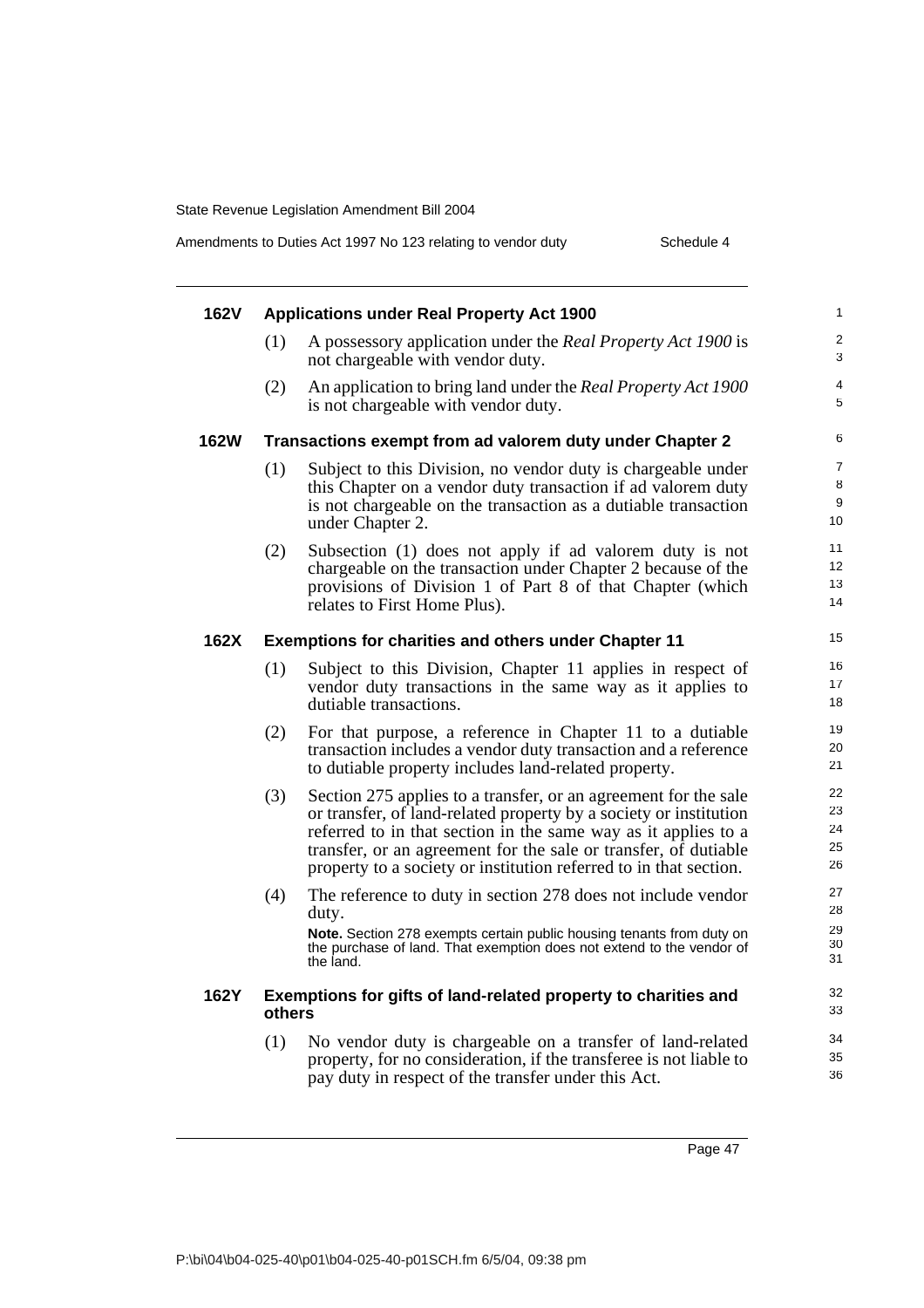|        | (2) | Subject to subsection $(1)$ , a vendor duty transaction is not<br>exempt from vendor duty under Chapter 11 merely because<br>the transferee is not liable to pay duty on the transaction under<br>that Chapter.<br><b>Note.</b> For example, a gift of land to a charity will be exempt because the<br>charity is exempt from duty on the transfer under Chapter 11. However,<br>in the case of a sale of land to a charity, the vendor will still be liable to | 1<br>$\overline{2}$<br>3<br>$\overline{4}$<br>5<br>6<br>$\overline{7}$ |
|--------|-----|-----------------------------------------------------------------------------------------------------------------------------------------------------------------------------------------------------------------------------------------------------------------------------------------------------------------------------------------------------------------------------------------------------------------------------------------------------------------|------------------------------------------------------------------------|
|        | (3) | pay vendor duty under this Chapter.<br>Subsection (1) does not extend to a transfer of land-related<br>property in respect of which the transferee is not liable to pay<br>duty because of Division 1 of Part 8 of Chapter 2 (which<br>relates to First Home Plus) or section 278.                                                                                                                                                                              | 8<br>9<br>10<br>11<br>12                                               |
| Part 6 |     | <b>Stamping and enforcement</b>                                                                                                                                                                                                                                                                                                                                                                                                                                 | 13                                                                     |
| 162Z   |     | <b>Application of Chapter 12</b>                                                                                                                                                                                                                                                                                                                                                                                                                                | 14                                                                     |
|        | (1) | Subject to this Part and to any other necessary modifications,                                                                                                                                                                                                                                                                                                                                                                                                  | 15                                                                     |
|        |     | Chapter 12 applies in respect of vendor duty transactions in                                                                                                                                                                                                                                                                                                                                                                                                    | 16                                                                     |
|        |     | the same way as it applies to dutiable transactions.                                                                                                                                                                                                                                                                                                                                                                                                            | 17                                                                     |
|        | (2) | For that purpose, a reference in that Chapter to a dutiable                                                                                                                                                                                                                                                                                                                                                                                                     | 18                                                                     |
|        |     | transaction includes a vendor duty transaction and a reference                                                                                                                                                                                                                                                                                                                                                                                                  | 19                                                                     |
|        |     | to dutiable property includes land-related property.                                                                                                                                                                                                                                                                                                                                                                                                            | 20                                                                     |
| 162ZA  |     | Stamping and endorsement of vendor duty transactions                                                                                                                                                                                                                                                                                                                                                                                                            | 21                                                                     |
|        | (1) | If an instrument that effects or evidences a dutiable                                                                                                                                                                                                                                                                                                                                                                                                           | 22                                                                     |
|        |     | transaction that is also a vendor duty transaction is stamped                                                                                                                                                                                                                                                                                                                                                                                                   | 23                                                                     |
|        |     | under this Act to indicate payment of duty, it must be stamped                                                                                                                                                                                                                                                                                                                                                                                                  | 24                                                                     |
|        |     | in a manner approved by the Chief Commissioner to indicate                                                                                                                                                                                                                                                                                                                                                                                                      | 25                                                                     |
|        |     | the type of duty (that is, purchaser duty or vendor duty) that                                                                                                                                                                                                                                                                                                                                                                                                  | 26<br>27                                                               |
|        |     | has been paid.                                                                                                                                                                                                                                                                                                                                                                                                                                                  |                                                                        |
|        | (2) | If an instrument that effects or evidences a dutiable                                                                                                                                                                                                                                                                                                                                                                                                           | 28                                                                     |
|        |     | transaction that is also a vendor duty transaction is endorsed                                                                                                                                                                                                                                                                                                                                                                                                  | 29                                                                     |
|        |     | under this Act to indicate payment of duty, it must be                                                                                                                                                                                                                                                                                                                                                                                                          | 30                                                                     |
|        |     | endorsed in a manner approved by the Chief Commissioner to                                                                                                                                                                                                                                                                                                                                                                                                      | 31<br>32                                                               |
|        |     | indicate the type of duty (that is, purchaser duty or vendor                                                                                                                                                                                                                                                                                                                                                                                                    | 33                                                                     |
|        |     | duty) that has been paid.                                                                                                                                                                                                                                                                                                                                                                                                                                       | 34                                                                     |
|        |     | Note. See section 289A, which allows stamping to occur by means of an<br>endorsement.                                                                                                                                                                                                                                                                                                                                                                           | 35                                                                     |
|        | (3) | An instrument that effects or evidences a dutiable transaction                                                                                                                                                                                                                                                                                                                                                                                                  | 36                                                                     |
|        |     | that is also a vendor duty transaction is not duly stamped                                                                                                                                                                                                                                                                                                                                                                                                      | 37                                                                     |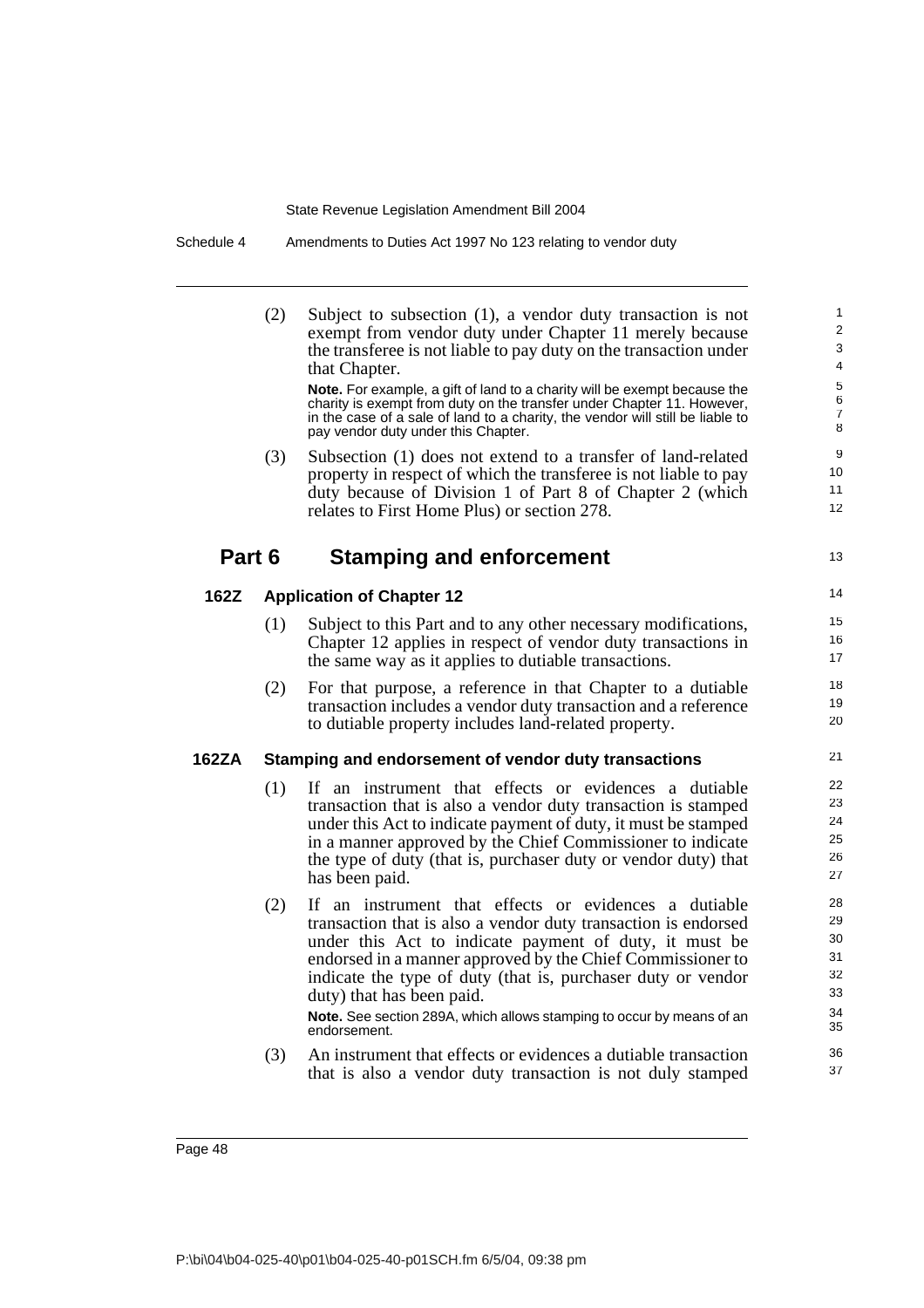| Amendments to Duties Act 1997 No 123 relating to vendor duty | Schedule 4 |
|--------------------------------------------------------------|------------|
|--------------------------------------------------------------|------------|

unless it is stamped or endorsed in accordance with this section.

#### **162ZB Stamping of vendor duty transactions not chargeable with duty**

- (1) If a vendor duty transaction is not chargeable with vendor duty, an instrument that effects or evidences the vendor duty transaction must be stamped in a manner approved by the Chief Commissioner to indicate that it is not chargeable with vendor duty.
- (2) If a vendor duty transaction is not chargeable with purchaser duty, an instrument that effects or evidences the transaction must be stamped in a manner approved by the Chief Commissioner to indicate that is not chargeable with purchaser duty.

**Note.** See section 301, which prevents registration of an instrument that effects or evidences a vendor duty transaction unless it has been stamped or endorsed in a manner that indicates that purchaser duty has been paid or is not chargeable, and that vendor duty has been paid or is not chargeable.

#### **162ZC What is purchaser duty?**

For the purposes of this Part, *purchaser duty* is the duty (if any) payable in respect of a dutiable transaction under Chapter 2.

#### **162ZD Duplicates or counterparts**

The duty chargeable under section 271 in respect of a duplicate or counterpart of an instrument is not payable in respect of any duplicate or counterpart of an instrument that effects or evidences a vendor duty transaction.

#### **[4] Section 288 Stamping of instruments**

Insert at the end of section 288:

**Note.** In relation to vendor duty transactions, see Part 6 of Chapter 4.

#### **[5] Section 293 Reassessments—failed instruments**

Omit the note at the end of the section. Insert instead:

**Note.** See Part 5 of Chapter 2 for refunds of duty under Chapter 2 on failed instruments and Part 4 of Chapter 4 for refunds of vendor duty on failed instruments.

Page 49

1  $\overline{2}$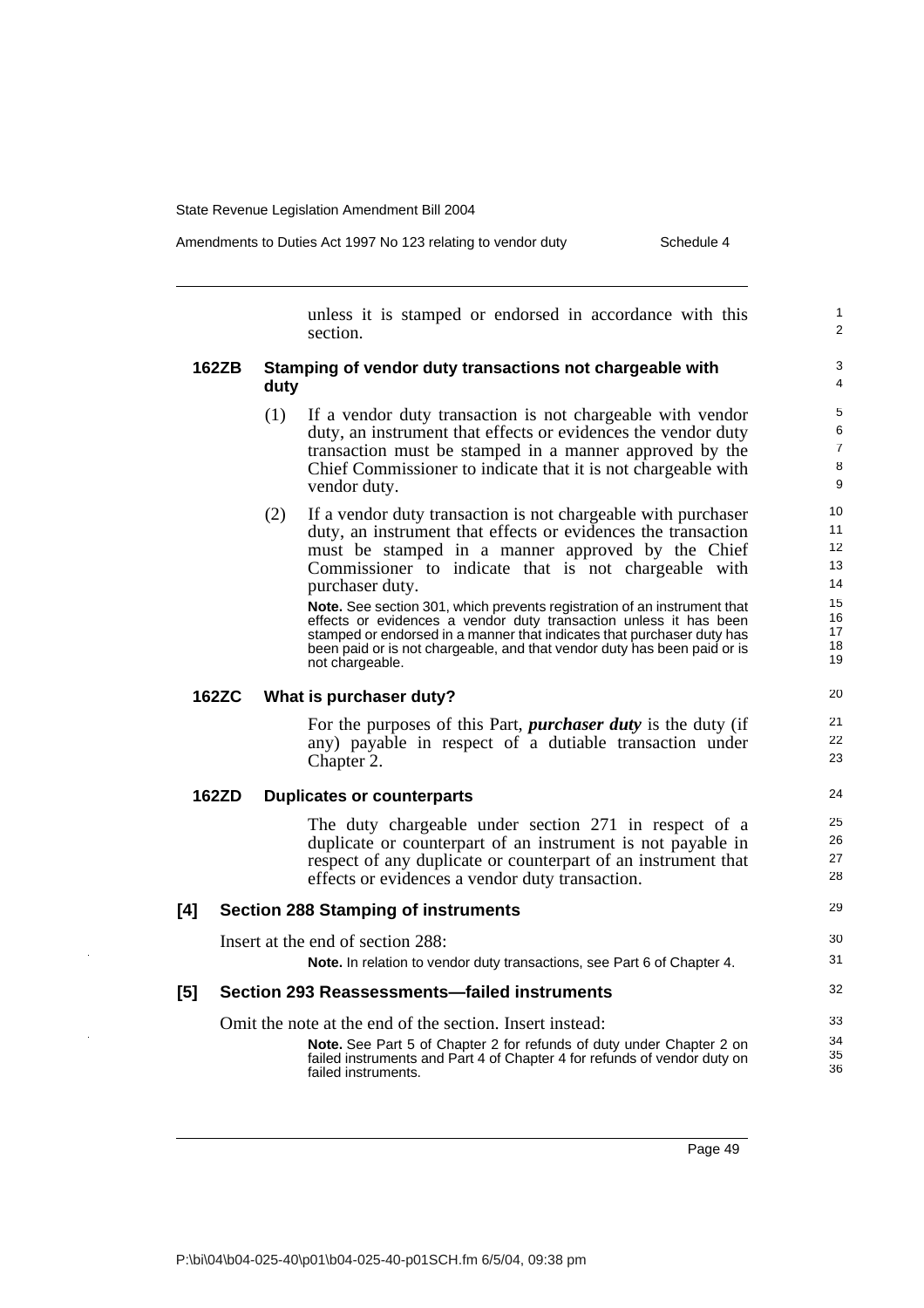Schedule 4 Amendments to Duties Act 1997 No 123 relating to vendor duty

# **[6] Section 301 Registration of transactions and instruments**

Insert at the end of the section:

|     | (2)         | In the case of a dutiable transaction that is also a vendor duty<br>transaction, the transaction or instrument referred to in<br>subsection (1) must be stamped or endorsed, in accordance<br>with Chapter 4, in a manner that indicates:                  | 3<br>4<br>5<br>6           |
|-----|-------------|------------------------------------------------------------------------------------------------------------------------------------------------------------------------------------------------------------------------------------------------------------|----------------------------|
|     |             | that purchaser duty has been paid in respect of the<br>(a)<br>transaction or that the transaction is not chargeable with<br>purchaser duty, and                                                                                                            | $\overline{7}$<br>8<br>9   |
|     |             | (b)<br>that vendor duty has been paid in respect of the<br>transaction or that the transaction is not chargeable with<br>vendor duty.                                                                                                                      | 10<br>11<br>12             |
|     |             | Note. See Part 6 of Chapter 4.                                                                                                                                                                                                                             | 13                         |
| [7] |             | Schedule 1 Savings, transitional and other provisions                                                                                                                                                                                                      | 14                         |
|     |             | Insert at the end of the Schedule with appropriate Part and clause numbers:                                                                                                                                                                                | 15                         |
|     | <b>Part</b> | <b>State Revenue Legislation Amendment</b>                                                                                                                                                                                                                 | 16                         |
|     |             | Act 2004—provisions consequent on                                                                                                                                                                                                                          | 17                         |
|     |             | introduction of vendor duty                                                                                                                                                                                                                                | 18                         |
|     |             | <b>Application of vendor duty</b>                                                                                                                                                                                                                          | 19                         |
|     | (1)         | The duty charged by Chapter 4, as inserted by the State<br>Revenue Legislation Amendment Act 2004, is charged on<br>vendor duty transactions that occur on or after the<br>commencement of Schedule 4 to that Act, except as provided<br>by this Part.     | 20<br>21<br>22<br>23<br>24 |
|     | (2)         | It does not matter that the vendor acquired an equitable or<br>legal interest in the land-related property the subject of the<br>vendor duty transaction before that commencement.                                                                         | 25<br>26<br>27             |
|     | (3)         | Vendor duty is not chargeable in respect of a transfer of land-<br>related property made in conformity with an agreement for<br>sale or transfer of the land-related property first executed<br>before the commencement of Schedule 4 to the State Revenue | 28<br>29<br>30<br>31       |
|     |             | Legislation Amendment Act 2004.                                                                                                                                                                                                                            | 32                         |
|     | (4)         | Vendor duty is not chargeable in respect of a vendor duty<br>transaction that results from the exercise of an option for the<br>sale or purchase of land-related property, if the option was                                                               | 33<br>34<br>35             |

1 2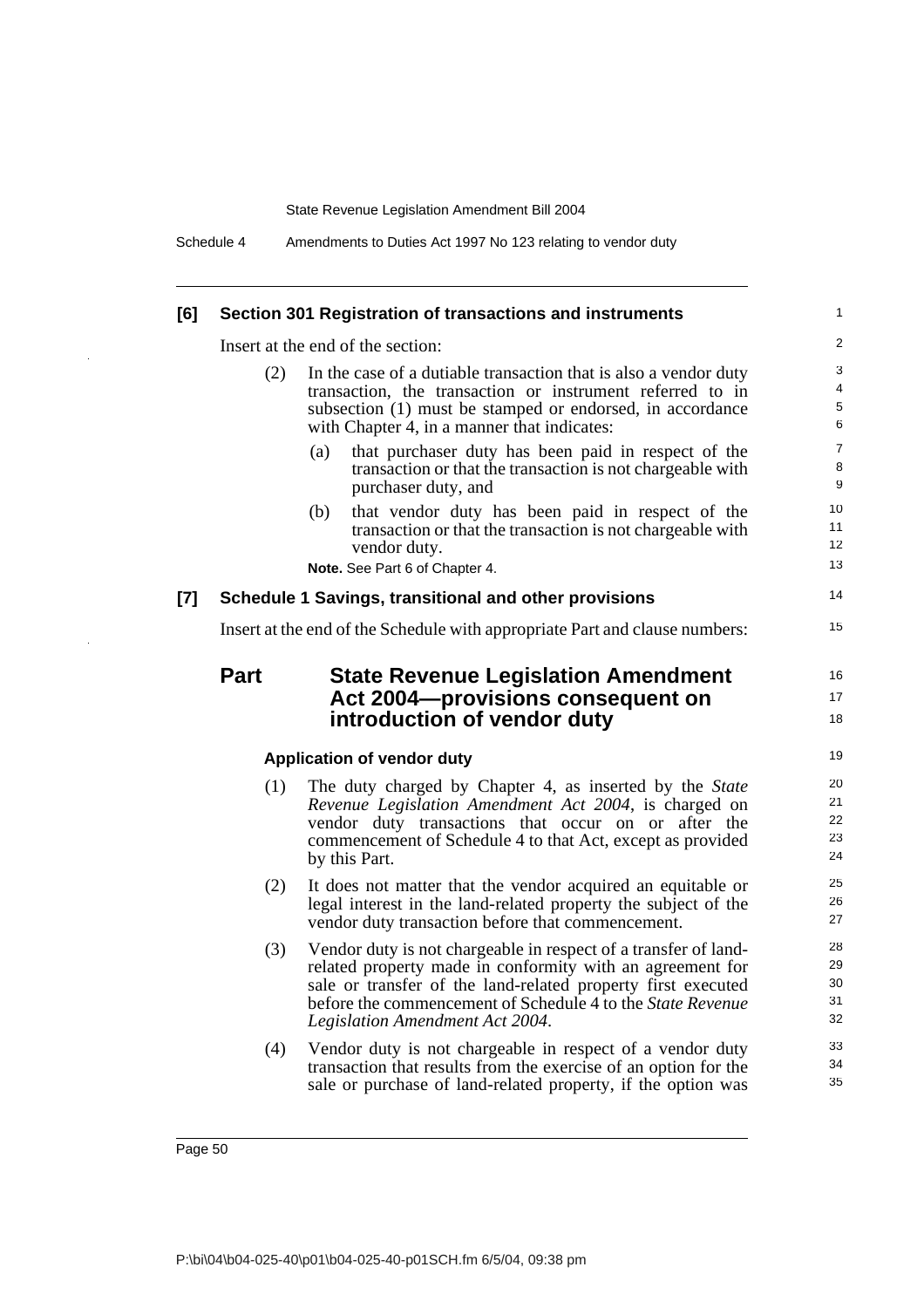granted before the date the Bill for the *State Revenue Legislation Amendment Act 2004* was introduced in the Legislative Assembly.

(5) Section 25, insofar as it allows the aggregation of vendor duty transactions for the purpose of Chapter 4, does not apply to a vendor duty transaction that occurred before the commencement of Schedule 4 to the *State Revenue Legislation Amendment Act 2004*.

**Note.** See Part 2 of Chapter 4, which allows vendor duty transactions to be aggregated under that Chapter in the same manner as they can be aggregated under Chapter 2.

#### **Application of exemptions from vendor duty**

- (1) A reference in Chapter 4 and Schedule 2 to the use or occupation of a building or land extends to any use or occupation occurring before the commencement of that Chapter (as inserted by the *State Revenue Legislation Amendment Act 2004*).
- (2) A reference in Chapter 4 to any works carried out by or on behalf of the vendor in respect of a vendor duty transaction extends to works carried out by or on behalf of the vendor before the commencement of that Chapter (as inserted by the *State Revenue Legislation Amendment Act 2004*).
- (3) A reference in Division 4 of Part 5 of Chapter 4 to the completion of construction of a new building or a substantially new building is, if construction was completed before the commencement of Chapter 4, taken to be a reference to the date of commencement of Chapter 4 (as inserted by the *State Revenue Legislation Amendment Act 2004*).
- (4) A reference in clause 6 of Schedule 2, as inserted by the *State Revenue Legislation Amendment Act 2004*, to the date of the death of a deceased person is, if the person died before the commencement of that Schedule, taken to be a reference to the date of commencement of that Schedule.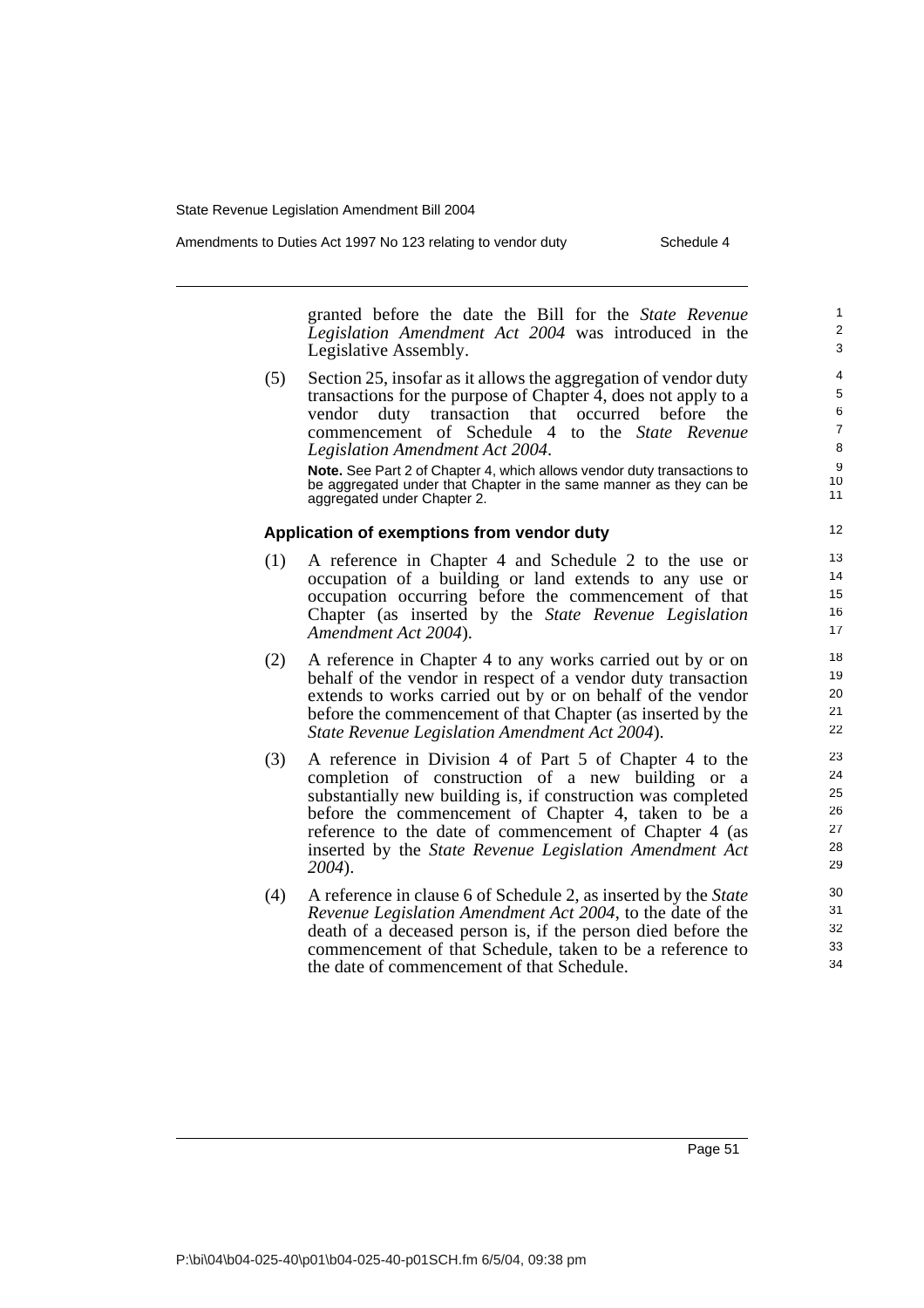Schedule 4 Amendments to Duties Act 1997 No 123 relating to vendor duty

| [8] |              | <b>Schedule 2</b> |                    |                                                                                                                                                                                                                                                                                                                                                                                                                          | 1                                            |
|-----|--------------|-------------------|--------------------|--------------------------------------------------------------------------------------------------------------------------------------------------------------------------------------------------------------------------------------------------------------------------------------------------------------------------------------------------------------------------------------------------------------------------|----------------------------------------------|
|     |              |                   |                    | Insert after Schedule 1:                                                                                                                                                                                                                                                                                                                                                                                                 | 2                                            |
|     |              |                   |                    | Schedule 2 Principal place of residence<br>exemption-concessions and<br>restrictions                                                                                                                                                                                                                                                                                                                                     | 3<br>4<br>5                                  |
|     |              |                   |                    | (Section 162E)                                                                                                                                                                                                                                                                                                                                                                                                           | 6                                            |
|     | Part 1       |                   |                    | <b>Preliminary</b>                                                                                                                                                                                                                                                                                                                                                                                                       | 7                                            |
|     | 1            |                   | <b>Definitions</b> |                                                                                                                                                                                                                                                                                                                                                                                                                          | 8                                            |
|     |              | (1)               |                    | In this Schedule:                                                                                                                                                                                                                                                                                                                                                                                                        | 9                                            |
|     |              |                   |                    | <i>excluded residential occupancy</i> —see clause 2.                                                                                                                                                                                                                                                                                                                                                                     | 10                                           |
|     |              |                   |                    | <i>principal place of residence exemption</i> means the principal<br>place of residence exemption referred to in Division 1 of Part<br>5 of Chapter 4.                                                                                                                                                                                                                                                                   | 11<br>12<br>13                               |
|     |              | (2)               |                    | Expressions used in this Schedule have the same meaning as<br>they have in Division 1 of Part 5 of Chapter 4.                                                                                                                                                                                                                                                                                                            | 14<br>15                                     |
|     | Part 2       |                   |                    | <b>Concessions</b>                                                                                                                                                                                                                                                                                                                                                                                                       | 16                                           |
|     | $\mathbf{2}$ |                   | occupancy          | Concession for land on which there is one other residential                                                                                                                                                                                                                                                                                                                                                              | 17<br>18                                     |
|     |              | (1)               | (a)                | For the purposes of the principal place of residence<br>exemption, if a building or buildings used or occupied for<br>residential purposes contains or contain a residential<br>occupancy other than that of the vendor, the use of the<br>building or buildings for the purpose of that other residential<br>occupancy may be disregarded if:<br>the residential occupancy is an excluded residential<br>occupancy, and | 19<br>20<br>21<br>22<br>23<br>24<br>25<br>26 |
|     |              |                   | (b)                | the building contains or buildings contain (out of a total<br>of all rooms in the building or buildings) not more than<br>one of those excluded residential occupancies (not<br>including the occupancy of the vendor).                                                                                                                                                                                                  | 27<br>28<br>29<br>30                         |

P:\bi\04\b04-025-40\p01\b04-025-40-p01SCH.fm 6/5/04, 09:38 pm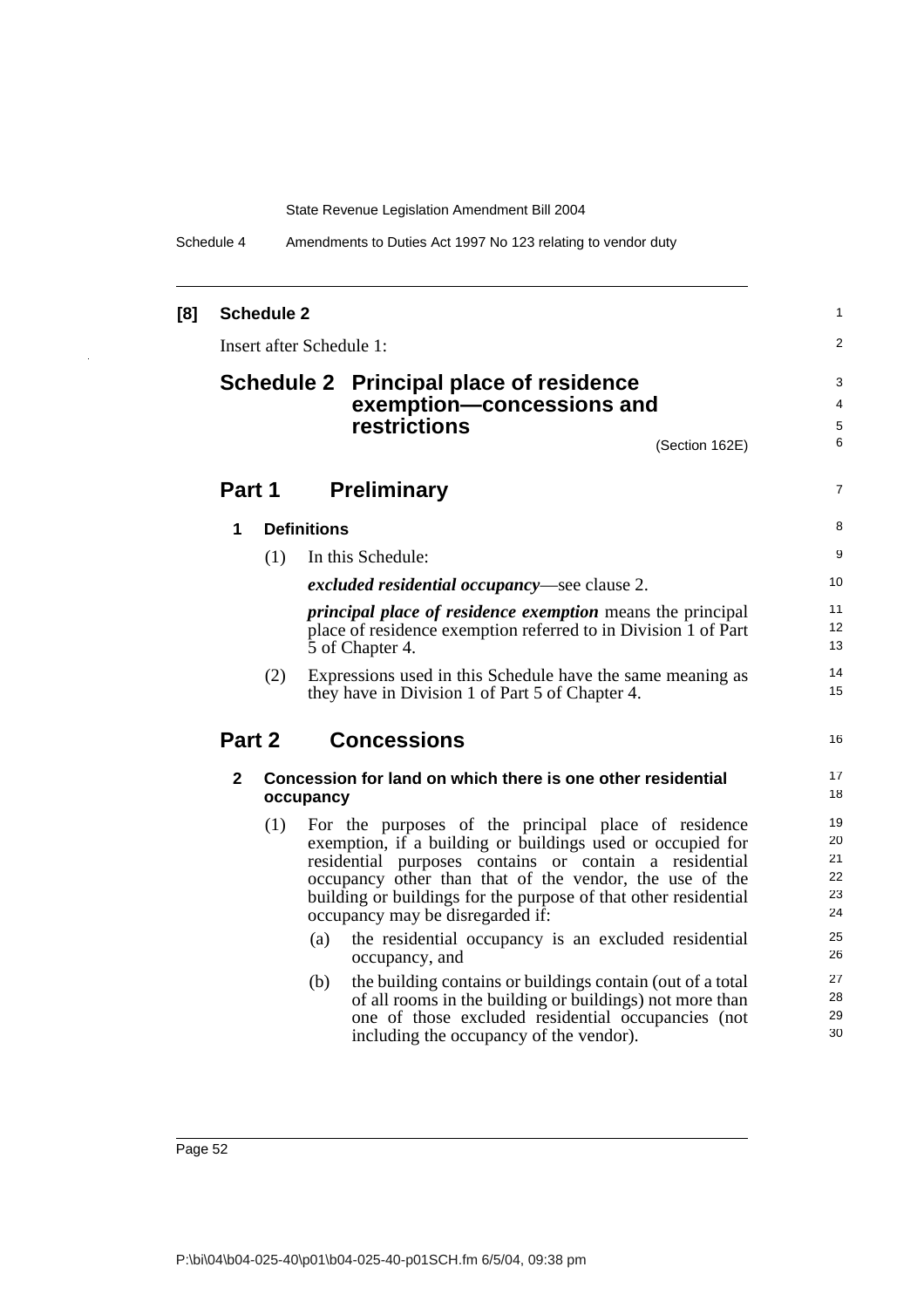| Amendments to Duties Act 1997 No 123 relating to vendor duty | Schedule 4 |
|--------------------------------------------------------------|------------|
|                                                              |            |

|   | (2) | For the purpose of this Schedule, each of the following<br>occupancies<br>is<br>excluded<br>residential<br>residential<br>an<br>occupancy:                                                                                                                                                                                                              | 1<br>$\boldsymbol{2}$<br>3       |
|---|-----|---------------------------------------------------------------------------------------------------------------------------------------------------------------------------------------------------------------------------------------------------------------------------------------------------------------------------------------------------------|----------------------------------|
|   |     | (a)<br>one room,                                                                                                                                                                                                                                                                                                                                        | $\overline{\mathbf{4}}$          |
|   |     | (b)<br>one suite of rooms (not being a flat) each room of which<br>all occupants of the suite are entitled to occupy,                                                                                                                                                                                                                                   | 5<br>6                           |
|   |     | one flat,<br>(c)                                                                                                                                                                                                                                                                                                                                        | $\overline{7}$                   |
|   |     | (d)<br>one suite of rooms (not being a flat) each room of which<br>all occupants of the suite are entitled to occupy, and one<br>room,                                                                                                                                                                                                                  | 8<br>9<br>10                     |
|   |     | one flat and one room,<br>(e)                                                                                                                                                                                                                                                                                                                           | 11                               |
|   |     | (f)<br>2 rooms, each of which is separately occupied.                                                                                                                                                                                                                                                                                                   | 12                               |
|   | (3) | Accordingly, land does not cease to be residential land for the<br>purposes of the principal place of residence exemption merely<br>because there is on the land one, but not more than one, such<br>excluded residential occupancy, even if income is derived                                                                                          | 13<br>14<br>15<br>16<br>17       |
|   |     | from the residential occupancy.                                                                                                                                                                                                                                                                                                                         |                                  |
| 3 |     | Concession for land used for incidental business purposes                                                                                                                                                                                                                                                                                               | 18                               |
|   | (1) | For the purposes of the principal place of residence<br>exemption, if land is used and occupied by a person primarily<br>for residential purposes but not more than one room is used<br>primarily for business purposes, the use of the land for the<br>purpose of the business may be disregarded if the business is<br>primarily conducted elsewhere. | 19<br>20<br>21<br>22<br>23<br>24 |
|   | (2) | Subsection (1) applies even if income is derived from the use<br>of the land for that purpose.                                                                                                                                                                                                                                                          | 25<br>26                         |
|   | (3) | Except as provided by subclause (2), nothing in this clause<br>affects, or is affected by, section 162C.                                                                                                                                                                                                                                                | 27<br>28                         |
| 4 |     | Concession for sale of former principal place of residence                                                                                                                                                                                                                                                                                              | 29                               |
|   | (1) | If the Chief Commissioner is satisfied that land to which a<br>vendor duty transaction relates has been occupied by the                                                                                                                                                                                                                                 | 30<br>31                         |
|   |     | vendor as his or her principal place of residence for a period                                                                                                                                                                                                                                                                                          | 32                               |
|   |     | ending within 6 months before the liability date, that use and                                                                                                                                                                                                                                                                                          | 33                               |
|   |     | occupation is taken, for the purpose of the principal place of<br>residence exemption, to have continued until the liability date.                                                                                                                                                                                                                      | 34<br>35                         |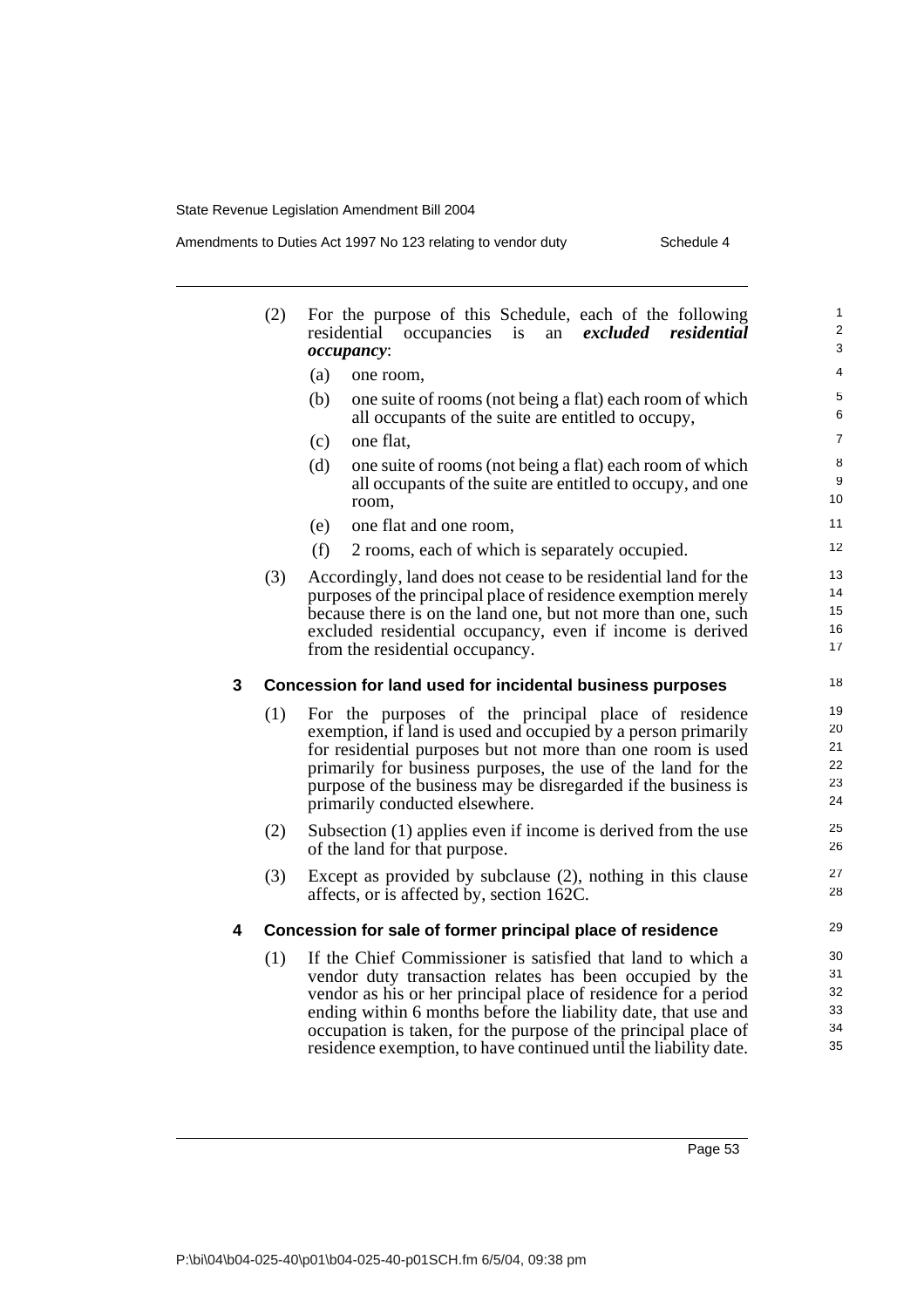Schedule 4 Amendments to Duties Act 1997 No 123 relating to vendor duty

| (2) | The <i>liability date</i> , in respect of a vendor duty transaction, is |
|-----|-------------------------------------------------------------------------|
|     | the date on which, but for this clause, a liability for vendor          |
|     | duty would arise in respect of the transaction.                         |

(3) This clause applies in respect of land only if the Chief Commissioner is satisfied that no income has been derived from the use or occupation of the land since the actual use or occupation of the land by the vendor ceased.

#### **5 Concession for absences from former residence**

- (1) If the Chief Commissioner is satisfied that:
	- (a) land to which a vendor duty transaction relates (*the former residence*) has been used and occupied by the vendor as his or her principal place of residence for a continuous period of at least 2 years, and
	- (b) that period of use and occupation ended no more than 6 years before the vendor duty transaction occurred,

the vendor is taken, for the purpose of the principal place of residence exemption, to have continued to use and occupy the former residence as his or her principal place of residence during the period after that actual use and occupation ended.

- (2) The maximum period for which the vendor may be taken, under this clause, to continue to use and occupy the former residence as a principal place of residence is 6 years starting at the end of the most recent actual occupation period of at least 2 years.
- (3) An *actual occupation period* is a period during which the former residence was actually used and occupied by the vendor as a principal place of residence, and does not include any period for which the vendor may be taken, under clause 4 or this clause, to have used and occupied the former residence as a principal place of residence.
- (4) Despite the other provisions of this clause, the use or occupation of land by a person is not taken to continue during any period in respect of which the person used or occupied other land as a principal place of residence, if a vendor duty transaction in relation to that other land is not chargeable with vendor duty as a consequence of that person's use and occupation of the other land as a principal place of residence.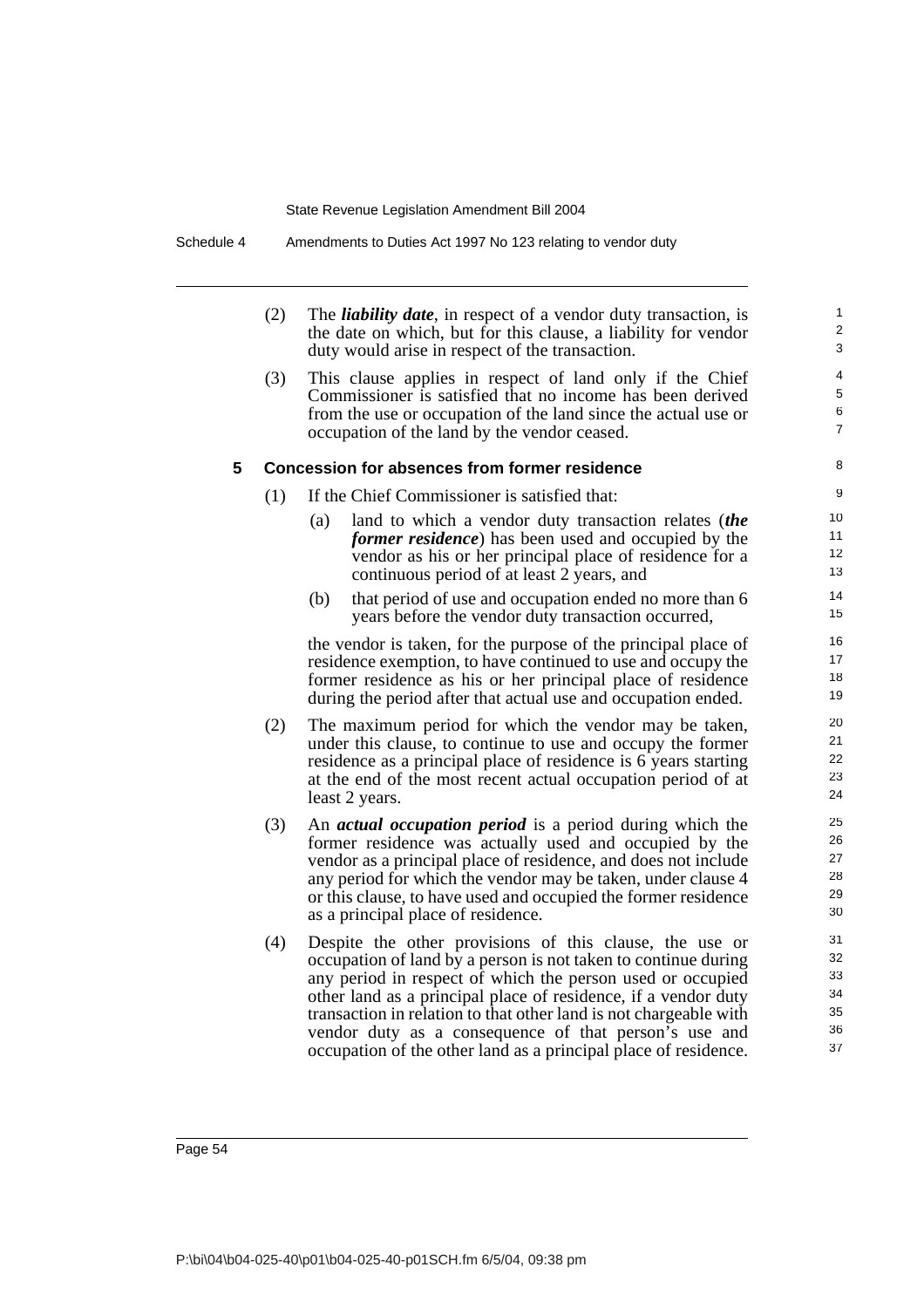1  $\overline{2}$ 

(5) This clause is subject to clause 10 (which limits members of a family to one principal place of residence exemption).

#### **6 Concession on death of resident**

- (1) If the vendor in respect of a vendor duty transaction is the legal personal representative of a deceased person, or a beneficiary under a will of a deceased person or on the intestacy of a deceased person, and the transaction relates to land that was used and occupied by the deceased person as his or her principal place of residence immediately before his or her death, the following provisions apply:
	- (a) the use and occupation of the land by the deceased person is taken to have continued, for the purpose of the principal place of residence exemption, as if the deceased person had not died,
	- (b) the principal place of residence exemption applies in respect of a vendor duty transaction relating to the land in the same way as it would apply if the deceased person were the vendor in relation to the transaction.
- (2) Subclause (1) operates only until whichever of the following happens first:
	- (a) a period of 12 months expires after the date of the deceased person's death,
	- (b) the deceased person's interest in the land vests in any person (other than the legal personal representative of the deceased person or beneficiary under a will of the deceased person or on intestacy of the deceased person).
- (3) For the purposes of this section, if the deceased person is a registered proprietor under the *Real Property Act 1900* in respect of his or her interest in the land, the deceased person's interest in the land is taken to vest in another person when that other person is registered as the proprietor of that interest under that Act.

#### **7 Concession for life estates following death of resident**

(1) If a person who owns land dies and the land is used and occupied by another person pursuant to a life estate created by the will of the deceased person, the following provisions apply: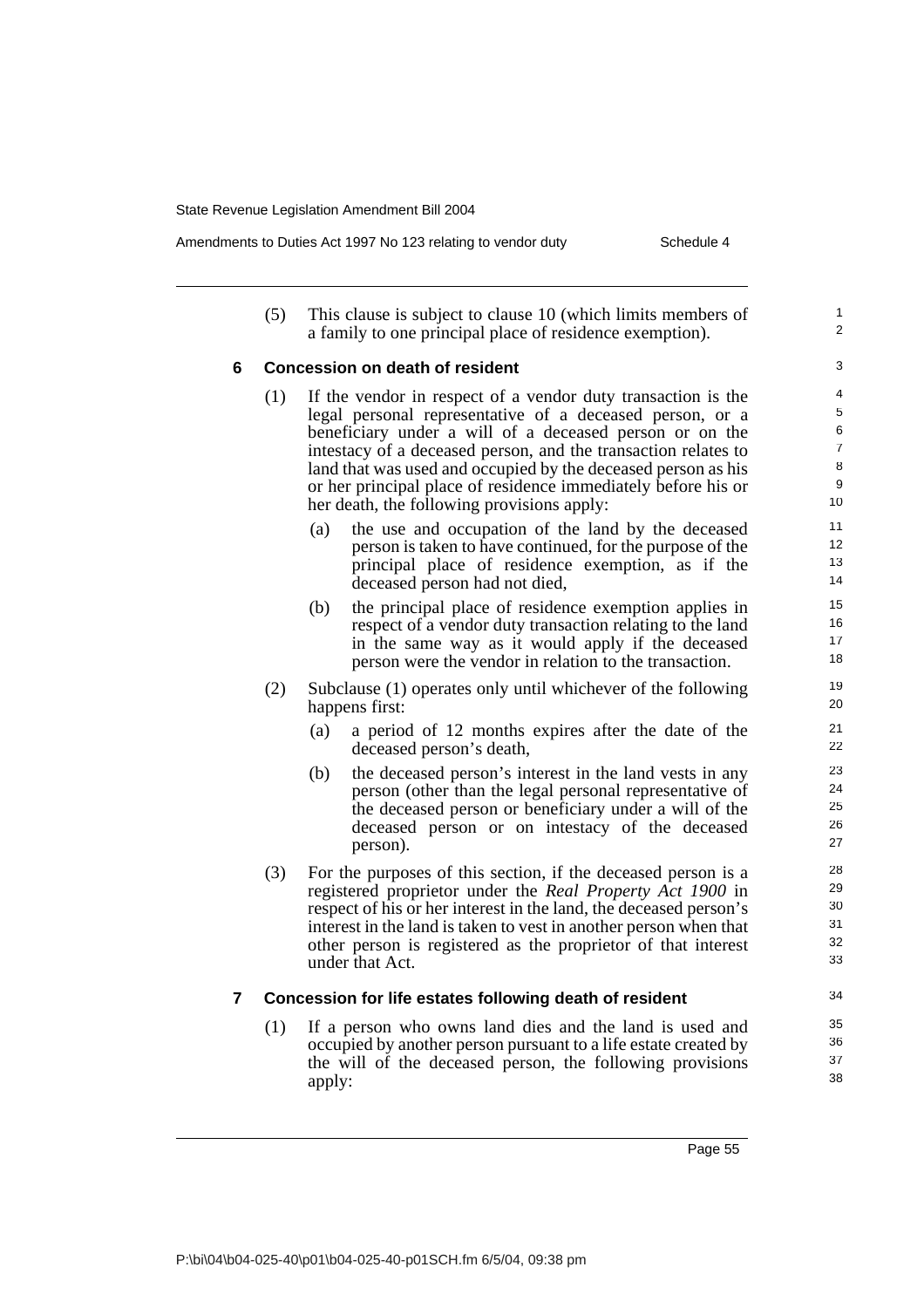Schedule 4 Amendments to Duties Act 1997 No 123 relating to vendor duty

(a) the use and occupation of the land by the deceased person is taken to continue, for the purpose of the principal place of residence exemption, as if the deceased person had not died,

- (b) the principal place of residence exemption applies in respect of a vendor duty transaction relating to the land in the same way as it would apply if the deceased person were the vendor in relation to the transaction.
- (2) Subclause (1) operates only until a period of 12 months expires after the termination of the life estate or, if the deceased person's interest in the land vests in another person after the termination of the life estate but before the end of that 12 month period, until the interest vests in that other person.
- (3) For the purposes of this section, if the deceased person is a registered proprietor under the *Real Property Act 1900* in respect of his or her interest in the land, the deceased person's interest in the land is taken to vest in another person when that other person is registered as the proprietor of that interest under that Act.

#### **8 Concession for couples who separate**

- (1) If the Chief Commissioner is satisfied that a person who uses and occupies land as his or her principal place of residence is the former spouse of the vendor in respect of a vendor duty transaction:
	- (a) the use and occupation of the land by the former spouse is taken, for the purpose of the principal place of residence exemption, to be the use and occupation of the land by the vendor, and
	- (b) the principal place of residence exemption applies in respect of a vendor duty transaction relating to the land in the same way as it would apply if the former spouse were the vendor in relation to the transaction.
- (2) For the purposes of this clause, a person is the *former spouse* of another person if the Chief Commissioner is satisfied that:
	- (a) the person is or was legally married to the other person and the marriage that has been dissolved or annulled, or in the opinion of the Chief Commissioner, has broken down irretrievably, or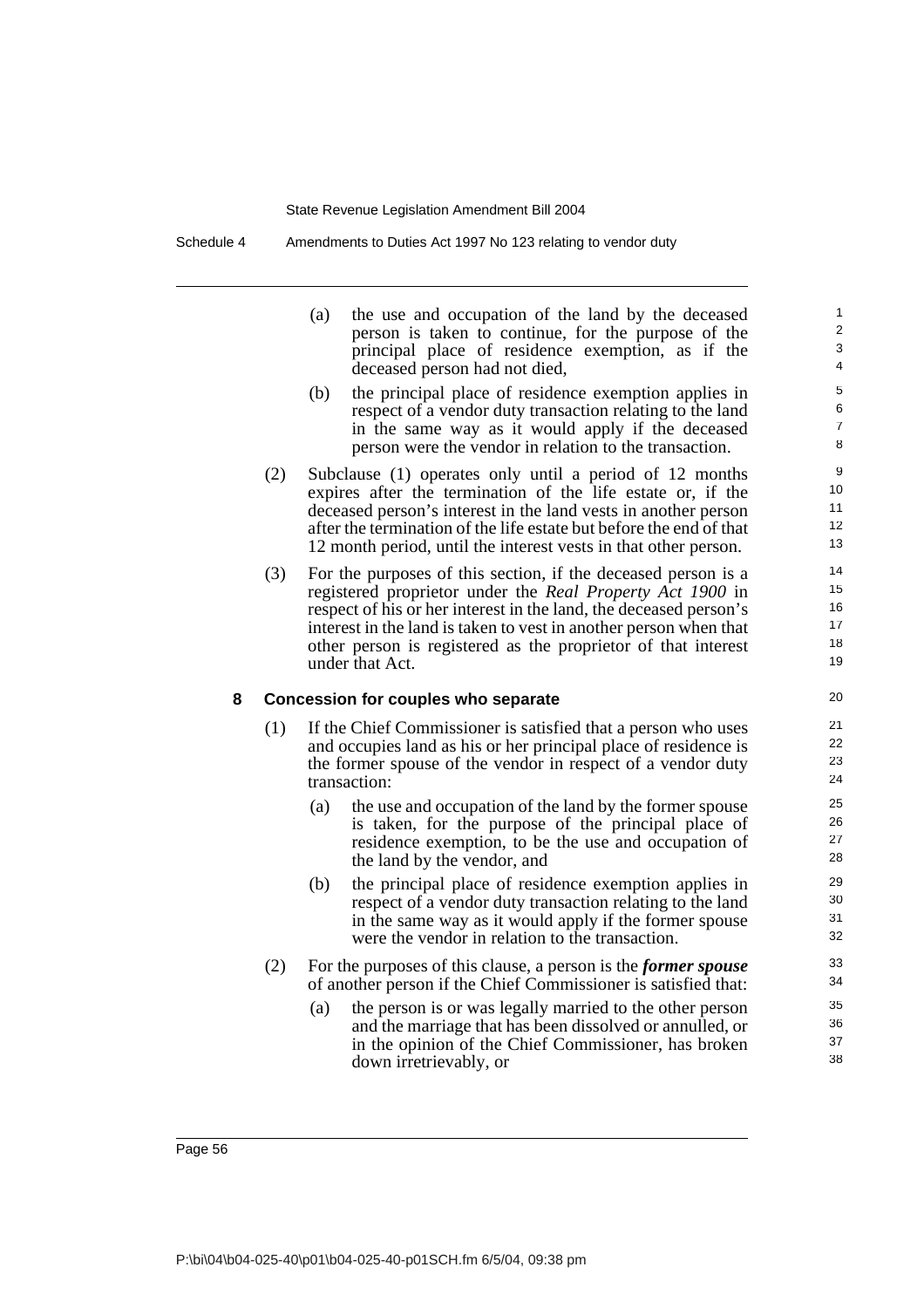Amendments to Duties Act 1997 No 123 relating to vendor duty Schedule 4

9

- (b) the person was in a de facto relationship with the other person and the Chief Commissioner is satisfied that the relationship has been terminated.
- (3) This clause does not prevent the principal place of residence exemption applying in respect of land actually used and occupied by the vendor as a principal place of residence even though other land is used and occupied as a principal place of residence by the vendor's former spouse.

# **Part 3 Restrictions**

**9 Trustees**

The principal place of residence exemption does not apply to land if the person using and occupying the land as a principal place of residence is an owner of the land by reason of being a trustee.

#### **10 Only one principal place of residence for all members of same family**

- (1) For the purposes of the principal place of residence exemption, only one place of residence may be treated as the principal place of residence of all members of the same family.
- (2) Accordingly, if a vendor duty transaction is not chargeable with vendor duty in relation to land because of the use or occupation of the land by the vendor as a principal place of residence, the use or occupation of any other land by the vendor or any member of the vendor's family during the period of 2 years ending on the date on which, but for this Schedule, a liability for vendor duty would arise in respect of the vendor duty transaction, is to be disregarded.
- (3) For the purposes of this clause, a *family* consists of the following:
	- (a) a person and his or her spouse (if any),
	- (b) any dependent child or dependent step-child of the person and his or her spouse (or of either of them) who ordinarily resides with the person or his or her spouse.
- (4) A person is the *spouse* of another person if:
	- (a) they are legally married, or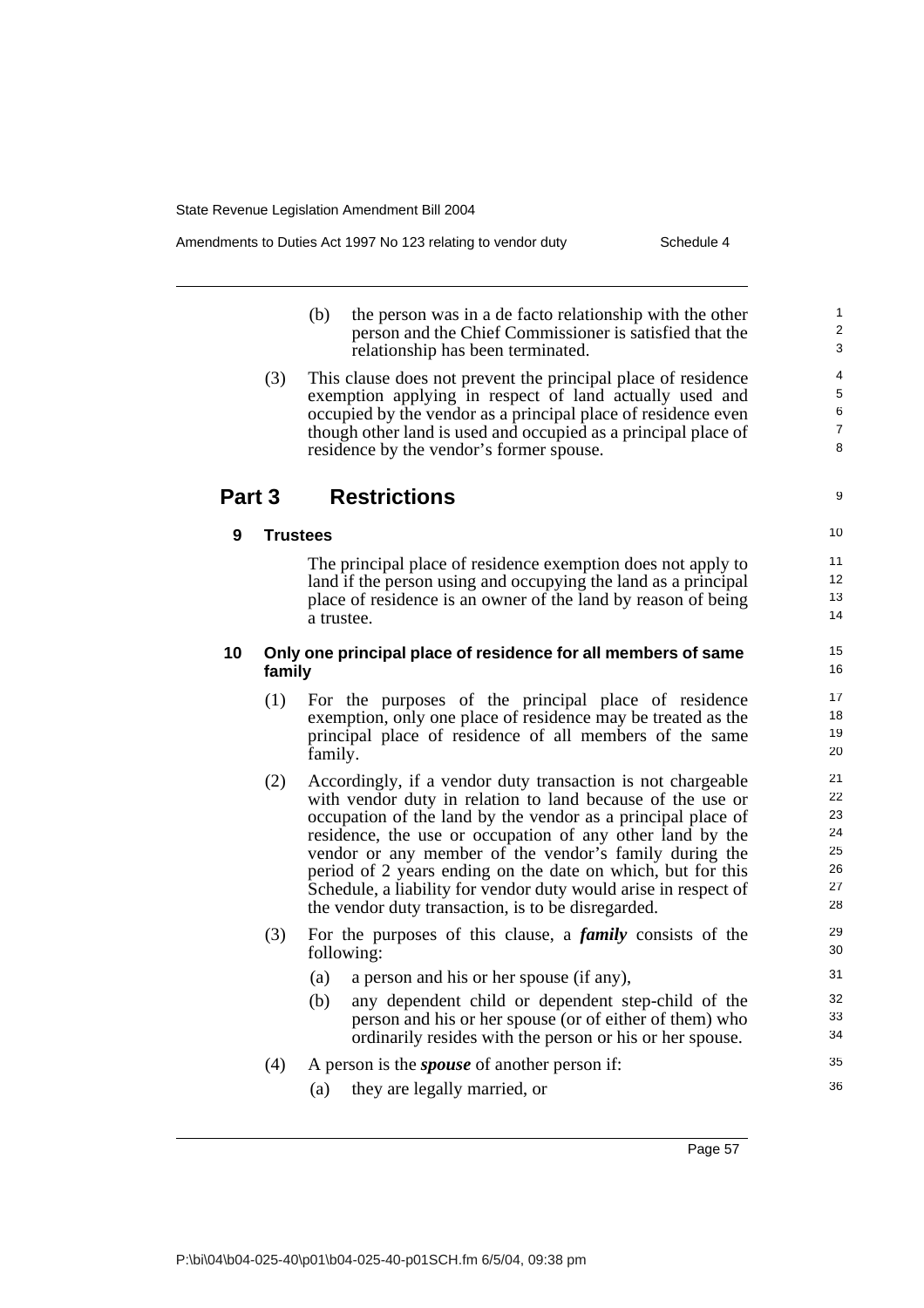|     |                                                                    | they are living together as a couple in a de facto<br>(b)<br>relationship.                                                                                                                                                                              | $\mathbf{1}$<br>$\overline{2}$ |  |
|-----|--------------------------------------------------------------------|---------------------------------------------------------------------------------------------------------------------------------------------------------------------------------------------------------------------------------------------------------|--------------------------------|--|
|     | (5)                                                                | However, if the Chief Commissioner is satisfied that a person:                                                                                                                                                                                          |                                |  |
|     |                                                                    | is legally married to another person but not cohabiting<br>(a)<br>with that other person, and                                                                                                                                                           | $\overline{4}$<br>5            |  |
|     |                                                                    | has no intention of resuming cohabitation with that<br>(b)<br>other person,                                                                                                                                                                             | 6<br>$\overline{7}$            |  |
|     |                                                                    | the person is not to be regarded as the spouse of that other<br>person and if a dependent child or dependent step-child of the<br>person has a joint interest in the principal place of residence<br>of the spouse, that interest is to be disregarded. |                                |  |
|     | (6)                                                                | A person who is the child or step-child of another person is a<br><i>dependent child</i> or a <i>dependent step-child</i> if the person is<br>under 18 years of age and is not legally married.                                                         | 12<br>13<br>14                 |  |
| [9] | <b>Dictionary</b>                                                  |                                                                                                                                                                                                                                                         | 15                             |  |
|     | Insert in alphabetical order:                                      |                                                                                                                                                                                                                                                         |                                |  |
|     | <i>land-related property</i> has the meaning given by section 149. |                                                                                                                                                                                                                                                         |                                |  |
|     | vendor duty transaction has the meaning given by section 146.      |                                                                                                                                                                                                                                                         |                                |  |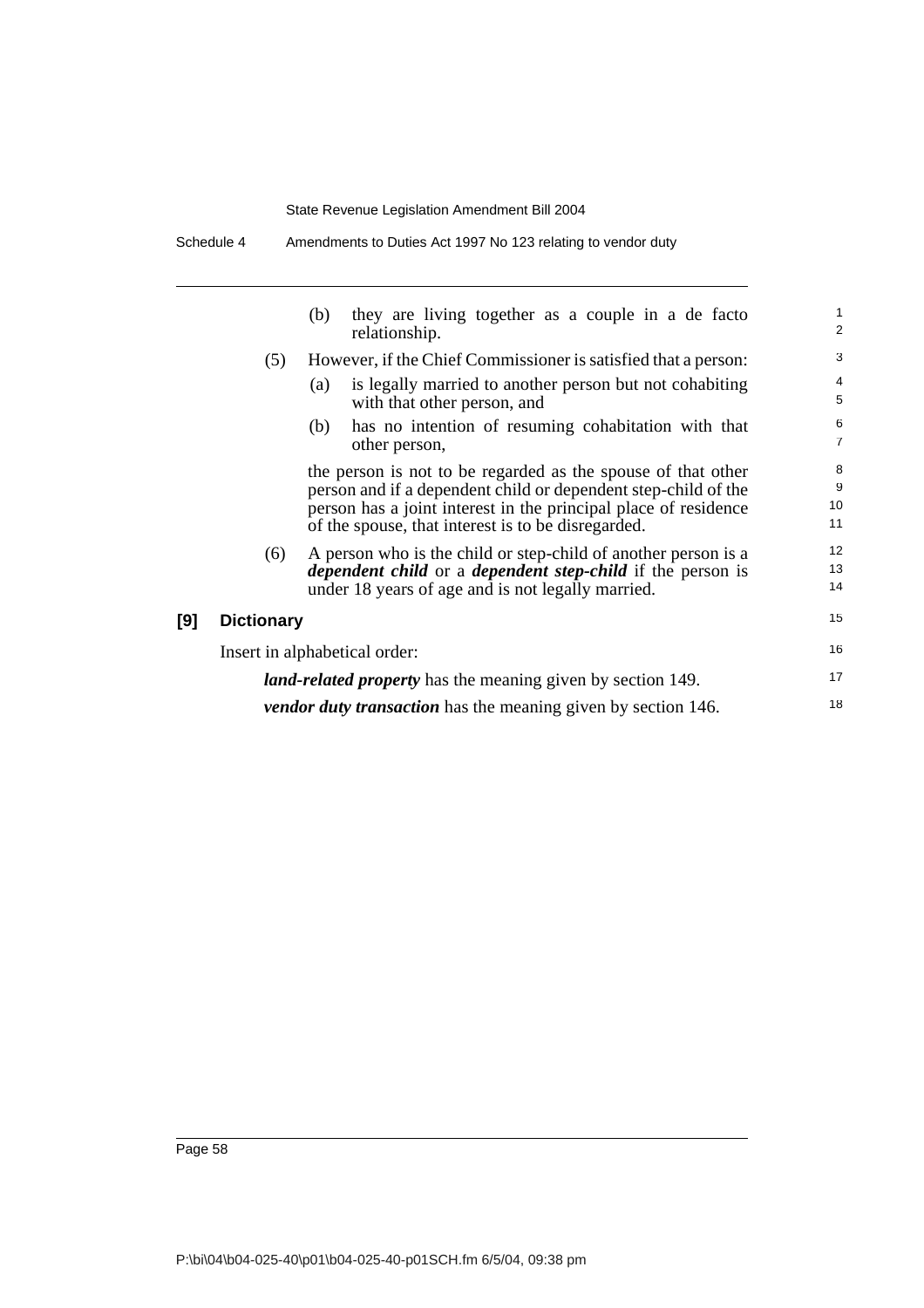Miscellaneous amendments and the state of the Schedule 5 Schedule 5

l,

|     |                                                                                                                  |     | <b>Schedule 5 Miscellaneous amendments</b><br>(Section 3)                                                                                                                                                                                                                                 | 1<br>$\overline{c}$   |  |  |
|-----|------------------------------------------------------------------------------------------------------------------|-----|-------------------------------------------------------------------------------------------------------------------------------------------------------------------------------------------------------------------------------------------------------------------------------------------|-----------------------|--|--|
| 5.1 | Duties Act 1997 No 123                                                                                           |     |                                                                                                                                                                                                                                                                                           |                       |  |  |
| [1] | Section 108 Effect of uncompleted agreements                                                                     |     |                                                                                                                                                                                                                                                                                           |                       |  |  |
|     |                                                                                                                  |     | Insert at the end of section $108(2)$ :<br>Note. A refund may be payable in relation to the rescission, annulment<br>or other termination of an agreement referred to in subsection (2) (a) or<br>the completion of an agreement referred to in subsection $(2)$ (b)—see<br>section 122A. | 5<br>6<br>7<br>8<br>9 |  |  |
| [2] | Section 109 Constructive ownership of land holdings and other<br>property: linked entities                       |     |                                                                                                                                                                                                                                                                                           |                       |  |  |
|     | Omit section $109(2)$ (a) (iv).                                                                                  |     |                                                                                                                                                                                                                                                                                           |                       |  |  |
| [3] | Section 111 What are "interests" and "significant interests" in<br>landholders?                                  |     |                                                                                                                                                                                                                                                                                           |                       |  |  |
|     | Omit section 111 (3). Insert instead:                                                                            |     |                                                                                                                                                                                                                                                                                           |                       |  |  |
|     | (3)<br>An interest in a landholder is not counted for the purposes of<br>this section if the interest concerned: |     |                                                                                                                                                                                                                                                                                           |                       |  |  |
|     |                                                                                                                  | (a) | is an interest in a unit trust scheme acquired before 10<br>June 1987, or                                                                                                                                                                                                                 | 18<br>19              |  |  |
|     |                                                                                                                  | (b) | is an interest in a private company acquired before 21<br>November 1986, or                                                                                                                                                                                                               | 20<br>21              |  |  |
|     |                                                                                                                  | (c) | was acquired at a time when the landholder did not hold<br>land in New South Wales.                                                                                                                                                                                                       | 22<br>23              |  |  |
| [4] |                                                                                                                  |     | Section 114 What is a "relevant acquisition"?                                                                                                                                                                                                                                             | 24                    |  |  |
|     |                                                                                                                  |     | Insert "of other qualifying investors in relation to the scheme" after<br>"associated persons" in section 114 (3).                                                                                                                                                                        | 25<br>26              |  |  |
| [5] | <b>Section 119 Exemptions</b>                                                                                    |     |                                                                                                                                                                                                                                                                                           |                       |  |  |
|     | Insert at the end of section 119 $(1)$ $(i)$ $(ii)$ :                                                            |     |                                                                                                                                                                                                                                                                                           |                       |  |  |
|     |                                                                                                                  |     | , or                                                                                                                                                                                                                                                                                      | 29                    |  |  |
|     |                                                                                                                  | (i) | if the acquisition is a transfer of dutiable property in<br>respect of which duty of \$10 is chargeable under<br>section 54.                                                                                                                                                              | 30<br>31<br>32        |  |  |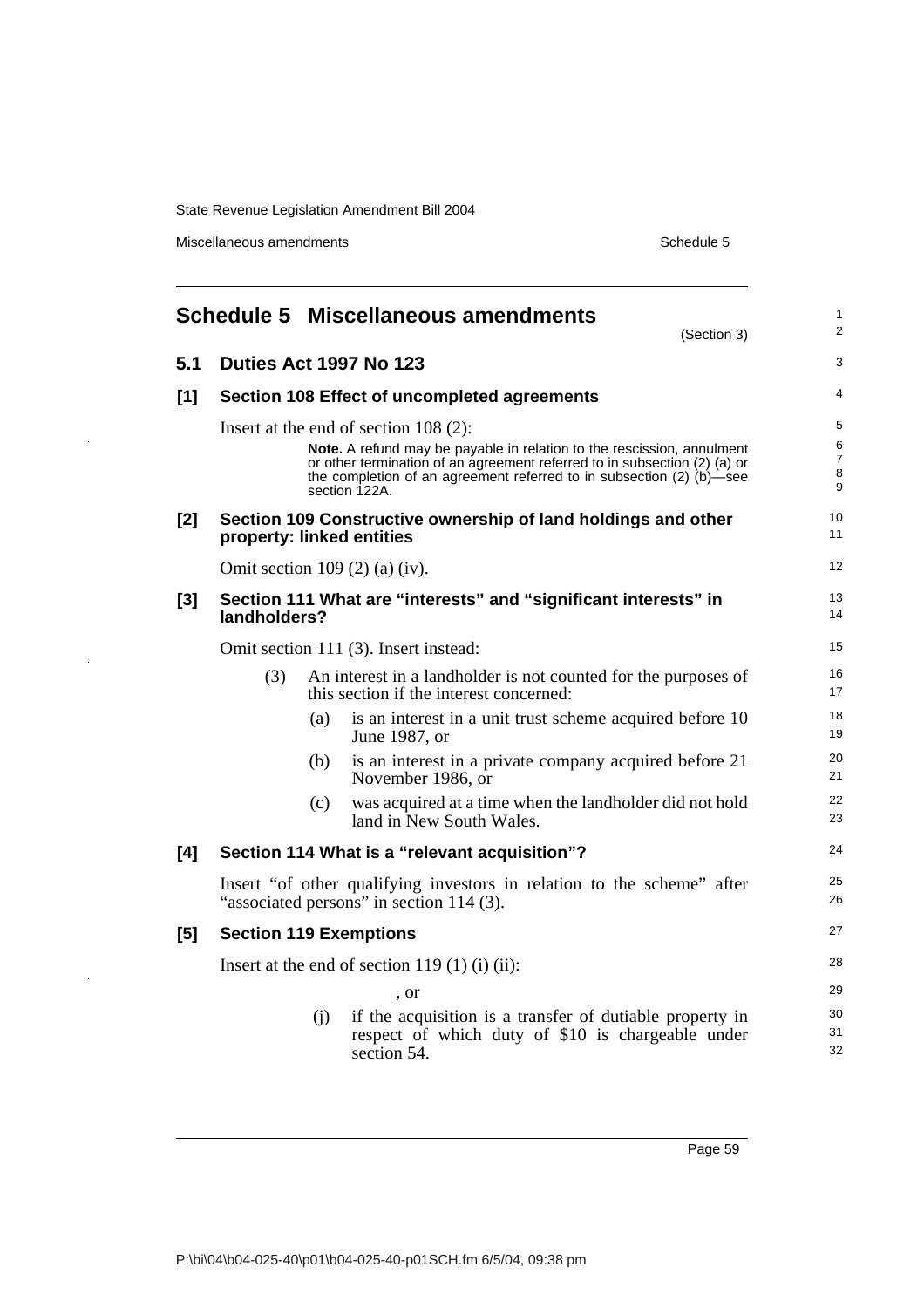Schedule 5 Miscellaneous amendments

#### **[6] Section 122A** Insert after section 122: **122A Agreements for disposal or acquisition of property other than land** (1) If, at the time of an acquisition of an interest by a person in a land rich landholder that necessitates the lodgment of an acquisition statement under Division 3, the landholder had agreed to dispose of property other than land, and the agreement has subsequently been rescinded, annulled or otherwise terminated without completion, the Chief Commissioner is to assess or reassess the statement as though the property the subject of the agreement was, at the time of the acquisition concerned, property of the landholder. (2) Subsection (1) does not apply unless the Chief Commissioner is satisfied that the rescission, annulment or other termination of the agreement is not part of a scheme or arrangement under which the object of the agreement has been or may be achieved in another way. (3) If, at the time of an acquisition of an interest by a person in a land rich landholder that necessitates the lodgment of an acquisition statement under Division 3, the landholder had agreed to acquire property other than land, and the agreement is subsequently completed, the Chief Commissioner is to assess or reassess the statement as though the property the subject of the agreement was, at the time of the acquisition concerned, property of the landholder. (4) In this section, a reference to a *landholder* includes a reference to a linked entity of the landholder. **[7] Section 179 Exemptions** Omit "lessee, or" from section 179 (2) (b). Insert instead "lessee.". **[8] Section 179 (2) (c)** Omit the paragraph. 1  $\overline{2}$ 3 4 5 6 7 8 9 10 11 12 13 14 15 16 17 18 19 20 21 22 23 24 25 26 27 28 29 30 31 32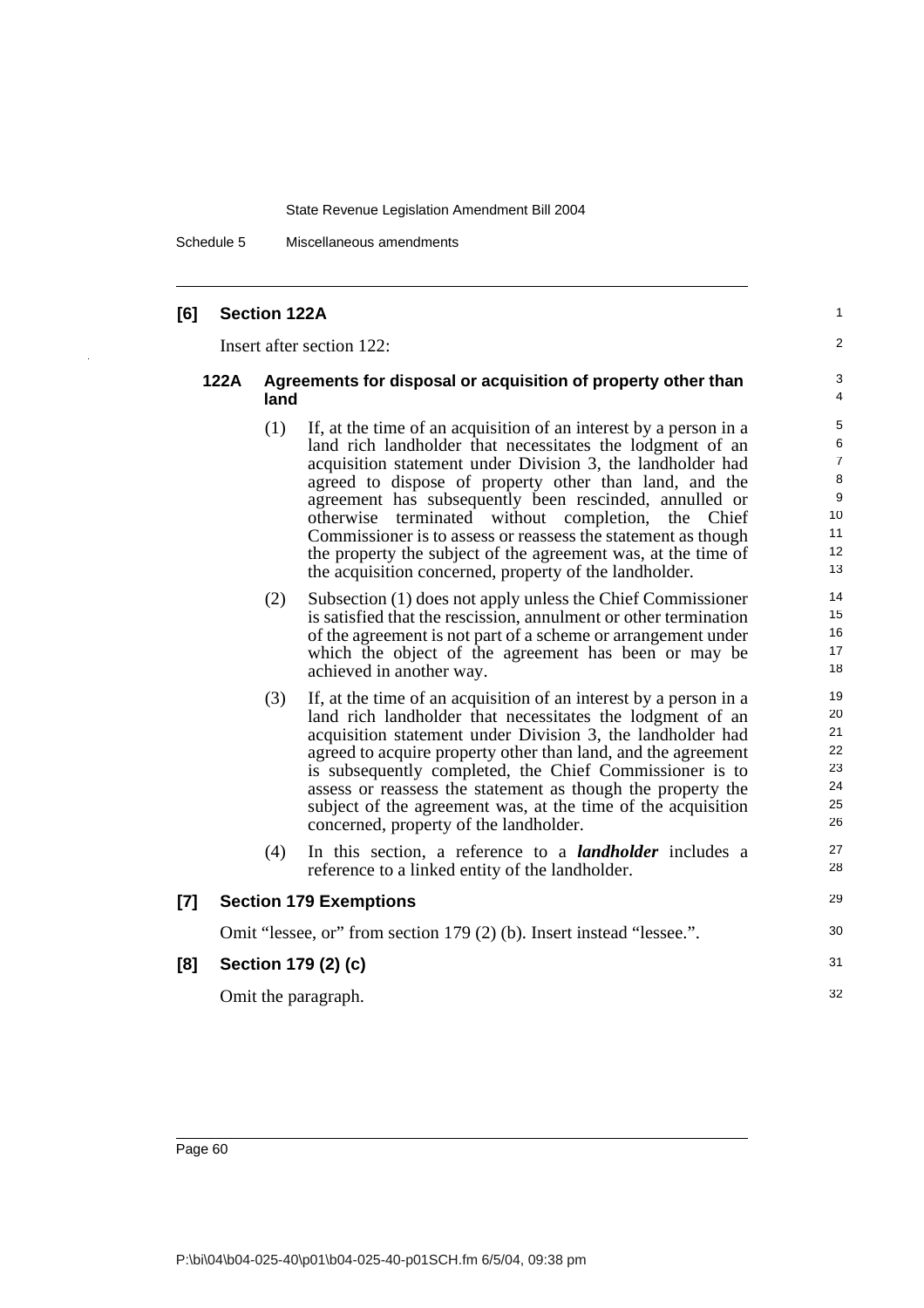Miscellaneous amendments **Schedule 5** and the set of the set of the set of the set of the set of the set of the set of the set of the set of the set of the set of the set of the set of the set of the set of the set of the

#### **[9] Section 179 (5)** Insert after section 179 (4): (5) For the purpose of applying the exemption provided for by this section, the cost of a lease is taken to include the amount of any premium paid or payable in respect of that lease  $(despite section 166 (2)).$ **[10] Section 278** Omit section 278. Insert instead: **278 Department of Housing and Aboriginal Housing Office tenants** (1) Duty under this Act is not chargeable on an agreement for the sale or transfer, or a transfer, of land, or a mortgage executed to finance or assist the purchase of that land (but only to the extent to which the amount secured by the mortgage is to finance or assist that purchase), or a mortgage in support of that mortgage, if the purchaser or borrower, or at least one of the purchasers or borrowers: (a) is, at the date of the transaction or the date of the first execution of the instrument, an eligible tenant, and (b) will obtain not less than 25% of the beneficial ownership of the land, and (c) intends to occupy the land as his or her principal place of residence. (2) For the purposes of this section, a person is an *eligible tenant* if the person: (a) is a tenant of the Department of Housing, or (b) is a tenant under the Community Tenancy Scheme administered within that Department, or (c) is a tenant of the Aboriginal Housing Office. (3) This section applies in respect of an agreement for sale or transfer, or a transfer, of land in respect of which an eligible tenant obtains less than 100% of the beneficial ownership of the land only if: (a) the other purchasers are natural persons, and (b) the Chief Commissioner is satisfied that each of those other purchasers is a member of the eligible tenant's 1  $\mathfrak{p}$ 3 4 5 6 7 8 9 10 11 12 13 14 15 16 17 18 19 20 21 22 23 24 25 26 27 28 29 30 31 32 33 34 35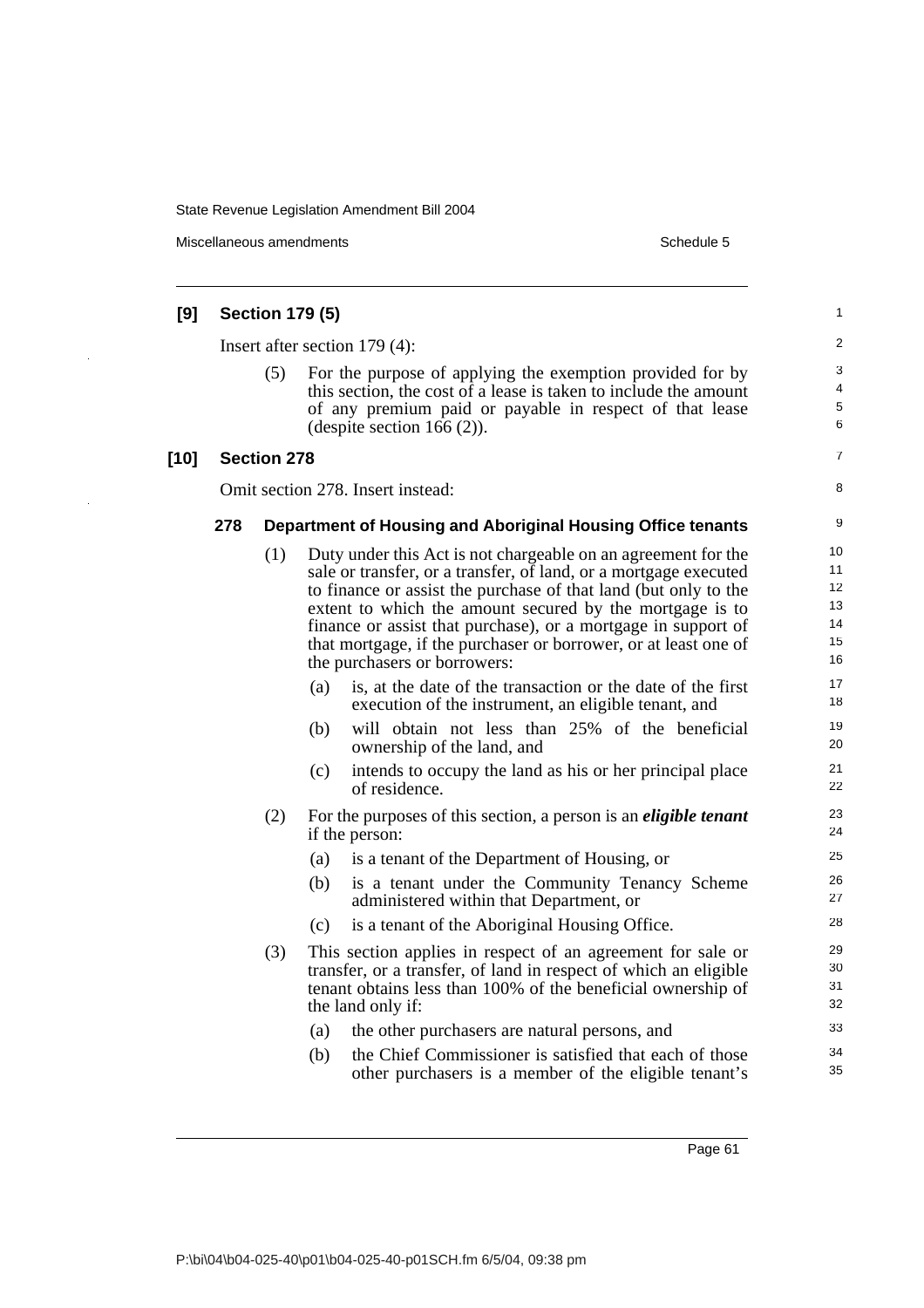Schedule 5 Miscellaneous amendments

family or a person who is genuinely assisting the eligible tenant to acquire the land as his or her principal place of residence.

- (4) For the purpose of subsection (3), the New South Wales Land and Housing Corporation is not considered to be a purchaser.
- (5) The exemption conferred by this section is conditional on the eligible tenant occupying the land concerned as his or her principal place of residence for a continuous period of at least 6 months, with that occupation starting within 12 months (or such longer period as the Chief Commissioner may approve) after completion of the agreement for sale or transfer, or transfer, of the land. This requirement is referred to as *the residence requirement*.
- (6) The Chief Commissioner may, if satisfied that there are good reasons to do so in a particular case:
	- (a) modify the residence requirement by approving a shorter period of occupation by an eligible tenant, or
	- (b) exempt an eligible tenant from compliance with the residence requirement.
- (7) If an eligible tenant fails to comply with the residence requirement, the eligible tenant must, within 14 days after the end of the period for compliance:
	- (a) give written notice of that fact to the Chief Commissioner, and
	- (b) pay to the Chief Commissioner the duty that would have been payable on the transactions or instruments concerned if they had not been exempt from duty under this section.
- (8) A person who fails to comply with subsection (7) is guilty of an offence.

Maximum penalty: 50 penalty units.

- (9) For the purposes of this section, a person is a member of an eligible tenant's *family* if:
	- (a) one is the spouse or de facto partner of the other, or
	- (b) the relationship between them is that of parent and child, brothers, sisters, or brother and sister.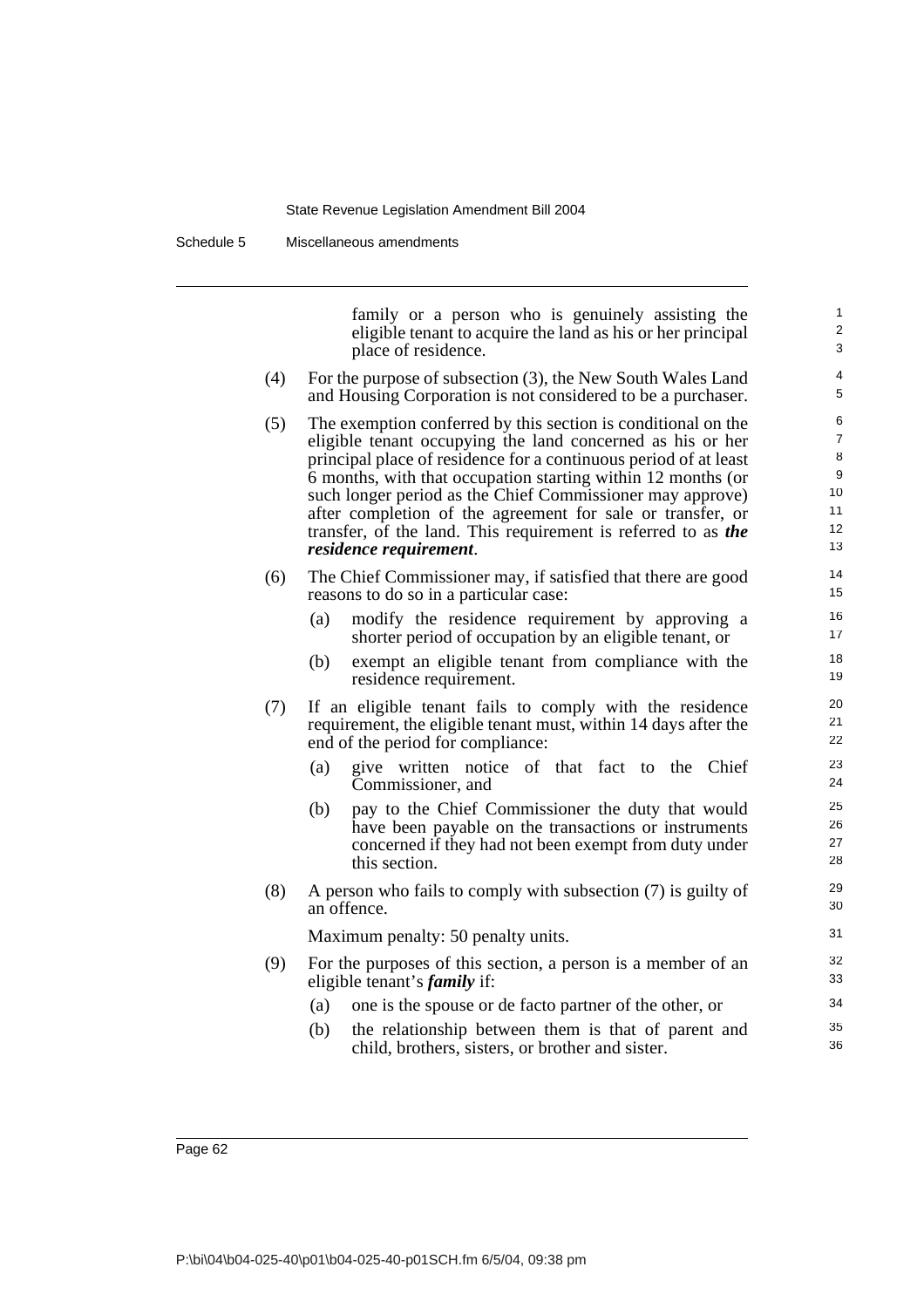State Revenue Legislation Amendment Bill 2004

Miscellaneous amendments and the state of the Schedule 5 Schedule 5

i.

| $[11]$ |                                                                             | Schedule 1 Savings, transitional and other provisions                                                                                                                                                                                                                                                                                                                         | 1                                |
|--------|-----------------------------------------------------------------------------|-------------------------------------------------------------------------------------------------------------------------------------------------------------------------------------------------------------------------------------------------------------------------------------------------------------------------------------------------------------------------------|----------------------------------|
|        |                                                                             | Insert at the end of clause $1(1)$ :                                                                                                                                                                                                                                                                                                                                          | $\overline{\mathbf{c}}$          |
|        |                                                                             | State Revenue Legislation Amendment Act 2004                                                                                                                                                                                                                                                                                                                                  | 3                                |
| $[12]$ | <b>Schedule 1</b>                                                           |                                                                                                                                                                                                                                                                                                                                                                               | 4                                |
|        | Insert at the end of the Schedule with appropriate Part and clause numbers: |                                                                                                                                                                                                                                                                                                                                                                               |                                  |
|        | <b>Part</b>                                                                 | <b>Provisions consequent on</b>                                                                                                                                                                                                                                                                                                                                               | 6                                |
|        |                                                                             | miscellaneous amendments made by                                                                                                                                                                                                                                                                                                                                              | $\overline{7}$                   |
|        |                                                                             | <b>State Revenue Legislation Amendment</b><br><b>Act 2004</b>                                                                                                                                                                                                                                                                                                                 | 8<br>9                           |
|        | <b>Exemption for lease instruments</b>                                      |                                                                                                                                                                                                                                                                                                                                                                               | 10                               |
|        | (1)                                                                         | Section 179 (5), as inserted by the <i>State Revenue Legislation</i><br>Amendment Act 2004, is taken to have effect as if it had<br>commenced on 1 January 2004.                                                                                                                                                                                                              | 11<br>12<br>13                   |
|        | (2)                                                                         | A lease instrument first executed on or after 1 January 2004<br>and before the date of assent to the State Revenue Legislation<br>Amendment Act 2004 in respect of which duty is chargeable<br>because of section 179 (5) is taken (if the duty has not already<br>been paid) to become liable to such duty on the date of assent<br>to that Act (despite section $169(1)$ ). | 14<br>15<br>16<br>17<br>18<br>19 |
|        | (3)                                                                         | The imposition, payment and recovery of duty under this Act<br>before the date of assent to the <i>State Revenue Legislation</i><br>Amendment Act 2004 is taken to have been validly done to the<br>extent that it would have been validly done had section 179<br>(5) been in force at the time that it was done.                                                            | 20<br>21<br>22<br>23<br>24       |
| $[13]$ | <b>Dictionary</b>                                                           |                                                                                                                                                                                                                                                                                                                                                                               | 25                               |
|        | person.                                                                     | Insert "(within the meaning of the Corporations Act 2001 of the<br>Commonwealth)" after "subsidiary" in the definition of <i>associated</i>                                                                                                                                                                                                                                   | 26<br>27<br>28                   |
| $[14]$ |                                                                             | Dictionary, definitions of "error transaction", "private<br>corporation", "residential mortgage" and "tenement"                                                                                                                                                                                                                                                               | 29<br>30                         |
|        | Omit the definitions.                                                       |                                                                                                                                                                                                                                                                                                                                                                               | 31                               |
|        |                                                                             |                                                                                                                                                                                                                                                                                                                                                                               |                                  |

Page 63